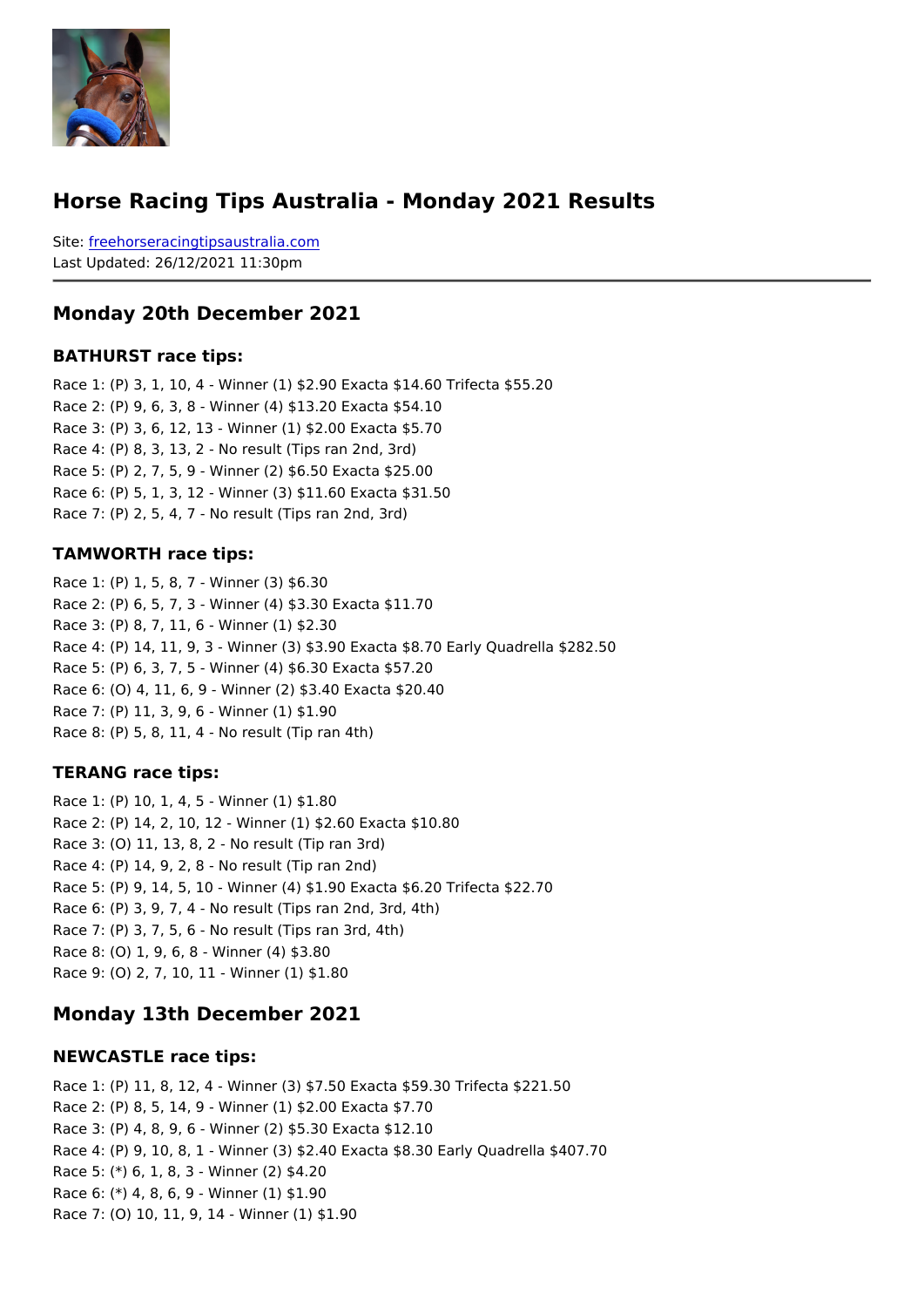Race 8: (O) 11, 7, 12, 14 - No result (Tips ran 2nd, 3rd)

#### **KEMPSEY race tips:**

Race 1: (P) 7, 3, 5, 1 - Winner (1) \$2.50 Race 2: (P) 6, 12, 9, 5 - Winner (3) \$3.90 Race 3: (P) 4, 7, 11, 1 - Winner (4) \$3.50 Race 4: (P) 9, 5, 15, 8 - Winner (3) \$7.60 Exacta \$27.90 Early Quadrella \$352.90 Race 5: (P) 1, 8, 4, 3 - Winner (3) \$3.00 Exacta \$5.80 Trifecta \$17.70 First Four \$31.40 Race 6: (O) 6, 7, 8, 11 - Winner (2) \$4.20 Race 7: (P) 1, 8, 12, 3 - No result (Tips ran 2nd, 4th)

#### **ROCKHAMPTON race tips:**

Race 1: (P) 4, 3, 5, 1 - Winner (4) \$8.30 Exacta \$23.50 Race 2: (P) 3, 1, 6, 2 - Winner (2) \$2.70 Exacta \$10.10 Trifecta \$14.20 Race 3: (P) 11, 8, 9, 1 - No result (Tip ran 3rd) Race 4: (P) 2, 5, 1, 7 - Winner (2) \$8.80 Exacta \$33.30 Race 5: (\*) 2, 5, 4, 6 - Winner (3) \$9.40 Exacta \$37.90 Race 6: (\*) 1, 2, 3, 6 - Winner (2) \$2.90 Exacta \$15.90 Trifecta \$16.40 Race 7: (\*) 4, 3, 5, 7 - Winner (1) \$1.50 Exacta \$4.20 Trifecta \$11.00 Race 8: (P) 3, 1, 5, 6 - Winner (3) \$1.60 Race 9: (O) 1, 3, 6, 13 - No result (Tip ran 3rd)

## **Monday 6th December 2021**

### **WAGGA race tips:**

Race 1: (O) 12, 3, 9, 11 - Winner (2) \$8.70 Race 2: (P) 3, 6, 1, 8 - Winner (1) \$3.00 Exacta \$13.20 Trifecta \$20.90 First Four \$29.20 Race 3: (O) 9, 3, 8, 4 - No result (Tips ran 2nd, 3rd, 4th) Race 4: (O) 5, 14, 4, 6 - Winner (2) \$8.90 Race 5: (P) 5, 12, 2, 4 - No result (Tip ran 2nd) Race 6: (O) 11, 5, 4, 1 - Winner (2) \$4.50 Exacta \$13.50 Race 7: (O) 5, 4, 8, 11 - Winner (1) \$3.60 Exacta \$15.20 Race 8: (P) 3, 6, 5, 16 - Winner (3) \$5.10

### **TUNCURRY race tips:**

Race 1: (P) 1, 8, 11, 2 - Winner (1) \$1.50 Exacta \$2.80 Race 2: (P) 2, 1, 10, 4 - No result (Tips ran 3rd, 4th) Race 3: (P) 2, 10, 8, 1 - No result (Tips ran 2nd, 3rd) Race 4: (O) 12, 8, 10, 11 - Winner (2) \$2.30 Exacta \$11.10 Race 5: (O) 11, 15, 1, 4 - Winner (3) \$5.00 Exacta \$42.50 Trifecta \$187.80 Race 6: (O) 1, 7, 9, 10 - No result (Tip ran 3rd) Race 7: (P) 15, 5, 3, 7 - No result (Tip ran 3rd)

## **Monday 29th November 2021**

#### **SAPPHIRE COAST race tips:**

Race 1: (P) 3, 1, 5, 8 - Winner (1) \$2.20 Exacta \$21.10 Trifecta \$59.50 Race 2: (O) 14, 12, 10, 7 - Winner (1) \$3.40 Race 3: (P) 4, 3, 11, 10 - Winner (2) \$2.50 Race 4: (P) 4, 7, 11, 5 - Winner (1) \$7.80 Exacta \$21.00 Early Quadrella \$121.70 Race 5: (P) 1, 6, 3, 5 - Winner (1) \$2.00 Exacta \$6.90 Race 6: (P) 2, 6, 12, 9 - Winner (2) \$4.60 Race 7: (O) 2, 4, 5, 13 - Winner (2) \$13.60 Quadrella \$2,353.40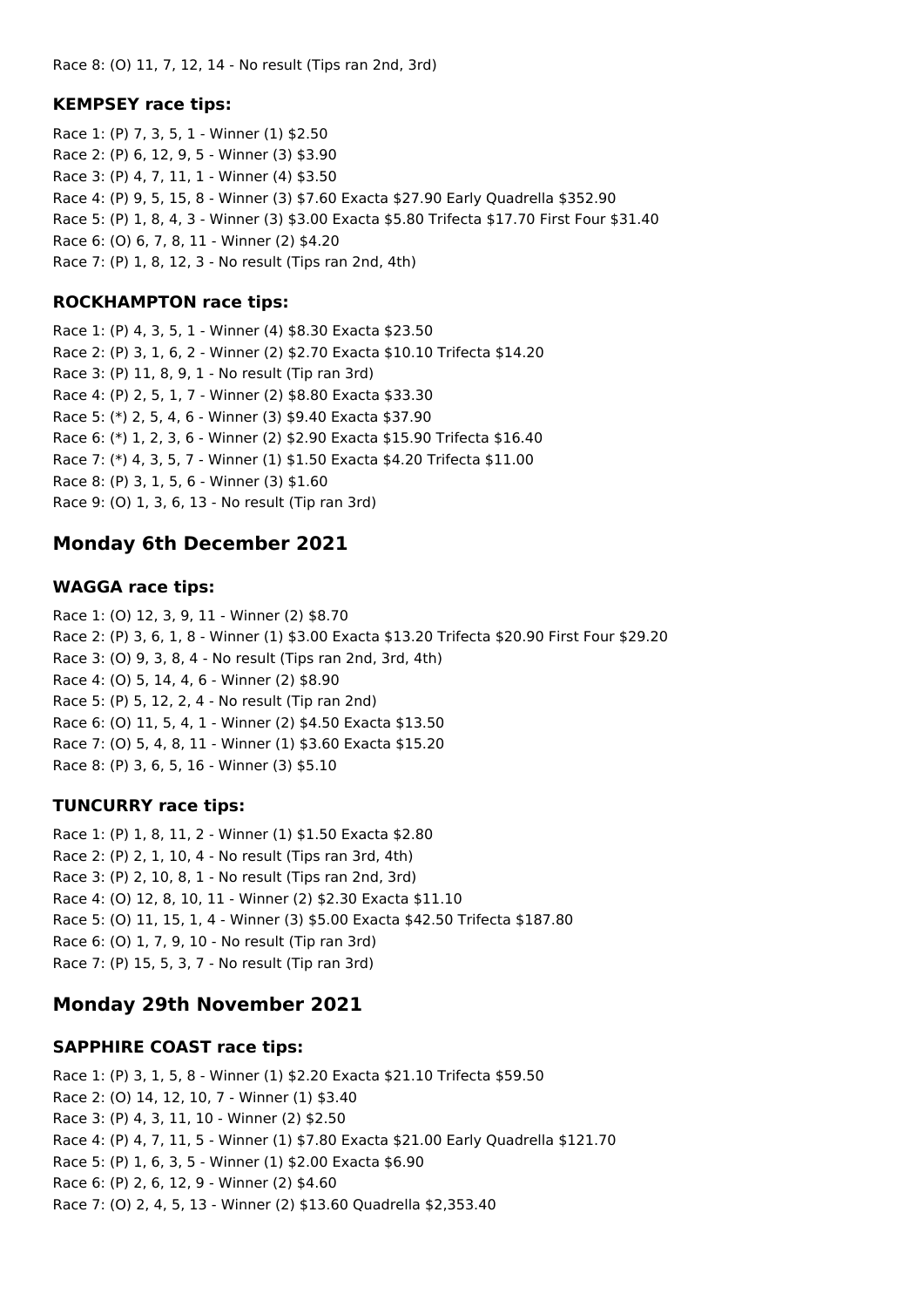### **TAREE race tips:**

Race 1: (P) 3, 4, 8, 7 - Winner (1) \$2.70 Race 2: (P) 3, 9, 8, 10 - Winner (2) \$4.90 Exacta \$19.80 Trifecta \$51.70 Race 3: (P) 2, 9, 12, 10 - Winner (3) \$4.00 Race 4: (P) 4, 8, 6, 13 - No result (Tips ran 2nd, 3rd) Race 5: (P) 4, 7, 2, 6 - Winner (1) \$1.80 Exacta \$7.20 Trifecta \$35.80 Race 6: (O) 7, 8, 10, 3 - No result (Tip ran 3rd) Race 7: (O) 5, 1, 10, 8 - No result (Tip ran 3rd)

## **KYNETON race tips:**

Race 1: (P) 2, 1, 12, 8 - No result (Tip ran 4th) Race 2: (P) 9, 14, 4, 5 - Winner (3) \$8.30 Exacta \$42.00 Trifecta \$103.80 Race 3: (P) 8, 4, 11, 10 - Winner (1) \$1.20 Exacta \$4.20 Race 4: (P) 6, 10, 2, 1 - Winner (4) \$8.60 Exacta \$55.80 Race 5: (P) 4, 7, 10, 3 - Winner (1) \$5.10 Race 6: (O) 2, 5, 1, 8 - No result (Tips ran 3rd, 4th) Race 7: (O) 8, 2, 13, 11 - No result (Tips ran 2nd, 4th) Race 8: (O) 4, 9, 8, 12 - Winner (3) \$9.40 Exacta \$75.80 Trifecta \$246.40 First Four \$2,045.40

# **Monday 22nd November 2021**

## **WAGGA race tips:**

Race 1: (P) 8, 11, 5, 13 - Winner (1) \$1.80 Race 2: (O) 2, 10, 12, 1 - Winner (1) \$3.10 Race 3: (P) 11, 5, 3, 7 - Winner (2) \$2.90 Exacta \$9.60 Race 4: (P) 1, 4, 8, 3 - Winner (2) \$2.60 Race 5: (P) 6, 12, 3, 7 - Winner (4) \$9.40 Early Quadrella \$320.70 Race 6: (P) 10, 9, 3, 7 - No result (Tips ran 2nd, 3rd, 4th) Race 7: (P) 4, 11, 1, 9 - Winner (1) \$1.70 Exacta \$4.70 Race 8: (P) 4, 6, 5, 2 - Winner (1) \$3.30 Exacta \$14.40 Race 9: (O) 5, 8, 4, 12 - No result (Tip ran 2nd)

## **HAMILTON race tips:**

Race 1: (P) 6, 2, 1, 8 - Winner (1) \$1.70 Exacta \$7.50 Trifecta \$24.70 First Four \$48.70 Race 2: (P) 5, 6, 3, 1 - Winner (3) \$2.90 Race 3: (P) 6, 3, 7, 2 - Winner (1) \$3.00 Exacta \$22.00 Race 4: (P) 9, 10, 11, 6 - No result (Tips ran 2nd, 3rd, 4th) Race 5: (P) 3, 1, 2, 5 - Winner (1) \$2.30 Exacta \$4.70 Trifecta \$8.40 Race 6: (O) 8, 6, 10, 7 - No result (Tip ran 3rd) Race 7: (O) 7, 4, 1, 13 - Winner (1) \$2.20 Race 8: (P) 5, 2, 10, 8 - Winner (2) \$3.30

### **WARWICK race tips:**

Race 1: (P) 1, 5, 2, 3 - Abandoned Race 2: (P) 2, 1, 3, 6 - Abandoned Race 3: (O) 9, 2, 10, 4 - Abandoned Race 4: (P) 11, 9, 6, 4 - Abandoned Race 5: (O) 4, 3, 1, 5 - Abandoned Race 6: (P) 4, 1, 8, 6 - Abandoned Race 7: (P) 3, 16, 10, 14 - Abandoned

# **Monday 15th November 2021**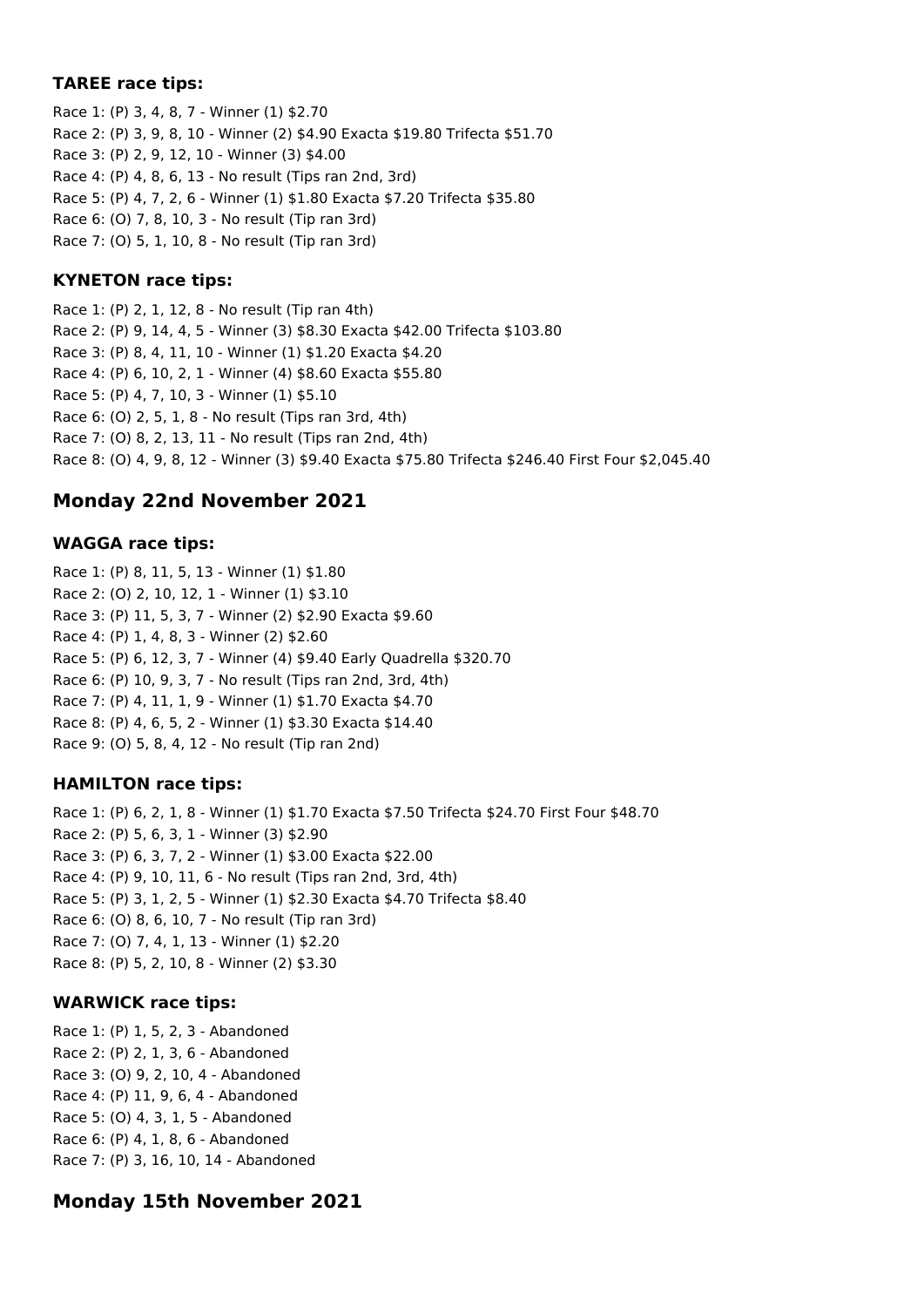### **SCONE race tips:**

Race 1: (O) 6, 10, 4, 3 - Winner (1) \$3.50 Exacta \$9.20 Trifecta \$139.00 First Four \$592.60 Race 2: (P) 9, 2, 7, 5 - Winner (1) \$2.40 Race 3: (O) 14, 6, 1, 13 - Winner (4) \$8.60 Exacta \$68.60 Trifecta \$237.30 First Four \$415.80 Race 4: (P) 4, 1, 2, 7 - Winner (2) \$5.60 Exacta \$16.20 Race 5: (P) 6, 5, 8, 12 - Winner (1) \$2.20 Early Quadrella \$549.20 Race 6: (P) 14, 11, 3, 12 - Winner (1) \$2.70 Exacta \$15.90 Race 7: (P) 13, 14, 7, 5 - Winner (1) \$1.90 Exacta \$10.70 Trifecta \$30.00 Race 8: (P) 9, 12, 7, 3 - No result (Tips ran 2nd, 4th) Race 9: (O) 11, 12, 3, 5 - Winner (1) \$3.20 Exacta \$22.00

## **GATTON race tips:**

Race 1: (P) 10, 12, 8, 1 - Winner (1) \$2.10 Exacta \$7.50 Race 2: (P) 7, 6, 9, 8 - Winner (1) \$3.30 Race 3: (O) 12, 14, 2, 8 - Winner (2) \$3.00 Race 4: (O) 3, 6, 9, 1 - Winner (2) \$3.40 Exacta \$20.50 Trifecta \$62.50 Early Quadrella \$204.80 Race 5: (O) 9, 4, 5, 14 - No result (Tip ran 4th) Race 6: (P) 1, 4, 12, 10 - No result (Tip ran 2nd) Race 7: (P) 7, 4, 5, 13 - Winner (2) \$3.10

## **BAIRNSDALE race tips:**

Race 1: (P) 5, 4, 7, 3 - Abandoned Race 2: (P) 4, 7, 8, 3 - Abandoned Race 3: (O) 8, 5, 15, 3 - Abandoned Race 4: (P) 14, 10, 5, 8 - Abandoned Race 5: (P) 6, 1, 8, 4 - Abandoned Race 6: (P) 4, 10, 1, 8 - Abandoned Race 7: (P) 2, 4, 9, 8 - Abandoned Race 8: (P) 15, 3, 4, 11 - Abandoned

# **Monday 8th November 2021**

### **QUEANBEYAN race tips:**

Race 1: (P) 4, 8, 6, 7 - No result (Tips ran 2nd, 3rd, 4th) Race 2: (P) 3, 5, 8, 2 - Winner (2) \$7.10 Exacta \$28.70 Trifecta \$107.80 Race 3: (P) 2, 7, 9, 10 - Winner (1) \$1.40 Exacta \$6.60 Race 4: (P) 3, 2, 1, 6 - Winner (4) \$8.00 Exacta \$39.10 Race 5: (O) 3, 7, 2, 6 - No result (Tip ran 4th) Race 6: (P) 1, 3, 6, 9 - Winner (2) \$3.30 Exacta \$18.10 Race 7: (P) 2, 4, 9, 5 - Winner (2) \$3.00 Exacta \$32.00

## **LISMORE race tips:**

Race 1: (P) 6, 4, 10, 11 - Winner (1) \$2.40 Exacta \$5.90 Trifecta \$25.90 Race 2: (P) 1, 3, 7, 9 - Winner (1) \$1.30 Exacta \$3.90 Trifecta \$12.60 First Four \$12.00 Race 3: (P) 1, 4, 5, 6 - Winner (1) \$4.10 Exacta \$12.80 Race 4: (P) 1, 3, 4, 2 - No result (Tip ran 2nd) Race 5: (P) 1, 7, 5, 6 - Winner (1) \$3.70 Exacta \$17.90 Trifecta \$75.60 Race 6: (P) 1, 8, 2, 4 - No result (Tips ran 2nd, 3rd, 4th) Race 7: (P) 4, 9, 7, 3 - No result (Tip ran 2nd)

### **MOE race tips:**

Race 1: (O) 9, 10, 11, 6 - No result (Tips ran 2nd, 4th)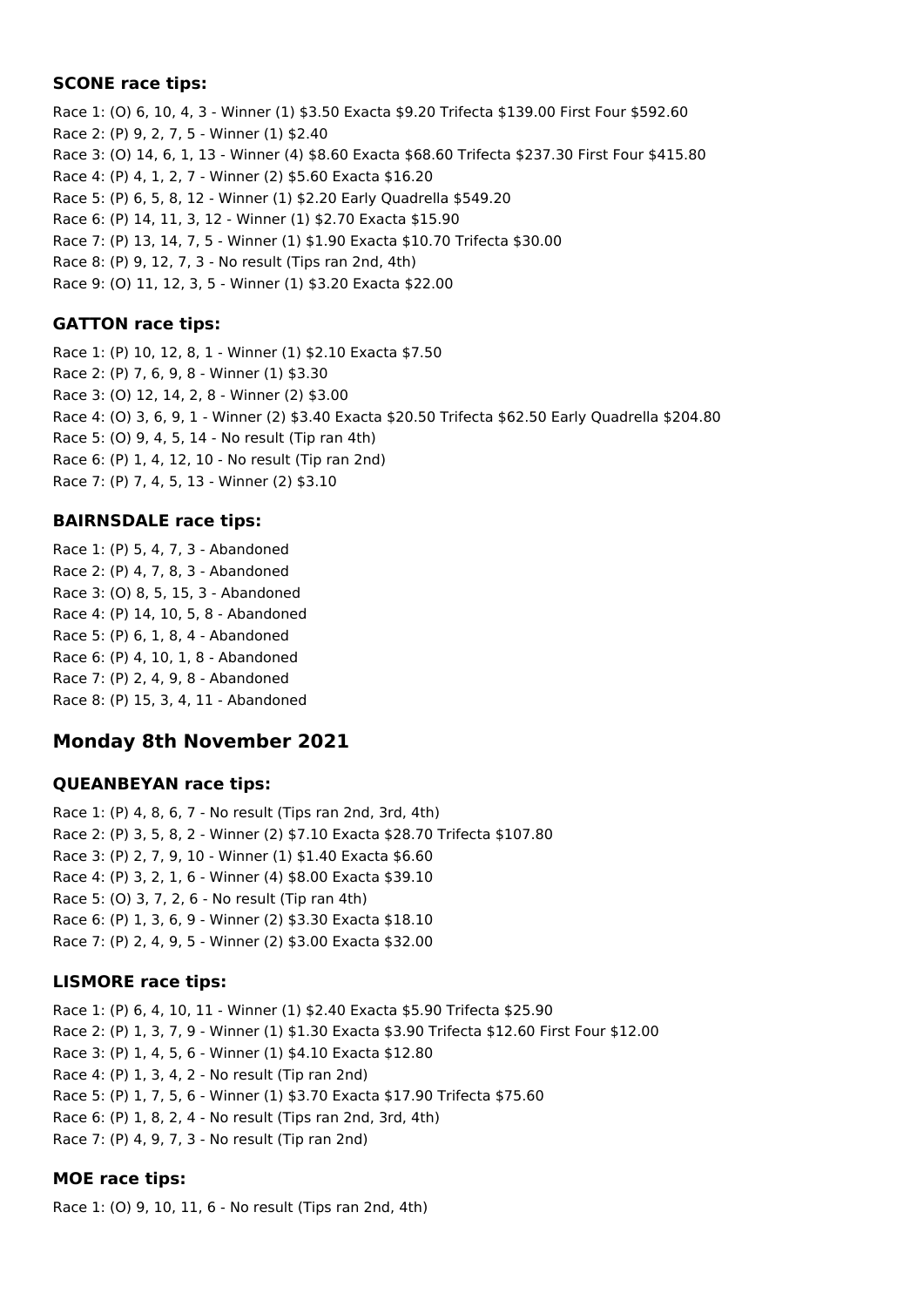Race 2: (P) 3, 10, 11, 1 - Winner (4) \$4.20 Exacta \$21.90 Trifecta \$63.00 Race 3: (P) 7, 3, 6, 10 - Winner (1) \$4.70 Exacta \$21.60 Race 4: (P) 6, 9, 1, 11 - Winner (2) \$4.80 Exacta \$15.90 Trifecta \$38.90 Race 5: (O) 11, 4, 8, 7 - No result (Tips ran 3rd, 4th) Race 6: (O) 10, 11, 2, 6 - Winner (2) \$3.70 Exacta \$15.10 Race 7: (P) 3, 7, 1, 4 - Winner (3) \$2.50 Race 8: (O) 7, 5, 4, 3 - No result (Tip ran 2nd) Race 9: (O) 9, 10, 5, 12 - No result

## **Monday 1st November 2021**

### **BALLARAT race tips:**

Race 1: (P) 9, 11, 5, 1 - Winner (1) \$2.80 Exacta \$12.50 Race 2: (P) 12, 6, 11, 4 - Winner (3) \$4.80 Exacta \$26.70 Trifecta \$56.60 Race 3: (P) 4, 12, 1, 10 - Winner (3) \$3.30 Exacta \$21.60 Trifecta \$106.10 Race 4: (O) 8, 7, 13, 10 - Winner (1) \$2.40 Early Quadrella \$291.50 Race 5: (P) 10, 8, 4, 5 - Winner (2) \$2.50 Exacta \$13.80 Trifecta \$42.30 First Four \$61.60 Race 6: (P) 7, 3, 2, 10 - No result (Tips ran 3rd, 4th) Race 7: (O) 7, 9, 5, 12 - Winner (3) \$3.60 Race 8: (P) 9, 2, 13, 8 - Winner (3) \$4.40 Exacta \$18.90

### **COROWA race tips:**

Race 1: (P) 3, 5, 10, 7 - No result (Tips ran 2nd, 3rd) Race 2: (P) 5, 6, 7, 8 - Winner (2) \$4.30 Exacta \$14.80 Race 3: (P) 1, 3, 5, 11 - Winner (3) \$6.30 Race 4: (P) 6, 9, 2, 12 - Winner (3) \$5.60 Exacta \$15.10 Trifecta \$52.50 Race 5: (O) 2, 9, 5, 4 - No result (Tips ran 2nd, 3rd) Race 6: (P) 2, 3, 6, 9 - No result (Tips ran 2nd, 3rd) Race 7: (P) 2, 8, 5, 7 - Winner (3) \$5.20

### **BAIRNSDALE race tips:**

Race 1: (P) 8, 9, 4, 3 - Winner (1) \$1.90 Exacta \$4.70 Trifecta \$11.90 Race 2: (O) 10, 7, 9, 2 - No result (Tips ran 2nd, 3rd, 4th) Race 3: (P) 7, 3, 1, 9 - Winner (2) \$4.00 Exacta \$4.80 Race 4: (P) 1, 2, 3, 6 - No result (Tips ran 2nd, 3rd) Race 5: (P) 11, 2, 3, 8 - Winner (2) \$2.40 Exacta \$5.90 Trifecta \$55.60 Race 6: (P) 7, 4, 6, 9 - No result (Tips ran 3rd, 4th) Race 7: (O) 5, 14, 1, 2 - No result (Tips ran 2nd, 3rd)

#### **BALLINA race tips:**

Race 1: (P) 8, 2, 5, 3 - Winner (1) \$2.50 Exacta \$3.90 Race 2: (P) 1, 8, 6, 7 - Winner (2) \$6.90 Exacta \$37.60 Race 3: (P) 6, 5, 10, 3 - Winner (3) \$9.30 Exacta \$47.10 Trifecta \$156.00 Race 4: (P) 7, 4, 1, 3 - Winner (4) \$3.20 Exacta \$12.00 Trifecta \$38.60 Early Quadrella \$611.80 Race 5: (P) 1, 6, 4, 7 - Winner (3) \$5.30 Exacta \$27.20 Race 6: (O) 3, 8, 2, 5 - Winner (1) \$1.60 Quadrella \$591.70

## **Monday 25th October 2021**

### **NEWCASTLE race tips:**

Race 1: (P) 5, 1, 8, 2 - Winner (4) \$7.10 Race 2: (P) 5, 8, 4, 3 - Winner (4) \$11.10 Race 3: (O) 3, 8, 12, 7 - Winner (1) \$3.60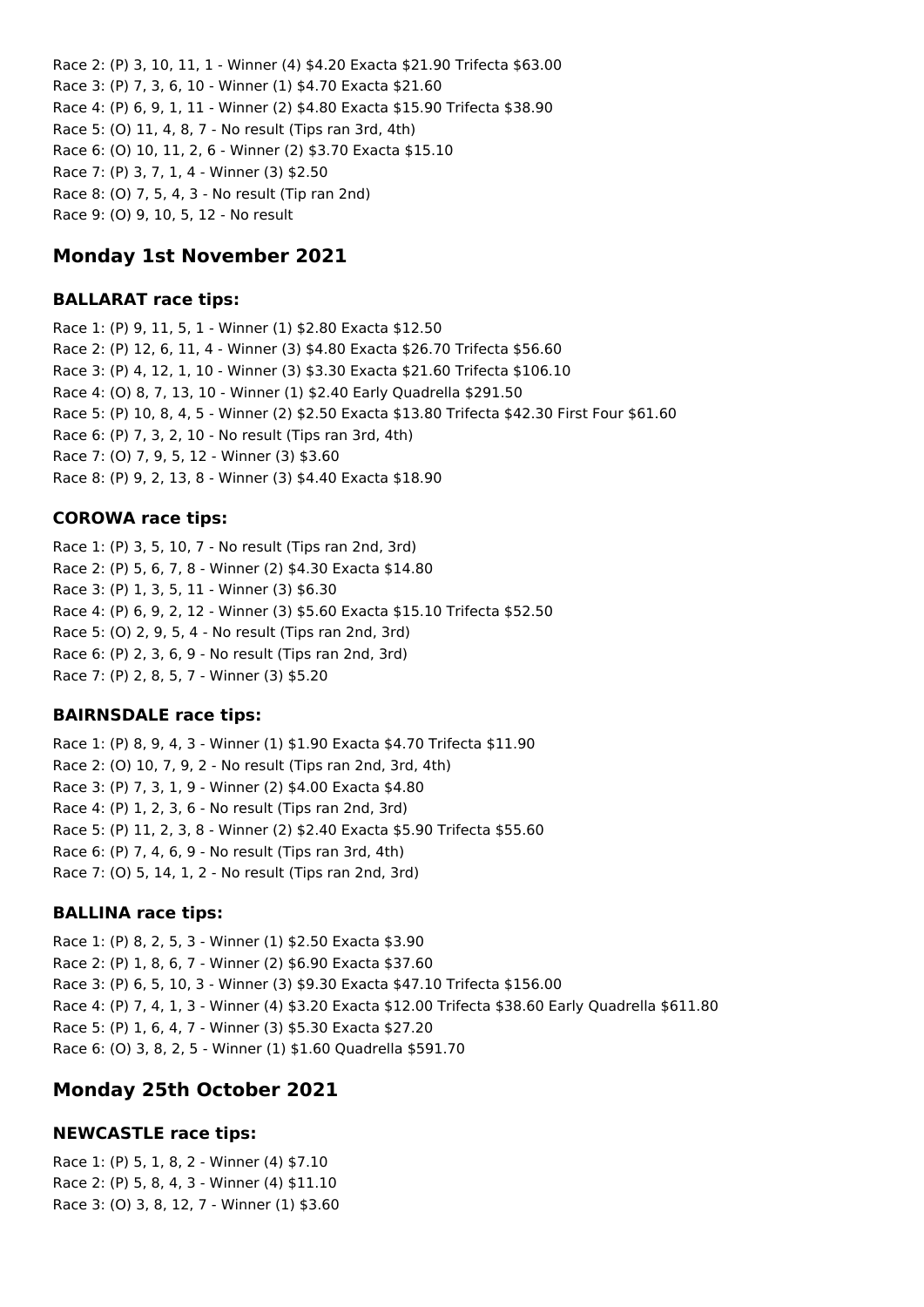Race 4: (O) 2, 5, 10, 1 - No result Race 5: (P) 5, 8, 6, 4 - Winner (1) \$1.80 Race 6: (P) 10, 2, 7, 9 - Winner (3) \$6.00 Exacta \$26.00 Trifecta \$72.90 First Four \$280.20 Race 7: (P) 2, 3, 9, 6 - No result (Tips ran 2nd, 4th) Race 8: (O) 4, 8, 11, 9 - Winner (1) \$3.30 Exacta \$27.10

### **BENALLA race tips:**

Race 1: (P) 6, 11, 12, 1 - No result (Tips ran 2nd, 3rd, 4th) Race 2: (P) 13, 1, 3, 8 - No result (Tips ran 3rd, 4th) Race 3: (O) 8, 10, 14, 7 - Winner (1) \$4.20 Exacta \$25.40 Trifecta \$81.40 Race 4: (P) 6, 10, 11, 8 - Winner (3) \$2.20 Exacta \$13.60 Race 5: (O) 12, 9, 10, 5 - Winner (1) \$1.60 Race 6: (P) 6, 5, 13, 2 - No result (Tip ran 4th) Race 7: (P) 11, 1, 3, 6 - Winner (3) \$2.80 Exacta \$8.90 Race 8: (O) 5, 12, 4, 9 - Winner (1) \$3.60 Race 9: (O) 6, 5, 14, 11 - No result (Tips ran 3rd, 4th)

# **Monday 18th October 2021**

### **MORNINGTON race tips:**

Race 1: (P) 6, 8, 1, 7 - Winner (1) \$1.40 Exacta \$3.40 Race 2: (P) 8, 9, 6, 10 - Winner (1) \$1.40 Exacta \$4.00 Race 3: (P) 1, 6, 11, 12 - Winner (3) \$4.30 Exacta \$23.10 Trifecta \$98.90 Race 4: (P) 12, 11, 6, 2 - No result (Tips ran 2nd, 3rd) Race 5: (O) 2, 1, 8, 4 - No result (Tip ran 3rd) Race 6: (P) 1, 4, 2, 5 - Winner (2) \$4.50 Race 7: (P) 2, 3, 7, 10 - Winner (1) \$2.40 Exacta \$9.90 Race 8: (P) 4, 6, 2, 5 - Winner (1) \$1.90

### **MUSWELLBROOK race tips:**

Race 1: (O) 1, 4, 5, 11 - Winner (1) \$2.80 Exacta \$6.90 Trifecta \$28.00 Race 2: (P) 5, 2, 1, 4 - No result (Tips ran 2nd, 3rd, 4th) Race 3: (P) 4, 1, 2, 7 - Winner (2) \$4.90 Exacta \$18.60 Race 4: (P) 10, 7, 2, 9 - Winner (1) \$2.90 Exacta \$7.30 Trifecta \$30.70 Race 5: (P) 1, 2, 6, 5 - Winner (1) \$1.60 Exacta \$6.10 Trifecta \$32.10 Race 6: (P) 1, 5, 2, 10 - Winner (4) \$13.60 Race 7: (P) 4, 1, 2, 12 - Winner (1) \$1.80 Race 8: (P) 9, 6, 2, 7 - No result (Tips ran 2nd, 3rd)

# **Monday 11th October 2021**

#### **ECHUCA race tips:**

Race 1: (P) 3, 6, 1, 5 - No result (Tips ran 3rd, 4th) Race 2: (P) 2, 7, 5, 11 - No result (Tips ran 2nd, 3rd) Race 3: (P) 9, 10, 5, 2 - Winner (2) \$2.40 Exacta \$14.60 Trifecta \$40.30 Race 4: (P) 2, 8, 1, 4 - Winner (2) \$2.80 Exacta \$14.40 Race 5: (O) 4, 2, 6, 5 - Winner (4) \$8.80 Race 6: (P) 4, 1, 2, 11 - Winner (2) \$2.80 Exacta \$15.30 Trifecta \$42.10 Early Quadrella \$315.70 Race 7: (O) 4, 10, 2, 11 - Winner (1) \$1.60 Exacta \$9.00 Race 8: (O) 8, 3, 5, 10 - Winner (3) \$4.20 Race 9: (P) 5, 1, 3, 9 - Winner (3) \$2.80 Exacta \$10.40 Race 10: (O) 4, 6, 5, 14 - Winner (1) \$1.90 Exacta \$7.60 Quadrella \$42.90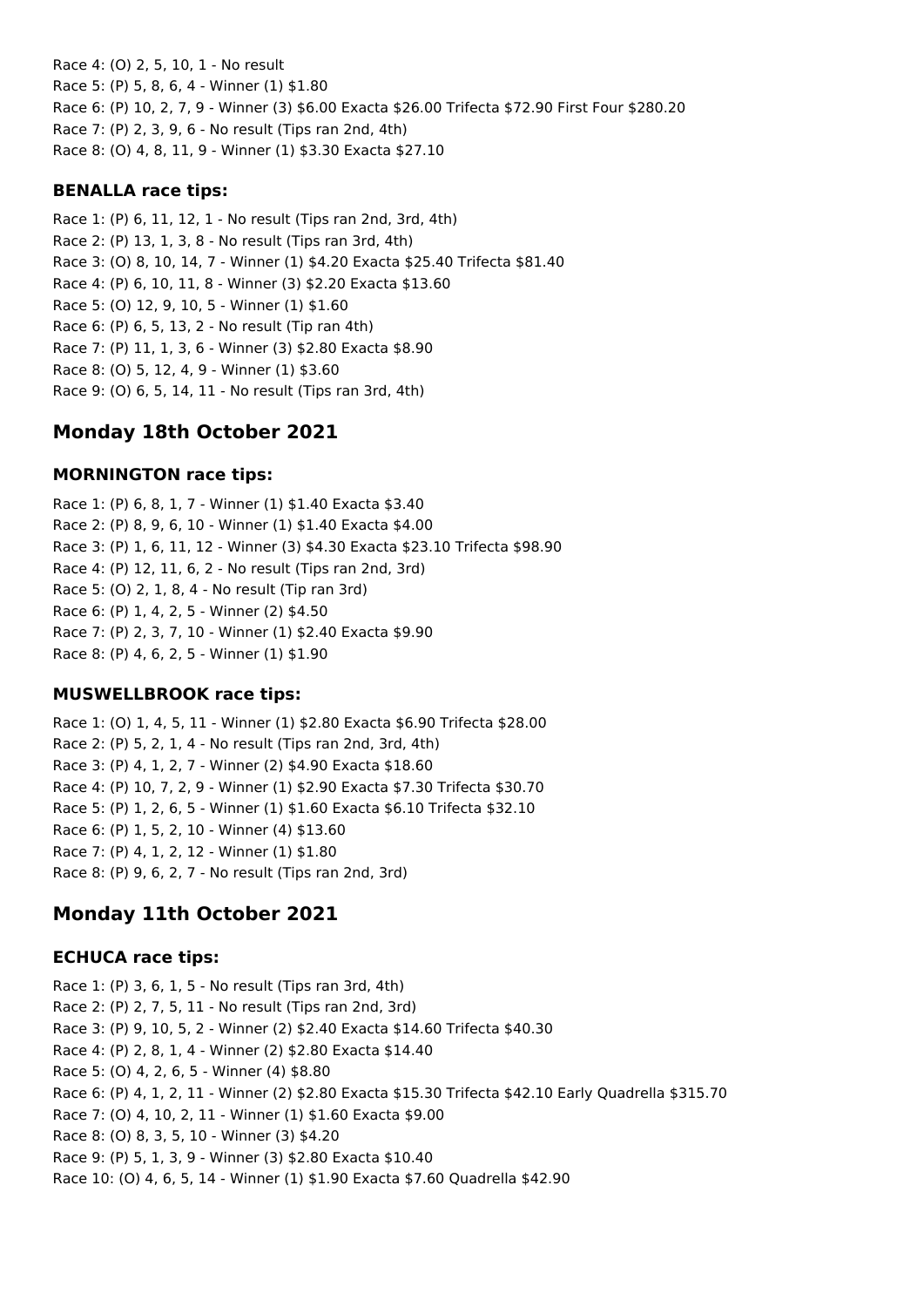#### **MURWILLUMBAH race tips:**

Race 1: (P) 2, 3, 1, 4 - Winner (4) \$4.70 Exacta \$10.80 Trifecta \$56.20 First Four \$84.10 Race 2: (P) 4, 2, 6, 3 - No result (Tips ran 3rd, 4th) Race 3: (P) 1, 3, 8, 4 - No result (Tips ran 2nd, 3rd) Race 4: (P) 6, 2, 4, 1 - Winner (1) \$2.30 Exacta \$12.80 Trifecta \$32.50 First Four \$113.10 Race 5: (P) 1, 10, 5, 2 - Winner (4) \$5.30 Exacta \$20.60 Trifecta \$89.30 Race 6: (P) 8, 4, 7, 3 - Winner (1) \$2.80 Race 7: (O) 1, 9, 6, 11 - Winner (2) \$4.10 Exacta \$26.80 Quadrella \$257.40

### **TAMWORTH race tips:**

Race 1: (P) 3, 5, 4, 8 - Winner (1) \$3.80 Exacta \$15.10 Race 2: (P) 11, 3, 15, 2 - Winner (3) \$9.30 Race 3: (O) 15, 5, 11, 18 - Winner (2) \$7.00 Race 4: (P) 7, 2, 4, 5 - Winner (1) \$1.40 Exacta \$2.90 Early Quadrella \$1,383.10 Race 5: (P) 4, 2, 11, 14 - Winner (1) \$1.30 Race 6: (P) 6, 3, 11, 8 - Winner (4) \$4.00 Exacta \$19.50 Race 7: (P) 3, 5, 8, 2 - Winner (3) \$4.50 Exacta \$9.60 Quadrella \$32.60

# **Monday 4th October 2021**

### **BEAUDESERT race tips:**

Race 1: (P) 1, 3, 2, 4 - Winner (2) \$2.50 Race 2: (P) 4, 2, 5, 3 - Winner (3) \$3.80 Exacta \$7.50 Trifecta \$13.90 First Four \$20.30 Race 3: (O) 4, 11, 2, 5 - No result (Tips ran 2nd, 3rd) Race 4: (P) 8, 5, 4, 10 - No result (Tips ran 2nd, 3rd, 4th) Race 5: (P) 4, 3, 6, 11 - Winner (2) \$4.70 Exacta \$7.40 Trifecta \$33.80 Race 6: (P) 2, 6, 8, 4 - Winner (1) \$3.60 Exacta \$17.60

### **GAWLER race tips:**

Race 1: (O) 8, 7, 12, 10 - No result (Tips ran 2nd, 4th) Race 2: (O) 10, 4, 7, 6 - No result (Tip ran 2nd) Race 3: (P) 13, 9, 5, 8 - Winner (2) \$4.10 Race 4: (O) 6, 8, 10, 5 - No result (Tips ran 2nd, 3rd) Race 5: (P) 5, 4, 6, 2 - Winner (4) \$4.70 Exacta \$31.50 Race 6: (O) 3, 6, 4, 5 - No result (Tips ran 2nd, 4th) Race 7: (O) 1, 10, 6, 3 - No result (Tips ran 2nd, 3rd) Race 8: (P) 4, 9, 8, 7 - Winner (2) \$4.60

### **KYNETON race tips:**

Race 1: (O) 1, 2, 8, 3 - Abandoned Race 2: (O) 1, 3, 2, 11 - Abandoned Race 3: (O) 1, 7, 13, 11 - Abandoned Race 4: (P) 1, 2, 9, 8 - Abandoned Race 5: (P) 2, 6, 1, 5 - Abandoned Race 6: (O) 1, 5, 2, 3 - Abandoned Race 7: (O) 2, 4, 8, 3 - Abandoned Race 8: (O) 1, 2, 13, 3 - Abandoned Race 9: (P) 2, 6, 3, 9 - Abandoned

### **MUSWELLBROOK race tips:**

Race 1: (P) 1, 4, 8, 11 - No result (Tips ran 2nd, 3rd, 4th) Race 2: (P) 4, 5, 8, 6 - Winner (1) \$1.40 Exacta \$4.90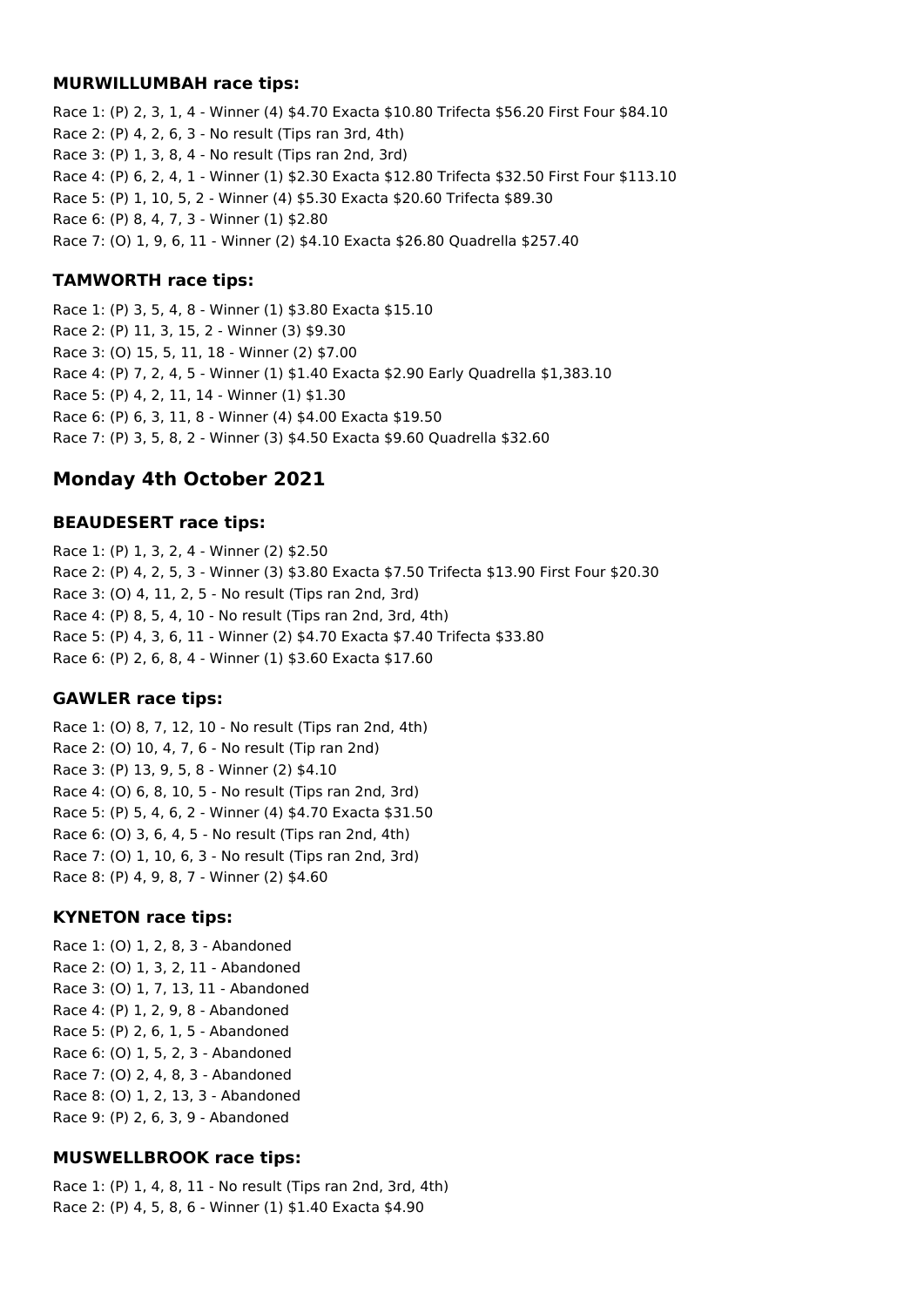Race 3: (O) 17, 5, 13, 1 - Winner (2) \$3.10 Exacta \$8.70 Race 4: (P) 5, 4, 8, 6 - Winner (3) \$3.20 Exacta \$38.10 Race 5: (P) 5, 2, 9, 3 - No result (Tips ran 2nd, 3rd, 4th) Race 6: (O) 5, 6, 7, 15 - Winner (1) \$3.70 Exacta \$13.50 Race 7: (P) 10, 6, 7, 8 - No result (Tip ran 4th)

### **WARWICK FARM race tips:**

Race 1: (\*) 9, 1, 3, 2 - Winner (1) \$1.70 Exacta \$4.70 Trifecta \$12.20 First Four \$29.80 Race 2: (P) 3, 2, 1, 5 - Winner (3) \$6.00 Race 3: (P) 6, 4, 5, 1 - Winner (2) \$4.60 Exacta \$25.60 Trifecta \$50.80 Race 4: (P) 6, 1, 7, 3 - Winner (4) \$4.70 Early Quadrella \$531.70 Race 5: (P) 6, 2, 4, 7 - Winner (1) \$2.20 Exacta \$9.50 Race 6: (P) 7, 1, 3, 9 - Winner (1) \$2.20 Exacta \$5.30 Trifecta \$28.40 Race 7: (P) 4, 2, 7, 8 - Winner (3) \$6.20 Exacta \$39.20 Trifecta \$238.50 Race 8: (P) 1, 2, 12, 7 - No result (Tip ran 4th)

# **Monday 27th September 2021**

### **LEETON race tips:**

Race 1: (P) 8, 6, 3, 2 - Winner (1) \$2.30 Race 2: (P) 1, 4, 10, 8 - Winner (3) \$6.90 Race 3: (P) 4, 2, 1, 7 - No result (Tips ran 2nd, 3rd, 4th) Race 4: (P) 2, 6, 4, 7 - No result (Tips ran 2nd, 3rd, 4th) Race 5: (P) 7, 8, 12, 11 - Winner (3) \$3.10 Exacta \$21.30 Trifecta \$58.30 Race 6: (P) 5, 1, 2, 3 - Winner (1) \$2.90 Exacta \$12.00 Race 7: (P) 1, 3, 7, 2 - No result (Tips ran 2nd, 4th)

### **NORTHAM race tips:**

Race 1: (P) 1, 3, 4, 8 - Winner (2) \$6.80 Race 2: (P) 5, 2, 4, 3 - No result (Tips ran 2nd, 3rd, 4th) Race 3: (P) 7, 9, 8, 6 - Winner (2) \$4.80 Race 4: (P) 5, 7, 4, 10 - Winner (1) \$3.10 Exacta \$32.60 Trifecta \$65.20 Race 5: (P) 1, 8, 4, 10 - Winner (4) \$6.10 Exacta \$23.90 Trifecta \$86.10 Race 6: (P) 8, 9, 1, 2 - Winner (1) \$1.30 Exacta \$6.30 Race 7: (P) 3, 1, 2, 4 - Winner (3) \$3.50 Exacta \$9.50 Trifecta \$21.20 First Four \$43.40 Race 8: (P) 4, 1, 2, 6 - Winner (3) \$5.10 Exacta \$27.40 Trifecta \$97.40 Race 9: (O) 4, 2, 10, 8 - Winner (1) \$4.30 Quadrella \$142.80

#### **SWAN HILL race tips:**

Race 1: (P) 3, 11, 9, 8 - Winner (1) \$1.20 Exacta \$10.70 Race 2: (P) 9, 2, 5, 10 - No result (Tips ran 2nd, 3rd) Race 3: (P) 2, 9, 8, 10 - No result (Tips ran 2nd, 3rd, 4th) Race 4: (P) 14, 8, 6, 3 - Winner (3) \$3.80 Race 5: (P) 14, 8, 9, 2 - Winner (3) \$2.70 Exacta \$5.20 Trifecta \$27.00 Race 6: (P) 1, 4, 6, 5 - No result (Tip ran 3rd) Race 7: (O) 1, 8, 5, 4 - No result (Tips ran 3rd, 4th) Race 8: (O) 7, 1, 8, 5 - No result (Tips ran 2nd, 4th) Race 9: (P) 9, 3, 2, 5 - No result (Tips ran 3rd, 4th)

### **TAMWORTH race tips:**

Race 1: (P) 7, 5, 11, 14 - Winner (1) \$2.10 Race 2: (O) 12, 1, 6, 15 - No result (Tip ran 4th) Race 3: (P) 4, 3, 10, 5 - Winner (1) \$3.30 Exacta \$13.20 Trifecta \$55.00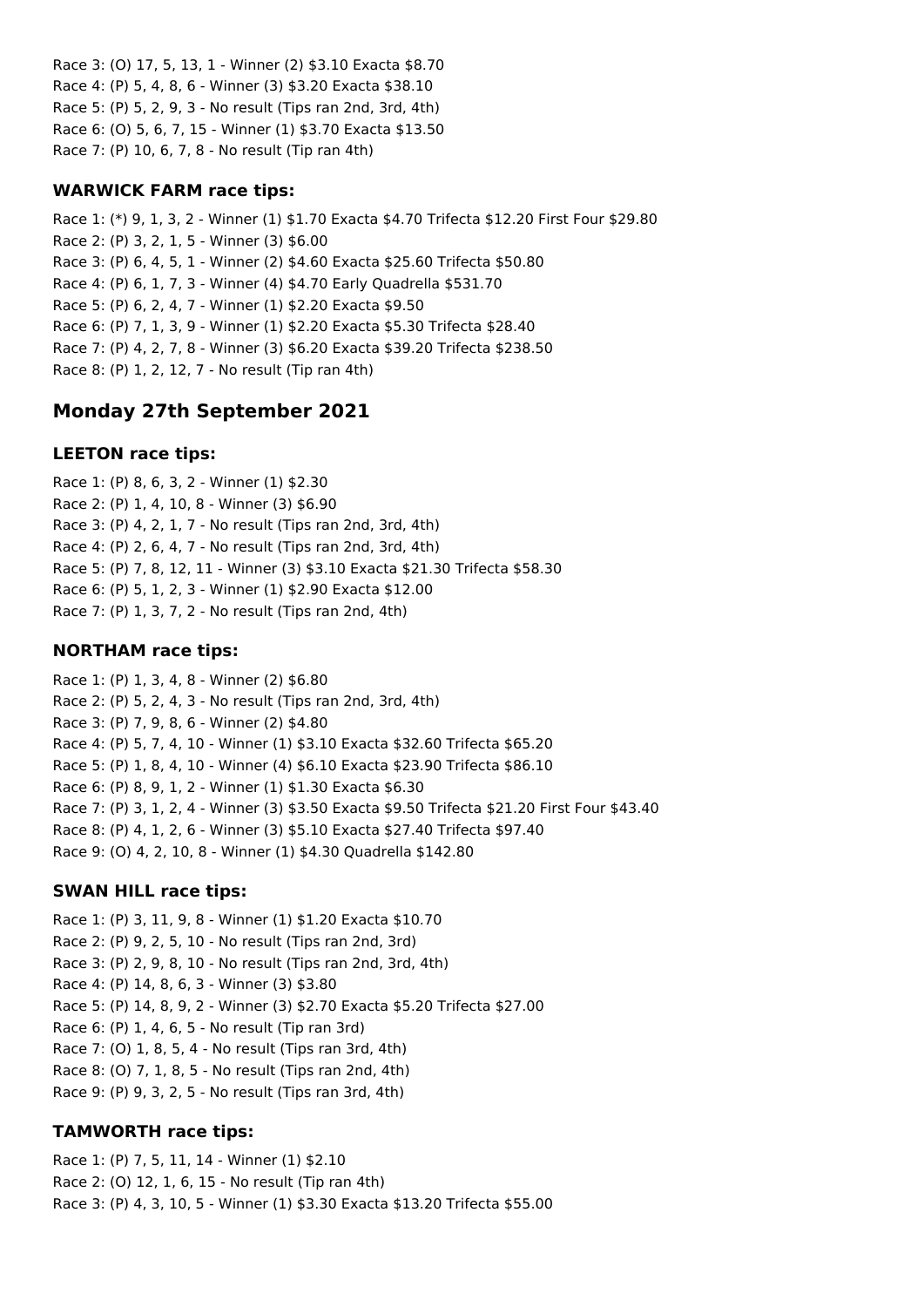Race 4: (O) 12, 3, 11, 5 - Winner (3) \$7.10 Race 5: (P) 2, 5, 3, 6 - Winner (1) \$1.60 Exacta \$7.10 Trifecta \$36.30 Race 6: (P) 7, 6, 5, 3 - Winner (2) \$4.80 Exacta \$27.00 Race 7: (O) 5, 11, 1, 8 - Winner (4) \$3.20 Quadrella \$248.50

# **Monday 20th September 2021**

### **GRAFTON race tips:**

Race 1: (P) 9, 8, 7, 6 - No result (Tips ran 2nd, 3rd, 4th) Race 2: (P) 1, 5, 10, 7 - Winner (1) \$1.40 Exacta \$4.10 Trifecta \$14.50 First Four \$41.20 Race 3: (P) 7, 9, 8, 3 - Winner (1) \$1.30 Race 4: (P) 7, 2, 4, 10 - Winner (3) \$5.00 Race 5: (P) 3, 4, 8, 1 - No result Race 6: (O) 2, 14, 9, 5 - No result (Tips ran 2nd, 4th) Race 7: (O) 1, 4, 7, 5 - Winner (2) \$5.10

## **HORSHAM race tips:**

Race 1: (P) 9, 7, 4, 2 - Winner (1) \$1.30 Exacta \$10.90 Trifecta \$27.40 Race 2: (P) 4, 8, 6, 9 - Winner (2) \$3.80 Exacta \$12.60 Race 3: (P) 2, 12, 9, 4 - Winner (1) \$2.30 Exacta \$5.80 Race 4: (P) 7, 9, 5, 1 - No result (Tips ran 2nd, 4th) Race 5: (P) 1, 2, 7, 3 - Winner (2) \$3.10 Exacta \$7.50 Trifecta \$17.40 Race 6: (P) 1, 3, 4, 6 - Winner (2) \$2.60 Exacta \$9.80 Trifecta \$35.20 First Four \$52.90 Race 7: (P) 6, 8, 7, 2 - Winner (1) \$3.40 Race 8: (P) 4, 6, 7, 2 - Winner (3) \$4.10 Exacta \$16.40 Quadrella \$252.40

## **ORANGE race tips:**

Race 1: (P) 1, 6, 7, 3 - Winner (1) \$1.70 Race 2: (P) 5, 1, 2, 6 - Winner (3) \$3.90 Race 3: (P) 2, 1, 4, 8 - Winner (1) \$1.20 Race 4: (P) 4, 9, 5, 8 - Winner (4) \$7.10 Exacta \$45.30 Early Quadrella \$142.30 Race 5: (P) 4, 3, 5, 1 - Winner (1) \$4.40 Race 6: (P) 1, 8, 11, 5 - Winner (2) \$2.20 Race 7: (P) 5, 1, 6, 3 - Winner (2) \$2.80 Exacta \$17.10 Quadrella \$386.30

# **Monday 13th September 2021**

## **MOE race tips:**

Race 1: (P) 8, 13, 1, 7 - No result (Tips ran 3rd, 4th) Race 2: (P) 9, 8, 16, 14 - Winner (2) \$2.70 Exacta \$9.10 Trifecta \$44.20 Race 3: (P) 5, 14, 8, 9 - Winner (2) \$5.80 Exacta \$23.00 Race 4: (P) 9, 3, 10, 8 - Winner (1) \$3.80 Exacta \$21.60 Trifecta \$64.70 Race 5: (O) 1, 3, 4, 9 - Winner (4) \$7.20 Exacta \$51.90 Early Quadrella \$1,249.60 Race 6: (P) 3, 2, 1, 6 - Winner (1) \$3.60 Exacta \$34.70 Race 7: (P) 5, 12, 3, 4 - Winner (1) \$1.70 Exacta \$16.40 Race 8: (O) 14, 8, 1, 5 - Winner (4) \$6.40 Exacta \$73.80 Race 9: (O) 1, 4, 18, 2 - Winner (2) \$7.50 Exacta \$49.30 Quadrella \$418.90

## **MORUYA race tips:**

Race 1: (O) 7, 6, 13, 3 - No result (Tips ran 2nd, 3rd, 4th) Race 2: (P) 1, 4, 5, 9 - No result (Tips ran 3rd, 4th) Race 3: (O) 3, 2, 6, 7 - No result (Tip ran 2nd) Race 4: (P) 3, 1, 8, 2 - Winner (1) \$2.00 Exacta \$12.70 Trifecta \$48.10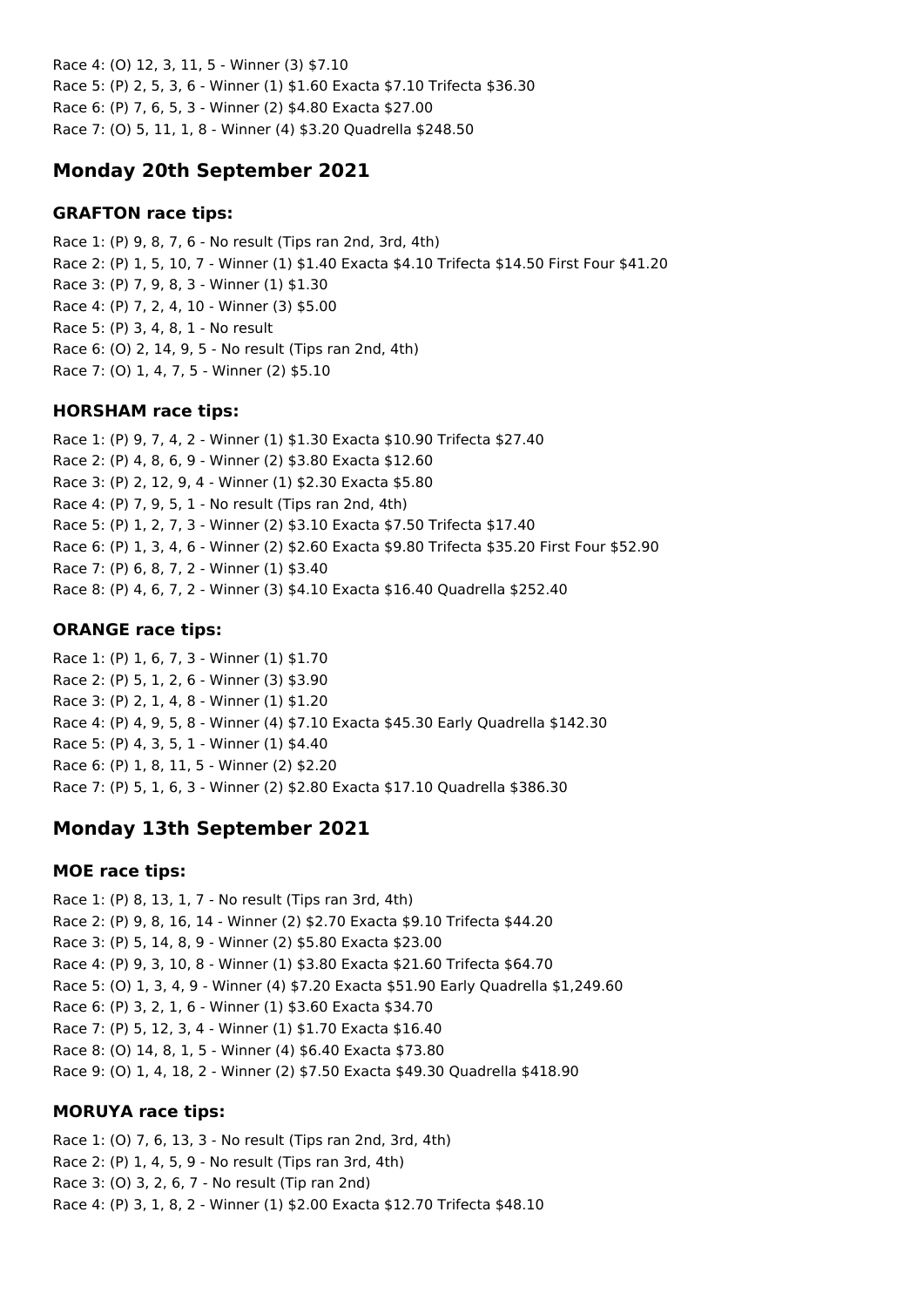Race 5: (O) 12, 13, 11, 4 - Winner (4) \$11.90 Race 6: (O) 5, 11, 16, 13 - No result (Tip ran 2nd) Race 7: (O) 5, 18, 8, 10 - No result (Tips ran 2nd, 4th)

## **TAMWORTH race tips:**

Race 1: (P) 5, 2, 3, 4 - Winner (1) \$2.50 Exacta \$15.10 Race 2: (P) 3, 7, 17, 6 - Winner (3) \$6.00 Exacta \$19.70 Race 3: (P) 5, 9, 8, 13 - Winner (1) \$1.90 Race 4: (P) 11, 8, 7, 5 - No result (Tip ran 2nd) Race 5: (P) 5, 3, 1, 12 - No result (Tip ran 4th) Race 6: (P) 9, 6, 8, 3 - Winner (4) \$17.20 Exacta \$46.50 Race 7: (P) 3, 2, 1, 6 - No result (Tips ran 2nd, 3rd, 4th)

# **Monday 6th September 2021**

## **EMERALD race tips:**

Race 1: (P) 1, 2, 3, 6 - No result (Tips ran 2nd, 3rd, 4th) Race 2: (P) 3, 9, 11, 2 - Winner (2) \$5.40 Exacta \$10.70 Race 3: (P) 1, 4, 3, 6 - Winner (2) \$10.50 Exacta \$30.50 Race 4: (P) 1, 6, 8, 4 - Winner (3) \$7.30 Exacta \$20.10 Race 5: (P) 3, 1, 5, 6 - No result (Tip ran 2nd) Race 6: (P) 2, 1, 3, 10 - No result (Tips ran 2nd, 4th) Race 7: (P) 13, 12, 9, 3 - Winner (2) \$3.70

## **PORT MACQUARIE race tips:**

Race 1: (P) 3, 1, 8, 4 - Winner (1) \$4.60 Exacta \$11.60 Trifecta \$27.30 Race 2: (P) 2, 3, 7, 4 - No result (Tips ran 2nd, 3rd) Race 3: (P) 4, 6, 5, 12 - Winner (1) \$2.00 Exacta \$17.10 Race 4: (P) 3, 4, 2, 9 - Winner (1) \$5.20 Race 5: (P) 1, 2, 3, 4 - No result (Tips ran 2nd, 4th) Race 6: (O) 10, 9, 2, 8 - Winner (2) \$7.30 Race 7: (P) 2, 7, 4, 3 - Winner (4) \$6.60 Exacta \$29.90

## **WELLINGTON race tips:**

Race 1: (P) 9, 8, 4, 7 - Abandoned Race 2: (P) 1, 8, 2, 11 - Abandoned Race 3: (P) 4, 12, 8, 1 - Abandoned Race 4: (P) 4, 8, 6, 7 - Abandoned Race 5: (P) 3, 4, 1, 6 - Abandoned Race 6: (P) 9, 8, 2, 6 - Abandoned Race 7: (P) 2, 3, 7, 11 - Abandoned Race 8: (P) 2, 5, 4, 1 - Abandoned

### **WODONGA race tips:**

Race 1: (P) 3, 5, 4, 1 - Abandoned Race 2: (P) 5, 2, 8, 4 - Abandoned Race 3: (P) 7, 2, 9, 3 - Abandoned Race 4: (P) 1, 3, 6, 14 - Abandoned Race 5: (P) 4, 1, 7, 10 - Abandoned Race 6: (P) 12, 4, 3, 7 - Abandoned Race 7: (P) 4, 8, 9, 2 - Abandoned Race 8: (P) 8, 7, 9, 2 - Abandoned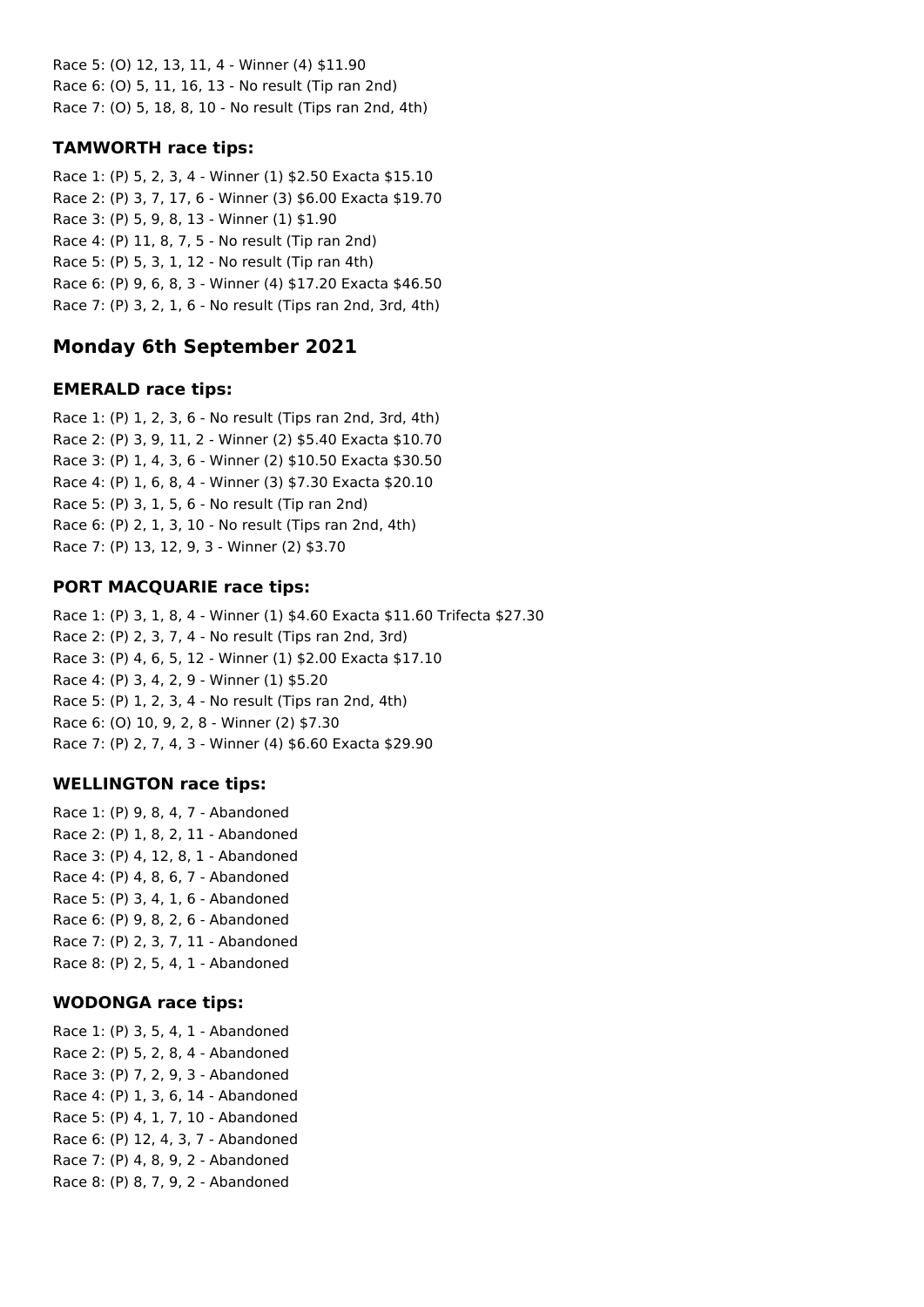### **WANGARATTA race tips:**

Race 1: (P) 3, 5, 4, 1 - Winner (1) \$2.20 Exacta \$3.60 Trifecta \$6.80 Race 2: (P) 5, 4, 8, 2 - Winner (2) \$3.40 Exacta \$5.70 Trifecta \$18.30 Race 3: (P) 2, 7, 9, 3 - No result (Tips ran 2nd, 3rd) Race 4: (P) 1, 3, 6, 17 - Winner (3) \$5.40 Race 5: (P) 4, 7, 10, 1 - No result (Tip ran 2nd) Race 6: (P) 12, 3, 7, 2 - No result (Tip ran 3rd) Race 7: (P) 9, 3, 4, 6 - Winner (3) \$2.30 Exacta \$11.50 Trifecta \$28.30 Race 8: (P) 8, 1, 7, 2 - Winner (1) \$3.50

# **Monday 30th August 2021**

### **BENALLA race tips:**

Race 1: (P) 5, 10, 9, 1 - Winner (2) \$2.90 Exacta \$7.80 Trifecta \$34.40 First Four \$134.20 Race 2: (P) 8, 5, 20, 17 - Winner (4) \$5.60 Race 3: (O) 4, 5, 11, 2 - Winner (2) \$5.60 Exacta \$22.30 Trifecta \$90.80 Race 4: (P) 10, 1, 13, 14 - Winner (2) \$2.90 Race 5: (P) 14, 8, 9, 5 - Winner (3) \$10.70 Exacta \$12.80 Early Quadrella \$1,381.10 Race 6: (P) 3, 2, 1, 11 - Winner (3) \$9.40 Exacta \$25.60 Trifecta \$71.80 First Four \$524.50 Race 7: (O) 11, 6, 9, 5 - No result (Tip ran 3rd) Race 8: (P) 7, 3, 6, 18 - Winner (4) \$13.30 Race 9: (O) 2, 10, 3, 7 - No result (Tip ran 4th)

### **GRAFTON race tips:**

Race 1: (P) 9, 1, 8, 10 - Winner (1) \$2.20 Race 2: (P) 5, 2, 1, 10 - No result (Tips ran 2nd, 3rd) Race 3: (P) 8, 2, 1, 3 - Winner (4) \$12.70 Exacta \$49.10 Race 4: (P) 1, 4, 13, 11 - Winner (1) \$2.50 Exacta \$5.80 Trifecta \$25.20 First Four \$89.90 Race 5: (P) 2, 3, 1, 7 - Winner (3) \$4.30 Exacta \$13.50 Race 6: (P) 1, 2, 4, 9 - No result (Tips ran 2nd, 4th) Race 7: (P) 3, 1, 7, 10 - Winner (4) \$20.50 Exacta \$112.70

### **TAMWORTH race tips:**

Race 1: (P) 10, 8, 1, 12 - Winner (3) \$3.60 Exacta \$16.70 Trifecta \$49.60 First Four \$123.50 Race 2: (P) 7, 8, 14, 1 - Winner (4) \$6.40 Race 3: (P) 1, 4, 5, 3 - Winner (4) \$5.00 Race 4: (P) 3, 2, 7, 9 - Winner (4) \$3.60 Exacta \$11.90 Trifecta \$20.80 Early Quadrella \$1,101.90 Race 5: (P) 4, 8, 6, 7 - Winner (2) \$2.20 Exacta \$10.30 Trifecta \$16.60 Race 6: (P) 2, 5, 8, 3 - Winner (2) \$4.60 Race 7: (P) 2, 5, 6, 7 - Winner (1) \$2.50 Exacta \$18.70 Trifecta \$76.70 Quadrella \$90.10

# **Monday 23rd August 2021**

### **BATHURST race tips:**

Race 1: (P) 4, 1, 2, 10 - Winner (4) \$21.30 Race 2: (P) 1, 5, 10, 3 - Winner (1) \$2.20 Exacta \$12.50 Trifecta \$38.60 First Four \$113.90 Race 3: (P) 12, 9, 10, 8 - No result (Tips ran 2nd, 3rd, 4th) Race 4: (P) 5, 9, 11, 8 - Winner (1) \$1.20 Exacta \$3.20 Race 5: (O) 6, 3, 4, 7 - Winner (2) \$4.20 Race 6: (O) 7, 2, 1, 6 - No result (Tips ran 2nd, 3rd, 4th) Race 7: (O) 11, 14, 9, 4 - No result (Tips ran 2nd, 3rd)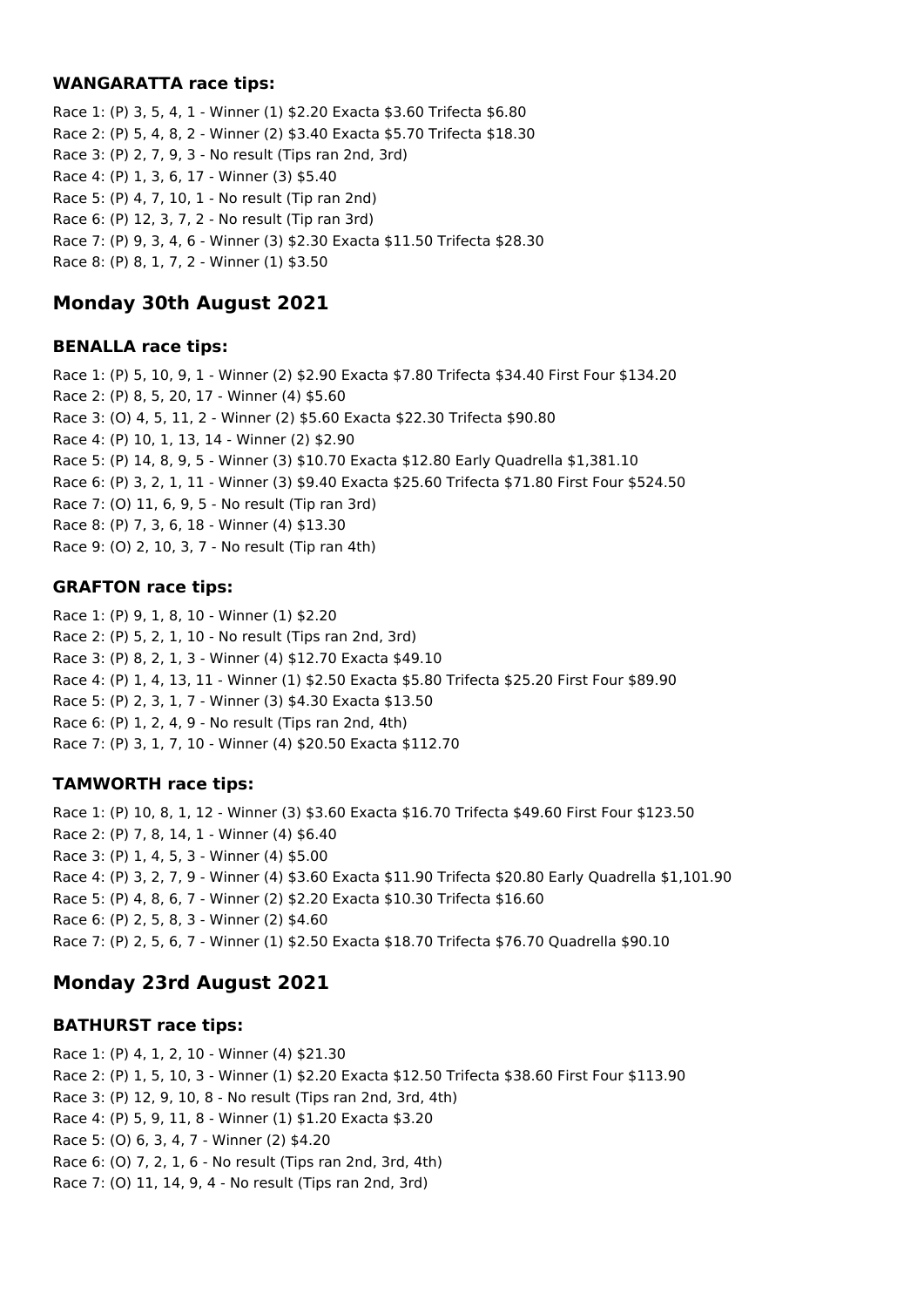### **LISMORE race tips:**

Race 1: (P) 7, 2, 1, 6 - Winner (1) \$1.50 Exacta \$12.80 Trifecta \$34.30 Race 2: (P) 10, 1, 5, 6 - Winner (3) \$3.80 Race 3: (P) 5, 3, 2, 6 - Winner (3) \$4.10 Exacta \$10.50 Race 4: (P) 3, 2, 7, 8 - Winner (2) \$2.40 Exacta \$3.10 Trifecta \$5.90 First Four \$20.00 Early Quadrella \$71.70 Race 5: (O) 2, 5, 9, 4 - Winner (1) \$2.30 Exacta \$11.80 Trifecta \$81.80 Race 6: (P) 1, 5, 6, 7 - Winner (3) \$4.20 Exacta \$8.60 Trifecta \$40.80 Race 7: (O) 5, 2, 1, 8 - No result (Tips ran 2nd, 3rd, 4th)

## **PAKENHAM race tips:**

Race 1: (P) 6, 8, 9, 10 - Winner (1) \$4.00 Exacta \$15.30 Trifecta \$39.40 Race 2: (P) 9, 2, 7, 11 - Winner (1) \$3.70 Race 3: (P) 11, 4, 5, 7 - No result (Tips ran 3rd, 4th) Race 4: (P) 6, 10, 7, 4 - Winner (1) \$2.10 Exacta \$4.70 Race 5: (P) 2, 6, 3, 1 - Winner (1) \$1.50 Race 6: (P) 4, 9, 8, 5 - No result (Tips ran 2nd, 3rd, 4th) Race 7: (P) 1, 6, 4, 7 - No result (Tips ran 2nd, 3rd, 4th) Race 8: (P) 4, 8, 7, 5 - No result (Tips ran 2nd, 3rd, 4th)

# **Monday 16th August 2021**

## **BALLARAT race tips:**

Race 1: (P) 5, 6, 2, 4 - Winner (1) \$3.40 Exacta \$6.80 Trifecta \$68.10 Race 2: (P) 8, 9, 10, 3 - Winner (4) \$2.60 Race 3: (P) 7, 8, 12, 9 - Winner (1) \$1.40 Race 4: (P) 4, 13, 10, 8 - Winner (4) \$3.30 Early Quadrella \$115.20 Race 5: (O) 4, 12, 9, 8 - Winner (2) \$6.50 Race 6: (P) 3, 6, 5, 4 - Winner (1) \$2.40 Race 7: (P) 4, 3, 6, 2 - No result (Tips ran 2nd, 3rd, 4th) Race 8: (P) 2, 7, 1, 5 - Winner (1) \$2.50 Exacta \$18.30

## **GRAFTON race tips:**

Race 1: (P) 1, 2, 4, 3 - Winner (2) \$3.40 Race 2: (\*) 1, 5, 6, 4 - Winner (1) \$1.50 Race 3: (P) 3, 9, 11, 1 - Winner (1) \$2.90 Exacta \$10.90 Race 4: (O) 4, 8, 12, 2 - No result (Tips ran 3rd, 4th) Race 5: (P) 1, 8, 7, 9 - Winner (1) \$2.60 Exacta \$16.50 Trifecta \$63.20 Race 6: (O) 1, 5, 9, 2 - Winner (1) \$2.60 Exacta \$6.90 Trifecta \$150.80 Race 7: (P) 2, 1, 8, 6 - No result (Tips ran 3rd, 4th) Race 8: (O) 3, 6, 1, 4 - Winner (1) \$2.30 Exacta \$9.10

## **GUNNEDAH race tips:**

Race 1: (P) 7, 3, 2, 6 - Winner (2) \$2.20 Race 2: (P) 6, 14, 7, 15 - No result (Tips ran 2nd, 3rd) Race 3: (P) 1, 12, 2, 3 - Winner (1) \$1.70 Exacta \$6.10 Race 4: (P) 2, 8, 5, 3 - Winner (1) \$2.40 Exacta \$10.40 Race 5: (P) 6, 3, 5, 1 - Winner (2) \$7.10 Race 6: (O) 11, 2, 8, 5 - No result (Tip ran 3rd) Race 7: (O) 12, 7, 11, 2 - No result (Tips ran 2nd, 3rd)

# **Monday 9th August 2021**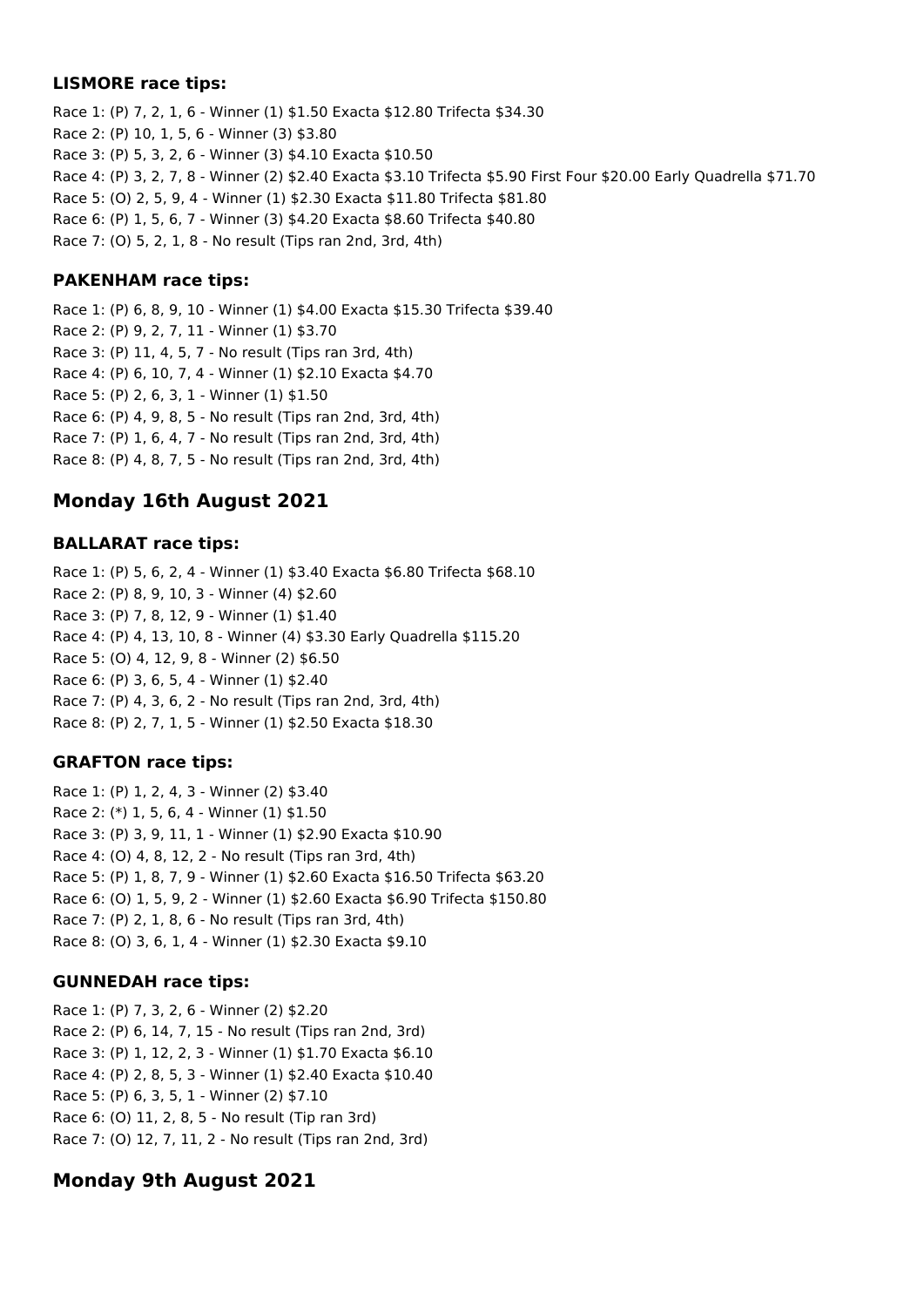### **MILDURA race tips:**

Race 1: (P) 4, 8, 3, 2 - Winner (1) \$1.70 Exacta \$4.80 Trifecta \$6.80 First Four \$20.90 Race 2: (P) 12, 7, 4, 13 - Winner (1) \$1.80 Exacta \$5.70 Race 3: (P) 2, 12, 7, 1 - Winner (1) \$1.40 Exacta \$3.10 Trifecta \$8.60 Race 4: (P) 1, 7, 9, 8 - Winner (1) \$2.20 Early Quadrella \$8.50 Race 5: (O) 7, 5, 9, 6 - No result (Tips ran 3rd, 4th) Race 6: (O) 8, 5, 6, 7 - No result (Tip ran 4th) Race 7: (O) 1, 14, 5, 10 - Winner (3) \$4.60 Race 8: (P) 4, 8, 2, 3 - Winner (2) \$2.50

### **GOULBURN race tips:**

Race 1: (P) 3, 1, 6, 2 - Winner (2) \$3.20 Race 2: (P) 3, 6, 2, 4 - Winner (3) \$3.00 Exacta \$4.40 Trifecta \$44.90 Race 3: (P) 10, 12, 4, 2 - Winner (2) \$3.80 Exacta \$13.20 Race 4: (P) 4, 2, 6, 8 - Winner (4) \$9.90 Exacta \$22.70 Early Quadrella \$854.90 Race 5: (P) 13, 12, 3, 2 - No result (Tips ran 2nd, 3rd) Race 6: (O) 4, 6, 7, 1 - No result (Tips ran 2nd, 3rd, 4th) Race 7: (P) 7, 6, 1, 8 - Winner (4) \$6.60 Exacta \$30.40 Trifecta \$67.80 Race 8: (O) 10, 8, 7, 6 - Winner (2) \$4.60

# **Monday 2nd August 2021**

### **DARWIN race tips:**

Race 1: (P) 4, 7, 9, 1 - No result (Tip ran 4th) Race 2: (\*) 4, 2, 5, 7 - Winner (2) \$6.90 Exacta \$35.10 Race 3: (P) 1, 6, 5, 2 - Winner (2) \$5.70 Race 4: (\*) 4, 2, 3, 7 - Winner (1) \$1.50 Exacta \$1.80 Trifecta \$1.70 Race 5: (P) 1, 10, 2, 3 - No result (Tips ran 2nd, 3rd) Race 6: (P) 6, 5, 1, 10 - Winner (2) \$4.10 Race 7: (P) 4, 7, 2, 1 - No result (Tips ran 2nd, 3rd) Race 8: (O) 4, 11, 10, 2 - Winner (2) \$6.40 Exacta \$39.70 Trifecta \$369.00 Race 9: (\*) 4, 6, 3, 2 - No result (Tips ran 2nd, 4th) Race 10: (P) 3, 1, 6, 2 - Winner (1) \$1.90 Exacta \$4.40 Race 11: (P) 7, 5, 9, 6 - Winner (4) \$7.20

### **ECHUCA race tips:**

Race 1: (P) 3, 7, 17, 18 - Winner (1) \$1.90 Exacta \$10.50 Trifecta \$26.00 Race 2: (P) 7, 14, 9, 5 - No result (Tip ran 2nd) Race 3: (P) 3, 8, 12, 6 - No result (Tips ran 2nd, 3rd) Race 4: (P) 14, 6, 2, 1 - Winner (3) \$3.00 Exacta \$21.40 Race 5: (P) 6, 1, 7, 8 - Winner (1) \$2.20 Race 6: (O) 2, 6, 5, 3 - Winner (4) \$2.70 Race 7: (O) 2, 7, 6, 9 - Winner (3) \$10.80 Race 8: (P) 5, 11, 6, 3 - Winner (4) \$3.90 Exacta \$13.00 Race 9: (O) 8, 1, 4, 5 - Winner (2) \$6.10 Exacta \$13.10 Race 10: (P) 3, 2, 7, 13 - Winner (4) \$12.10 Exacta \$53.60 Trifecta \$74.50 Quadrella \$4,548.00

## **GUNDAGAI race tips:**

Race 1: (P) 7, 5, 12, 6 - Winner (4) \$11.10 Exacta \$37.80 Race 2: (P) 8, 9, 4, 1 - Winner (3) \$8.90 Exacta \$26.70 Trifecta \$62.60 Race 3: (O) 7, 12, 3, 6 - No result (Tip ran 4th) Race 4: (P) 1, 10, 13, 11 - Winner (1) \$1.40 Exacta \$3.30 Trifecta \$7.20 First Four \$17.20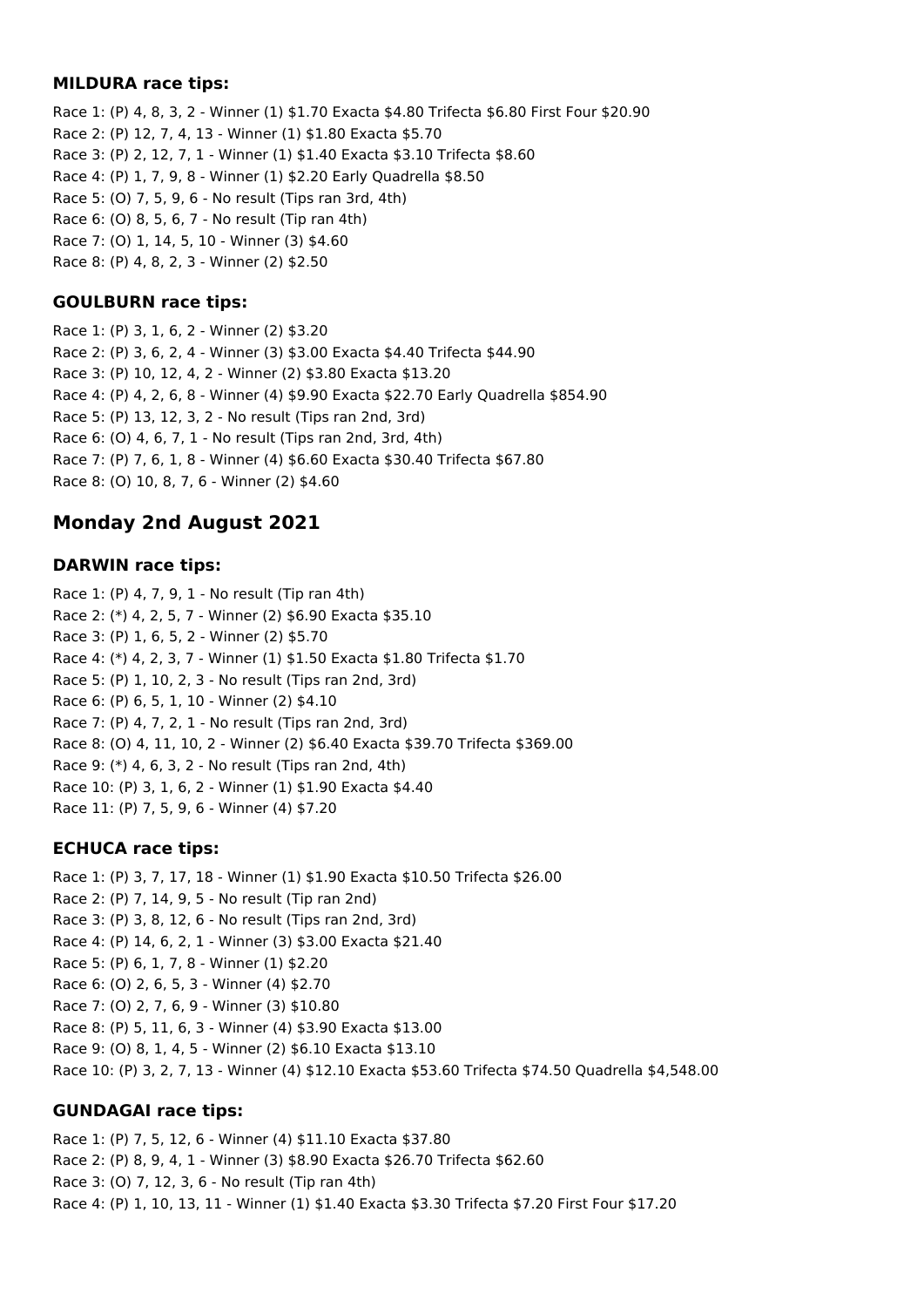Race 5: (O) 3, 13, 6, 9 - No result (Tip ran 3rd) Race 6: (P) 1, 6, 4, 14 - Winner (4) \$9.60 Exacta \$51.20 Race 7: (P) 7, 13, 8, 6 - Winner (3) \$6.20 Race 8: (P) 7, 6, 4, 1 - Winner (2) \$8.40 Exacta \$37.10

## **WARWICK race tips:**

Race 1: (P) 7, 8, 1, 4 - Winner (1) \$1.30 Exacta \$1.80 Trifecta \$6.00 First Four \$8.30 Race 2: (P) 4, 9, 6, 5 - No result (Tips ran 2nd, 3rd) Race 3: (P) 1, 3, 4, 8 - Winner (1) \$1.70 Exacta \$12.70 Trifecta \$29.00 First Four \$98.60 Race 4: (P) 3, 11, 5, 9 - No result (Tips ran 2nd, 4th) Race 5: (P) 8, 4, 5, 10 - Winner (1) \$2.40 Race 6: (O) 2, 3, 8, 10 - Winner (2) \$3.20 Exacta \$24.60 Trifecta \$76.90 Race 7: (O) 16, 7, 12, 13 - No result (Tips ran 3rd, 4th)

# **Monday 26th July 2021**

## **COROWA race tips:**

Race 1: (O) 9, 2, 6, 13 - No result (Tip ran 4th) Race 2: (O) 5, 3, 10, 16 - No result (Tip ran 3rd) Race 3: (P) 8, 5, 1, 15 - Winner (4) \$14.90 Exacta \$60.40 Race 4: (P) 3, 1, 6, 7 - Winner (3) \$6.00 Exacta \$48.20 Trifecta \$146.00 Race 5: (P) 11, 2, 4, 3 - Winner (3) \$4.00 Race 6: (P) 4, 2, 3, 1 - Winner (1) \$3.90 Race 7: (O) 4, 5, 11, 9 - Winner (1) \$7.50 Quadrella \$751.50

## **SCONE race tips:**

Race 1: (P) 4, 5, 6, 3 - No result (Tips ran 2nd, 3rd, 4th) Race 2: (P) 1, 3, 5, 7 - Winner (1) \$1.50 Exacta \$5.10 Race 3: (P) 3, 13, 15, 6 - No result (Tips ran 2nd, 4th) Race 4: (O) 2, 10, 9, 3 - Winner (4) \$3.80 Race 5: (P) 4, 13, 5, 11 - Winner (3) \$3.80 Exacta \$14.70 Race 6: (P) 6, 2, 5, 10 - No result (Tips ran 2nd, 3rd) Race 7: (O) 8, 2, 13, 7 - Winner (4) \$3.60

# **Monday 19th July 2021**

## **WARRNAMBOOL race tips:**

Race 1: (P) 7, 4, 3, 2 - Abandoned Race 2: (P) 4, 2, 3, 8 - Abandoned Race 3: (P) 8, 4, 11, 10 - Abandoned Race 4: (P) 1, 3, 6, 10 - Abandoned Race 5: (P) 5, 8, 2, 12 - Abandoned Race 6: (P) 7, 2, 6, 4 - Abandoned Race 7: (P) 4, 9, 2, 5 - Abandoned Race 8: (P) 4, 12, 7, 8 - Abandoned

## **NOWRA race tips:**

Race 1: (P) 3, 5, 6, 1 - Winner (2) \$3.30 Race 2: (P) 8, 3, 4, 5 - Winner (1) \$3.60 Exacta \$10.80 Trifecta \$18.10 First Four \$14.40 Race 3: (P) 7, 6, 2, 8 - Winner (1) \$2.50 Exacta \$8.30 Trifecta \$11.20 First Four \$11.50 Race 4: (O) 6, 7, 9, 1 - Winner (4) \$4.10 Exacta \$31.20 Early Quadrella \$184.50 Race 5: (P) 3, 8, 10, 5 - Winner (2) \$2.10 Exacta \$17.40 Trifecta \$46.40 Race 6: (P) 6, 10, 1, 3 - Winner (1) \$2.10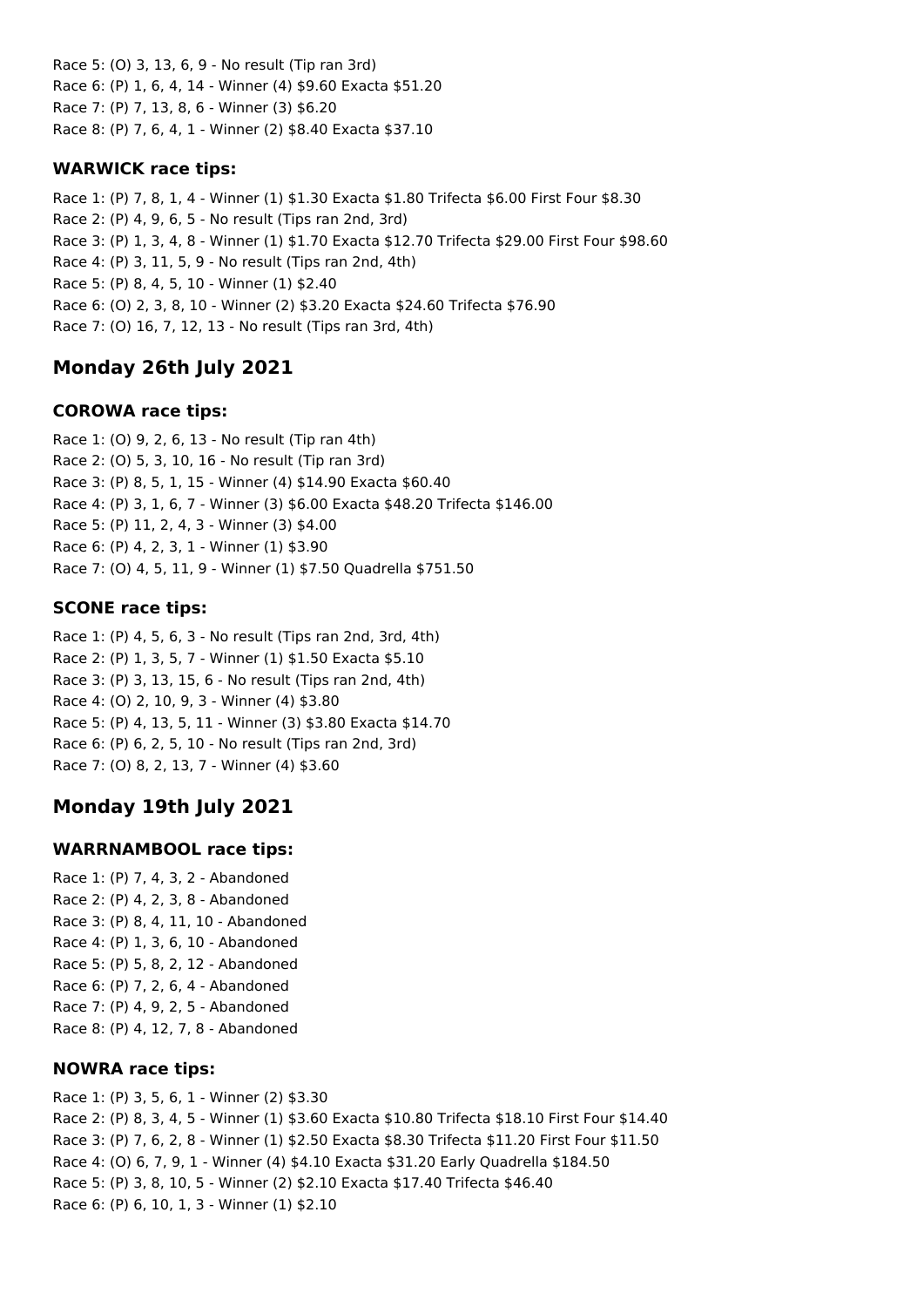Race 7: (P) 6, 12, 4, 8 - Winner (2) \$4.00 Exacta \$20.80 Trifecta \$40.00 Quadrella \$151.50

### **NARROMINE race tips:**

Race 1: (P) 12, 9, 6, 3 - Winner (1) \$1.50 Exacta \$4.80 Race 2: (P) 7, 3, 4, 1 - Winner (3) \$3.20 Race 3: (P) 1, 2, 3, 7 - No result (Tips ran 2nd, 3rd) Race 4: (\*) 4, 6, 7, 5 - Winner (2) \$3.80 Race 5: (P) 11, 5, 12, 6 - Winner (1) \$1.80 Race 6: (O) 4, 2, 1, 10 - Winner (3) \$5.60 Race 7: (P) 7, 11, 4, 14 - Winner (4) \$25.00 Exacta \$151.60 Quadrella \$2,387.00

## **CASTERTON race tips:**

Race 1: (P) 7, 2, 3, 4 - Winner (1) \$2.00 Race 2: (P) 4, 2, 3, 8 - Winner (1) \$1.50 Exacta \$3.20 Trifecta \$16.20 Race 3: (P) 11, 8, 10, 4 - Winner (3) \$4.50 Exacta \$25.80 Race 4: (P) 1, 3, 6, 10 - Winner (3) \$8.20 Exacta \$59.50 Trifecta \$190.10 Early Quadrella \$180.00 Race 5: (P) 8, 5, 12, 7 - Winner (2) \$2.60 Exacta \$17.00 Trifecta \$52.40 Race 6: (P) 9, 6, 7, 4 - Winner (2) \$5.00 Race 7: (O) 2, 9, 7, 4 - Winner (1) \$5.30 Race 8: (O) 12, 7, 4, 9 - Winner (2) \$7.50 Exacta \$33.90 Trifecta \$191.30 First Four \$667.30 Quadrella \$694.80

# **Monday 12th July 2021**

### **MURTOA race tips:**

Race 1: (P) 2, 12, 6, 5 - No result (Tips ran 2nd, 3rd) Race 2: (P) 9, 12, 10, 8 - Winner (4) \$6.40 Exacta \$29.90 Race 3: (P) 3, 9, 2, 13 - Winner (3) \$3.70 Exacta \$12.80 Race 4: (P) 2, 4, 3, 1 - Winner (3) \$14.40 Exacta \$88.70 Trifecta \$291.50 Race 5: (P) 6, 3, 10, 1 - Winner (1) \$4.90 Race 6: (O) 4, 2, 10, 8 - No result (Tips ran 2nd, 4th) Race 7: (P) 1, 7, 5, 11 - Winner (2) \$4.50 Exacta \$18.20 Trifecta \$90.80 First Four \$331.40 Race 8: (P) 1, 7, 8, 3 - Winner (3) \$3.00 Exacta \$12.80 Trifecta \$72.50

### **MORUYA race tips:**

Race 1: (P) 11, 8, 15, 3 - Winner (3) \$5.40 Exacta \$16.00 Race 2: (P) 5, 12, 13, 8 - No result (Tips ran 2nd, 3rd, 4th) Race 3: (P) 12, 7, 3, 4 - Winner (1) \$5.00 Race 4: (P) 1, 2, 9, 8 - Winner (2) \$3.20 Exacta \$10.90 Race 5: (O) 4, 10, 11, 3 - Winner (1) \$7.40 Exacta \$30.80 Trifecta \$243.10 First Four \$3,034.50 Race 6: (O) 8, 12, 14, 4 - No result (Tip ran 2nd) Race 7: (P) 9, 12, 6, 11 - Winner (2) \$4.00

## **TAMWORTH race tips:**

Race 1: (O) 3, 5, 4, 6 - Winner (3) \$8.40 Race 2: (P) 8, 11, 12, 9 - Winner (4) \$12.00 Race 3: (O) 10, 13, 11, 4 - Winner (4) \$3.00 Exacta \$15.40 Race 4: (P) 2, 3, 7, 6 - Winner (2) \$8.00 Exacta \$31.30 Early Quadrella \$4,388.00 Race 5: (P) 1, 6, 5, 11 - Winner (1) \$3.10 Race 6: (O) 1, 8, 6, 3 - No result (Tips ran 3rd, 4th) Race 7: (O) 6, 18, 4, 12 - Winner (4) \$8.70

# **Monday 5th July 2021**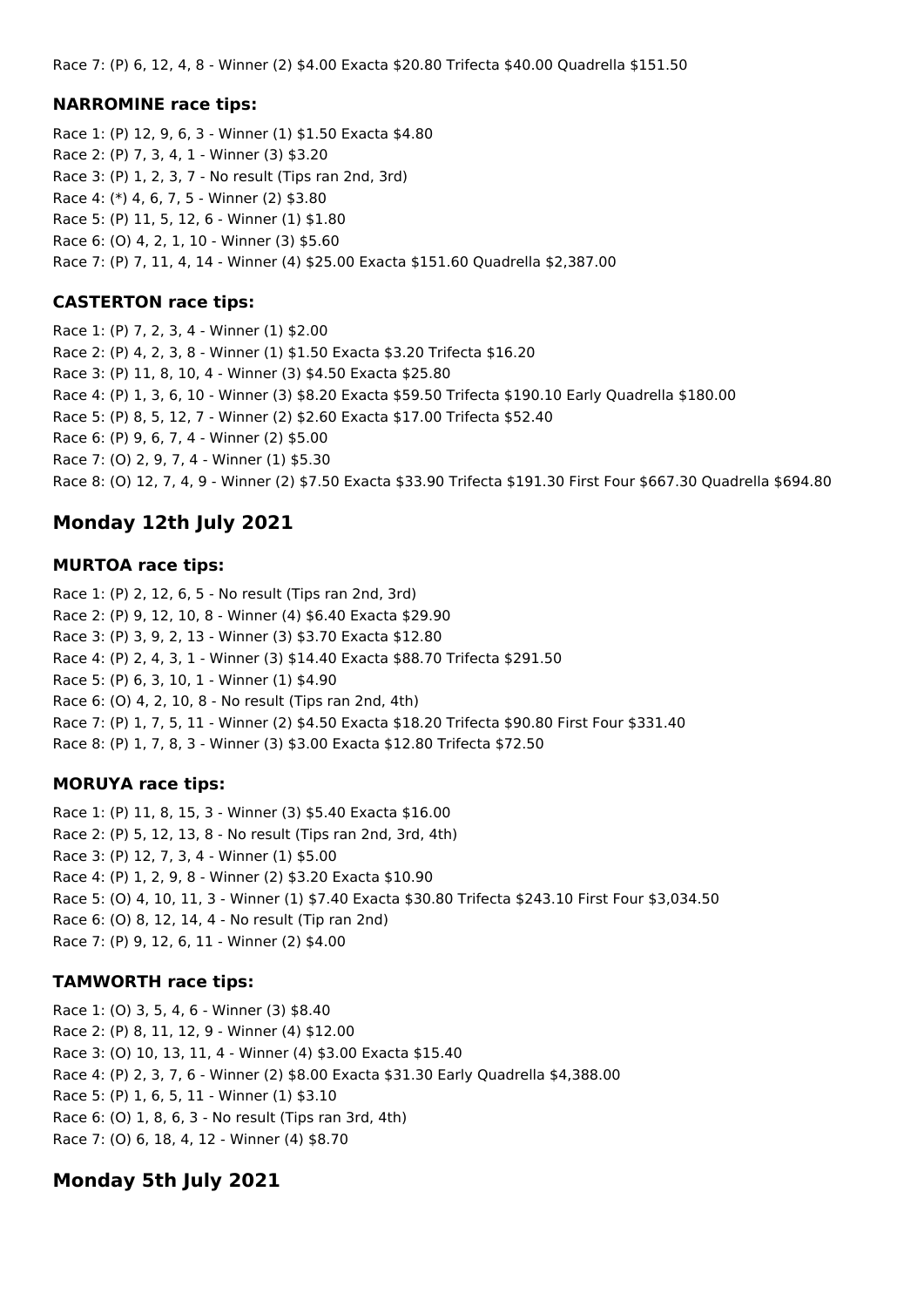### **WARRACKNABEAL race tips:**

Race 1: (P) 11, 3, 10, 9 - Winner (2) \$3.60 Exacta \$16.10 Race 2: (P) 11, 4, 6, 12 - Winner (2) \$2.10 Race 3: (P) 12, 6, 3, 11 - Winner (2) \$2.20 Exacta \$24.50 Trifecta \$72.80 First Four \$216.80 Race 4: (P) 11, 6, 3, 8 - Winner (2) \$3.00 Exacta \$11.20 Race 5: (P) 6, 11, 3, 1 - Winner (1) \$4.50 Exacta \$25.30 Early Quadrella \$63.40 Race 6: (O) 6, 10, 1, 4 - No result (Tips ran 2nd, 3rd) Race 7: (P) 6, 4, 11, 12 - No result Race 8: (O) 15, 1, 4, 7 - Winner (4) \$2.70 Race 9: (O) 12, 13, 14, 3 - No result (Tip ran 4th)

## **WAGGA race tips:**

Race 1: (P) 2, 3, 4, 5 - Winner (4) \$6.50 Exacta \$28.80 Trifecta \$134.90 Race 2: (O) 7, 5, 1, 10 - Winner (1) \$2.60 Race 3: (P) 1, 2, 6, 3 - Winner (2) \$3.50 Race 4: (P) 6, 5, 7, 2 - Winner (1) \$3.30 Race 5: (O) 9, 8, 10, 2 - Winner (2) \$5.80 Race 6: (P) 13, 4, 15, 8 - Winner (1) \$3.70 Exacta \$13.10 Early Quadrella \$360.00 Race 7: (O) 9, 13, 5, 10 - Winner (4) \$4.40 Exacta \$40.20 Trifecta \$103.00 Race 8: (O) 7, 5, 15, 8 - Winner (2) \$8.70 Race 9: (P) 3, 9, 2, 1 - No result (Tips ran 2nd, 3rd) Race 10: (O) 5, 1, 9, 4 - Winner (1) \$9.90

# **Monday 28th June 2021**

### **TAREE race tips:**

Race 1: (P) 5, 3, 10, 8 - No result (Tips ran 2nd, 4th) Race 2: (O) 1, 10, 4, 9 - No result (Tips ran 2nd, 4th) Race 3: (P) 9, 7, 1, 3 - Winner (3) \$3.60 Exacta \$31.60 Race 4: (P) 9, 6, 2, 3 - Winner (2) \$7.80 Exacta \$29.30 Race 5: (\*) 2, 3, 6, 5 - Winner (1) \$1.90 Exacta \$12.10 Race 6: (O) 4, 3, 6, 13 - Winner (1) \$2.40 Exacta \$6.40 Race 7: (P) 10, 9, 3, 2 - No result (Tips ran 2nd, 4th) Race 8: (P) 6, 13, 10, 4 - Winner (1) \$3.30

## **PAKENHAM race tips:**

Race 1: (P) 1, 2, 6, 11 - Winner (1) \$1.60 Exacta \$8.60 Race 2: (O) 1, 2, 8, 9 - No result (Tip ran 3rd) Race 3: (P) 6, 9, 5, 1 - Winner (4) \$17.10 Race 4: (O) 2, 5, 1, 12 - No result Race 5: (P) 5, 6, 11, 7 - Winner (2) \$2.30 Exacta \$13.50 Race 6: (P) 3, 6, 4, 1 - Winner (4) \$3.80 Race 7: (P) 8, 3, 10, 2 - No result (Tips ran 2nd, 3rd, 4th) Race 8: (O) 9, 8, 2, 15 - Winner (1) \$2.70 Exacta \$20.10 Trifecta \$54.50 Race 9: (O) 12, 6, 2, 9 - Winner (3) \$7.60 Exacta \$27.70

# **Monday 21st June 2021**

## **MUSWELLBROOK race tips:**

Race 1: (P) 1, 2, 5, 6 - No result (Tips ran 2nd, 3rd) Race 2: (O) 11, 9, 1, 12 - Winner (2) \$1.60 Race 3: (P) 2, 5, 10, 4 - Winner (3) \$2.30 Exacta \$5.70 Trifecta \$12.80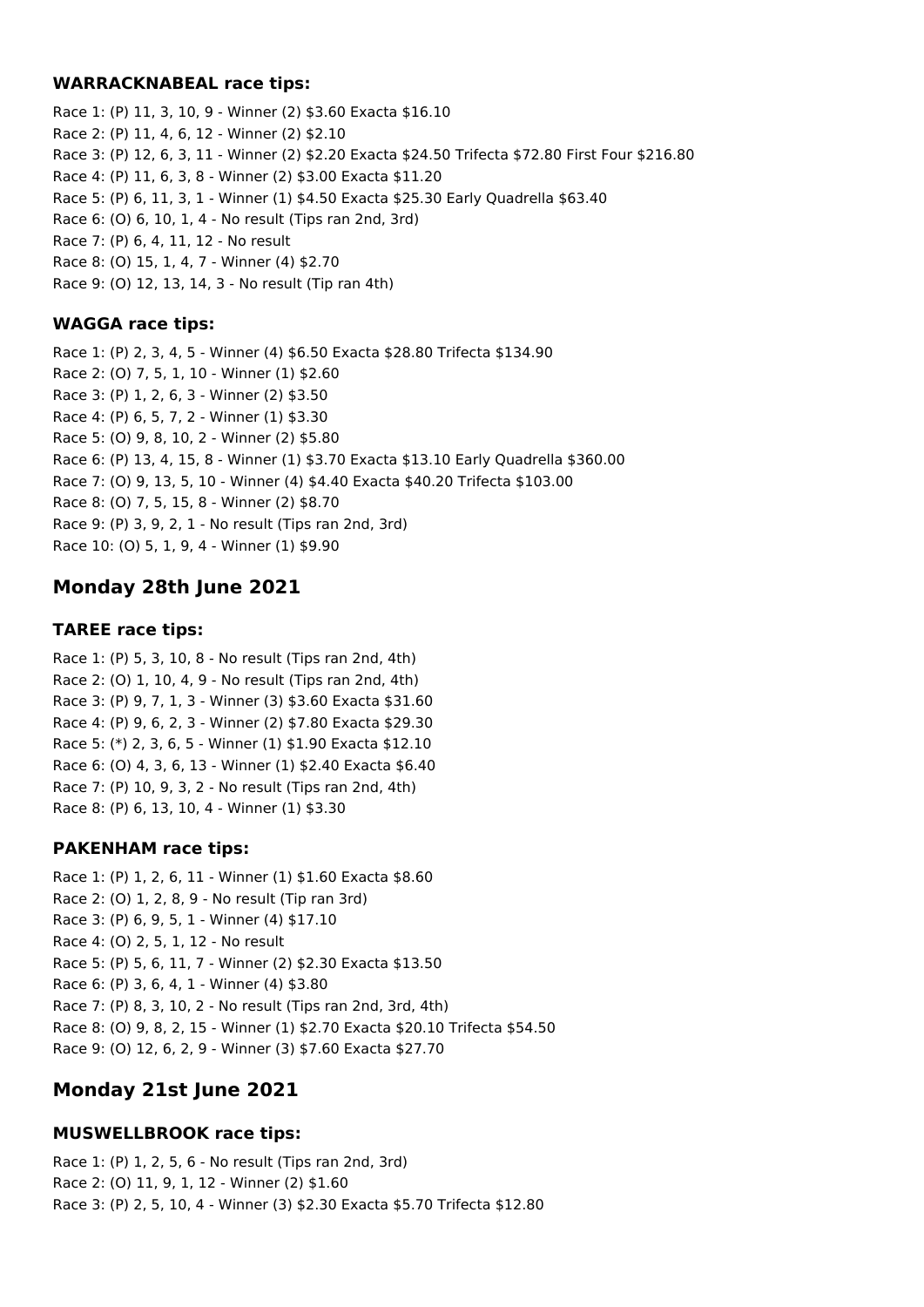Race 4: (P) 6, 2, 9, 7 - Winner (2) \$3.10 Race 5: (O) 1, 3, 4, 8 - Winner (2) \$2.30 Exacta \$15.20 Trifecta \$47.50 Race 6: (P) 4, 1, 2, 7 - Winner (4) \$4.70 Exacta \$12.20 Trifecta \$44.60 Race 7: (O) 15, 4, 9, 5 - Winner (4) \$7.00 Race 8: (O) 2, 8, 11, 6 - Winner (1) \$1.80 Quadrella \$128.20

### **WANGARATTA race tips:**

Race 1: (P) 3, 10, 12, 14 - No result (Tips ran 2nd, 4th) Race 2: (P) 12, 9, 3, 7 - Winner (1) \$3.50 Exacta \$34.30 Race 3: (P) 12, 3, 13, 9 - No result (Tips ran 2nd, 4th) Race 4: (P) 7, 5, 1, 10 - Winner (1) \$2.60 Exacta \$6.30 Trifecta \$20.50 First Four \$43.90 Race 5: (O) 10, 5, 2, 4 - No result (Tip ran 3rd) Race 6: (O) 2, 11, 3, 9 - Winner (2) \$8.00 Exacta \$51.20 Trifecta \$261.50 Race 7: (O) 5, 2, 4, 7 - No result (Tip ran 3rd) Race 8: (O) 11, 1, 12, 7 - Winner (2) \$2.40 Exacta \$10.60 Trifecta \$44.20

# **Monday 14th June 2021**

## **WARWICK FARM race tips:**

Race 1: (P) 1, 7, 5, 8 - Winner (2) \$2.10 Exacta \$11.80 Race 2: (P) 5, 3, 6, 1 - No result (Tips ran 2nd, 3rd) Race 3: (P) 1, 2, 8, 7 - Winner (2) \$6.40 Race 4: (\*) 6, 5, 1, 8 - Winner (1) \$1.80 Exacta \$8.50 Trifecta \$31.00 First Four \$66.00 Race 5: (P) 2, 6, 5, 8 - Winner (1) \$2.80 Race 6: (P) 2, 4, 7, 9 - No result (Tips ran 2nd, 3rd, 4th) Race 7: (P) 7, 11, 9, 8 - No result (Tip ran 2nd)

## **MORNINGTON race tips:**

Race 1: (P) 5, 6, 9, 1 - Winner (2) \$3.90 Exacta \$17.60 Race 2: (O) 8, 7, 13, 1 - Winner (1) \$7.30 Race 3: (P) 3, 7, 4, 2 - Winner (4) \$6.20 Exacta \$17.20 Trifecta \$73.30 Race 4: (P) 3, 6, 8, 4 - Winner (3) \$7.70 Early Quadrella \$2,356.90 Race 5: (O) 11, 6, 8, 12 - No result (Tips ran 3rd, 4th) Race 6: (P) 2, 9, 6, 3 - No result (Tips ran 3rd, 4th) Race 7: (O) 10, 4, 2, 5 - No result (Tip ran 2nd) Race 8: (P) 7, 2, 14, 11 - Winner (3) \$6.20 Exacta \$40.90 Trifecta \$109.00

## **CAIRNS race tips:**

Race 1: (P) 4, 2, 1, 3 - Winner (3) \$7.30 Exacta \$24.20 Trifecta \$56.20 First Four \$86.30 Race 2: (P) 1, 4, 2, 3 - Winner (2) \$3.80 Exacta \$2.60 Trifecta \$47.60 Race 3: (P) 3, 2, 1, 5 - Winner (4) \$4.00 Race 4: (P) 2, 4, 1, 5 - Winner (3) \$4.60 Exacta \$9.30 Early Quadrella \$1,027.60 Race 5: (P) 10, 2, 9, 1 - No result (Tips ran 2nd, 4th) Race 6: (P) 4, 5, 1, 11 - Winner (1) \$3.40 Race 7: (P) 1, 7, 4, 2 - No result (Tips ran 2nd, 4th) Race 8: (P) 8, 2, 11, 7 - Winner (1) \$2.90 Exacta \$7.90 Trifecta \$78.80

### **BALLINA race tips:**

Race 1: (P) 14, 1, 4, 2 - Winner (1) \$1.30 Race 2: (P) 1, 5, 4, 16 - Winner (4) \$4.90 Exacta \$45.50 Race 3: (O) 12, 13, 7, 14 - Winner (3) \$2.50 Race 4: (P) 2, 6, 9, 5 - Winner (2) \$4.50 Early Quadrella \$115.50 Race 5: (O) 11, 5, 10, 12 - No result (Tip ran 2nd)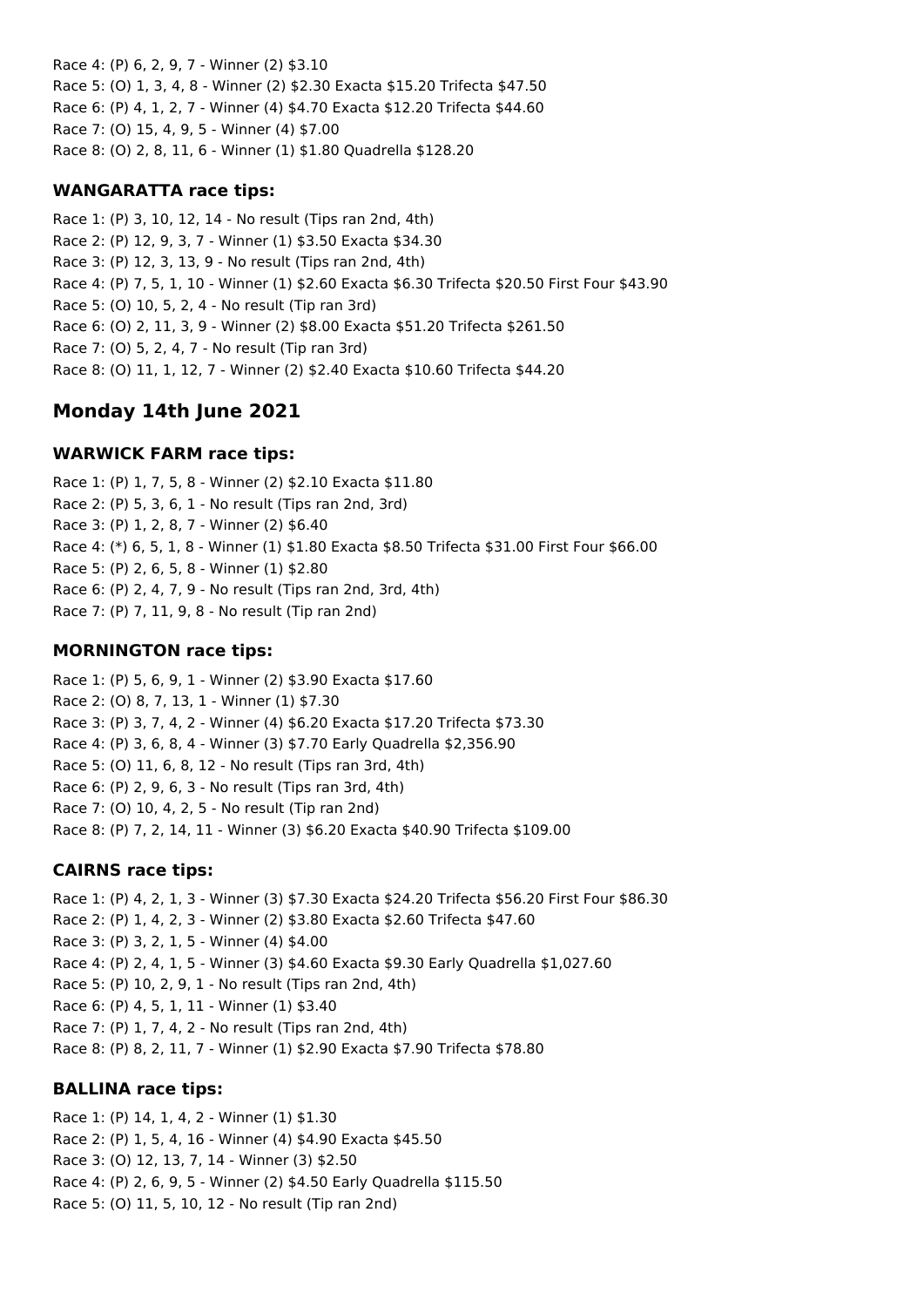Race 6: (O) 5, 6, 3, 10 - No result (Tips ran 2nd, 4th) Race 7: (P) 2, 5, 4, 3 - No result (Tips ran 2nd, 4th) Race 8: (O) 6, 17, 9, 1 - Winner (2) \$3.00 Exacta \$16.20 Trifecta \$54.90

# **Monday 7th June 2021**

## **GOULBURN race tips:**

Race 1: (P) 7, 8, 6, 4 - Winner (1) \$1.90 Race 2: (P) 8, 5, 2, 11 - No result (Tips ran 2nd, 3rd, 4th) Race 3: (P) 4, 9, 2, 6 - Winner (1) \$1.90 Exacta \$6.30 Trifecta \$43.50 First Four \$116.40 Race 4: (P) 6, 3, 1, 8 - Winner (1) \$3.30 Exacta \$30.50 Race 5: (P) 9, 2, 8, 10 - Winner (1) \$3.30 Exacta \$30.70 Trifecta \$103.70 Race 6: (O) 10, 11, 2, 9 - No result (Tip ran 4th) Race 7: (P) 1, 7, 10, 3 - Winner (4) \$4.40 Exacta \$20.10

## **BALLARAT race tips:**

Race 1: (P) 2, 7, 4, 6 - Winner (1) \$1.60 Exacta \$4.60 Trifecta \$17.50 Race 2: (P) 8, 9, 10, 4 - Winner (4) \$9.60 Exacta \$38.80 Race 3: (P) 2, 8, 5, 6 - Winner (3) \$4.00 Exacta \$12.80 Race 4: (P) 4, 3, 10, 1 - Winner (2) \$3.60 Early Quadrella \$292.70 Race 5: (P) 3, 4, 7, 6 - Winner (1) \$1.70 Exacta \$3.90 Trifecta \$6.60 First Four \$9.00 Race 6: (P) 4, 6, 3, 5 - Winner (2) \$5.90 Exacta \$32.50 Race 7: (O) 2, 10, 5, 3 - Winner (2) \$9.30 Race 8: (O) 6, 3, 10, 13 - Winner (2) \$3.70 Quadrella \$533.10

## **NORTHAM race tips:**

Race 1: (P) 4, 2, 5, 7 - Winner (1) \$2.20 Exacta \$14.70 Trifecta \$35.50 First Four \$46.70 Race 2: (P) 1, 6, 3, 9 - Winner (3) \$16.40 Race 3: (P) 3, 8, 2, 11 - Winner (2) \$3.20 Race 4: (O) 4, 1, 10, 6 - No result (Tips ran 3rd, 4th) Race 5: (O) 8, 6, 3, 5 - No result (Tip ran 3rd) Race 6: (O) 10, 6, 1, 7 - Winner (1) \$5.00 Race 7: (O) 4, 5, 3, 9 - Winner (2) \$12.80 Race 8: (O) 3, 6, 7, 8 - No result (Tips ran 2nd, 4th)

## **TAREE race tips:**

Race 1: (P) 12, 9, 3, 8 - Winner (3) \$3.70 Exacta \$22.30 Trifecta \$62.40 Race 2: (P) 13, 6, 10, 1 - Winner (4) \$3.70 Race 3: (P) 6, 13, 3, 17 - Winner (1) \$2.20 Race 4: (P) 1, 12, 10, 4 - Winner (1) \$1.70 Exacta \$13.40 Early Quadrella \$49.20 Race 5: (P) 9, 4, 2, 5 - Winner (4) \$7.90 Exacta \$22.40 Trifecta \$58.40 Race 6: (O) 4, 12, 7, 5 - Winner (3) \$10.50 Exacta \$42.90 Race 7: (O) 6, 8, 11, 3 - Winner (2) \$3.40 Exacta \$34.30 Quadrella \$751.10

# **Monday 31st May 2021**

# **PORT MACQUARIE race tips:**

Race 1: (P) 2, 4, 3, 1 - No result (Tips ran 3rd, 4th) Race 2: (P) 8, 1, 5, 2 - Winner (1) \$2.90 Exacta \$6.80 Race 3: (O) 8, 12, 3, 5 - No result (Tips ran 3rd, 4th) Race 4: (O) 9, 7, 5, 16 - Winner (3) \$4.00 Race 5: (O) 4, 10, 1, 9 - No result (Tips ran 2nd, 3rd) Race 6: (O) 2, 11, 5, 17 - Winner (1) \$3.40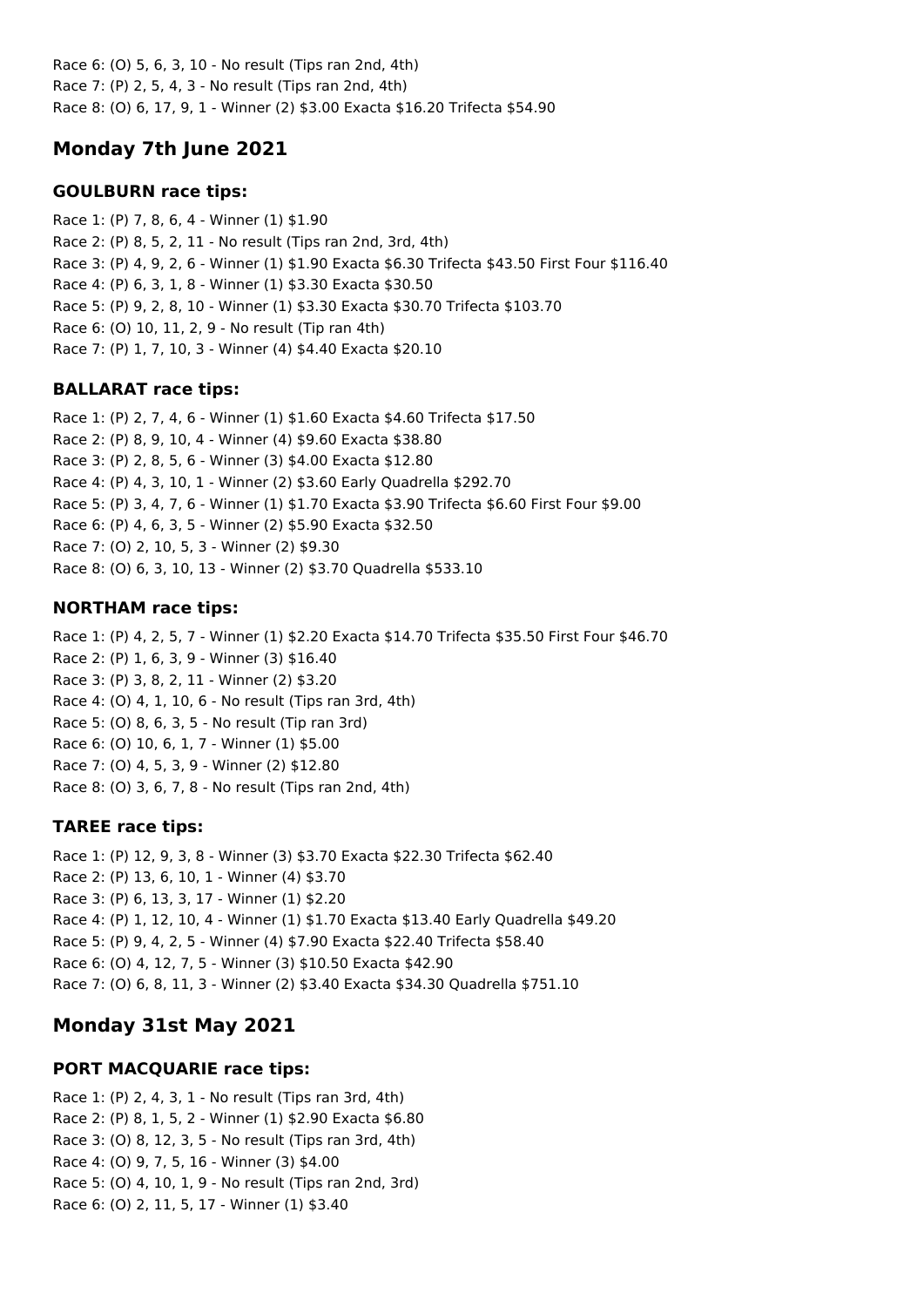Race 7: (O) 4, 7, 1, 5 - Winner (4) \$10.40 Race 8: (O) 6, 5, 12, 11 - No result

### **PAKENHAM race tips:**

Race 1: (P) 7, 3, 1, 4 - Winner (3) \$7.90 Exacta \$33.50 Race 2: (P) 11, 8, 7, 4 - No result (Tips ran 2nd, 4th) Race 3: (P) 4, 8, 3, 1 - Winner (1) \$1.50 Race 4: (P) 10, 11, 4, 2 - Winner (2) \$3.10 Race 5: (P) 2, 6, 3, 7 - Winner (4) \$8.30 Race 6: (P) 1, 6, 10, 3 - Winner (1) \$2.80 Exacta \$14.20 Race 7: (P) 6, 5, 9, 2 - Winner (3) \$5.30 Exacta \$23.30 Race 8: (O) 10, 1, 4, 14 - Winner (2) \$3.20 Quadrella \$1,258.30

## **Monday 24th May 2021**

### **TAREE race tips:**

Race 1: (P) 5, 6, 4, 3 - Winner (4) \$5.40 Race 2: (P) 11, 3, 5, 10 - No result (Tip ran 4th) Race 3: (O) 1, 9, 6, 10 - Winner (3) \$7.20 Exacta \$17.30 Trifecta \$79.00 Race 4: (P) 4, 12, 14, 16 - No result (Tips ran 2nd, 4th) Race 5: (P) 6, 4, 7, 11 - Winner (2) \$2.70 Exacta \$9.00 Race 6: (O) 6, 7, 8, 1 - Winner (4) \$6.50 Race 7: (P) 1, 4, 2, 7 - Winner (1) \$2.20

### **BALLARAT race tips:**

Race 1: (P) 2, 5, 6, 7 - Winner (1) \$1.90 Exacta \$9.80 Trifecta \$18.20 Race 2: (P) 2, 4, 6, 8 - Winner (1) \$1.80 Exacta \$26.30 Trifecta \$59.30 Race 3: (P) 4, 2, 6, 3 - Winner (1) \$1.70 Exacta \$11.20 Race 4: (P) 4, 2, 5, 9 - Winner (4) \$1.60 Exacta \$5.60 Trifecta \$13.60 Early Quadrella \$29.30 Race 5: (P) 1, 2, 3, 6 - Winner (2) \$7.00 Exacta \$12.10 Race 6: (P) 3, 2, 5, 4 - Winner (1) \$4.30 Exacta \$25.70 Race 7: (P) 1, 3, 9, 5 - Winner (3) \$4.20 Exacta \$13.60 Quadrella \$375.00

#### **ALBURY race tips:**

Race 1: (P) 3, 10, 9, 1 - Winner (2) \$4.40 Exacta \$19.20 Trifecta \$84.40 First Four \$149.00 Race 2: (P) 1, 3, 6, 5 - Winner (1) \$1.60 Race 3: (P) 6, 7, 8, 5 - Winner (1) \$1.70 Race 4: (P) 13, 11, 8, 10 - No result (Tip ran 4th) Race 5: (P) 2, 4, 10, 11 - Winner (4) \$13.30 Exacta \$32.50 Race 6: (O) 2, 4, 1, 9 - No result (Tips ran 2nd, 4th) Race 7: (O) 11, 7, 2, 3 - Winner (1) \$5.10

## **Monday 17th May 2021**

#### **TAMWORTH race tips:**

Race 1: (P) 8, 12, 3, 11 - Winner (1) \$1.80 Exacta \$2.60 Race 2: (O) 9, 12, 14, 6 - No result (Tips ran 3rd, 4th) Race 3: (P) 10, 1, 7, 8 - No result (Tips ran 2nd, 3rd) Race 4: (P) 4, 5, 1, 2 - Winner (1) \$4.00 Exacta \$11.60 Race 5: (P) 3, 10, 7, 14 - Winner (3) \$7.40 Race 6: (O) 2, 11, 3, 5 - Winner (3) \$3.70 Exacta \$14.20 Race 7: (P) 9, 4, 3, 10 - Winner (3) \$2.00 Race 8: (P) 5, 1, 2, 9 - Winner (2) \$3.30 Quadrella \$264.20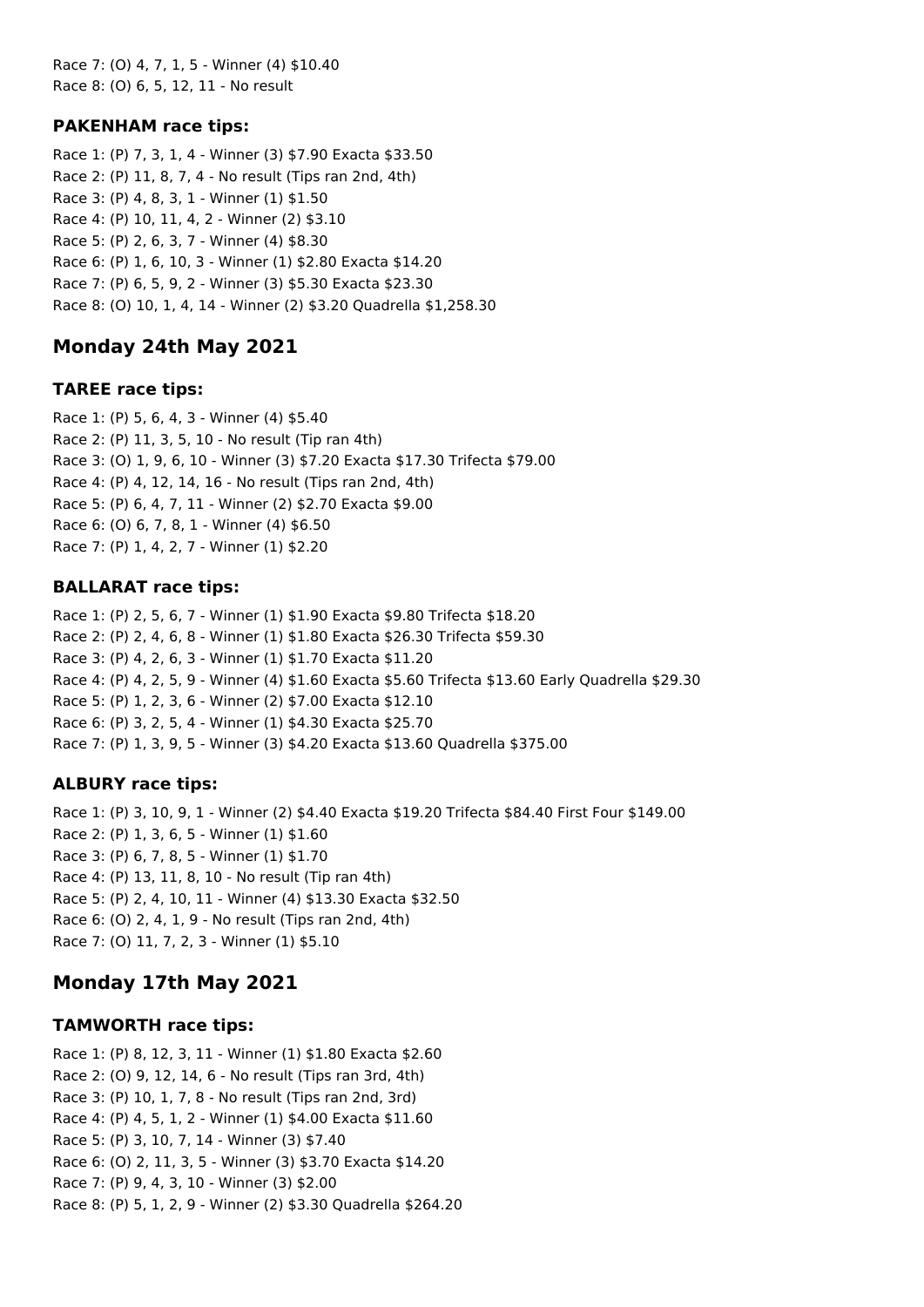### **BALLARAT race tips:**

Race 1: (P) 7, 3, 5, 2 - Winner (2) \$2.40 Exacta \$15.20 Race 2: (P) 8, 3, 4, 1 - No result (Tips ran 2nd, 3rd) Race 3: (P) 1, 2, 6, 7 - Winner (1) \$2.10 Race 4: (O) 1, 7, 10, 3 - Winner (1) \$3.10 Race 5: (P) 3, 2, 5, 6 - Winner (1) \$2.70 Exacta \$21.60 Trifecta \$70.60 Race 6: (P) 5, 3, 2, 6 - No result (Tip ran 3rd) Race 7: (P) 3, 6, 2, 7 - Winner (2) \$6.10 Race 8: (O) 5, 2, 11, 7 - Winner (4) \$10.70 Exacta \$40.80

# **Monday 10th May 2021**

### **QUIRINDI race tips:**

Race 1: (P) 11, 12, 5, 13 - Winner (4) \$5.40 Race 2: (P) 4, 10, 2, 3 - Winner (2) \$1.90 Race 3: (P) 1, 12, 4, 6 - Winner (4) \$4.10 Race 4: (P) 3, 2, 4, 8 - Winner (3) \$5.60 Exacta \$29.70 Early Quadrella \$418.10 Race 5: (O) 5, 3, 7, 6 - Winner (4) \$25.30 Exacta \$97.40 Race 6: (O) 8, 7, 4, 10 - Winner (1) \$1.80 Race 7: (O) 4, 2, 14, 7 - No result (Tip ran 3rd)

### **ECHUCA race tips:**

Race 1: (P) 9, 7, 3, 8 - Winner (1) \$1.50 Exacta \$5.00 Race 2: (P) 8, 9, 4, 3 - No result (Tips ran 2nd, 3rd) Race 3: (P) 12, 5, 3, 10 - Winner (1) \$2.80 Race 4: (P) 6, 3, 8, 7 - Winner (2) \$3.20 Exacta \$10.60 Race 5: (P) 11, 7, 1, 3 - Winner (3) \$3.70 Exacta \$8.30 Trifecta \$47.40 First Four \$175.10 Race 6: (O) 7, 3, 4, 5 - Winner (4) \$13.30 Exacta \$100.80 Race 7: (P) 6, 9, 2, 7 - No result (Tips ran 3rd, 4th) Race 8: (P) 1, 9, 4, 3 - Winner (1) \$3.70 Exacta \$18.70 Trifecta \$113.50

### **MURWILLUMBAH race tips:**

Race 1: (P) 5, 3, 2, 8 - Winner (4) \$2.00 Exacta \$6.70 Trifecta \$10.00 First Four \$16.40 Race 2: (\*) 4, 10, 8, 5 - No result (Tips ran 2nd, 3rd) Race 3: (P) 2, 9, 4, 3 - No result (Tips ran 2nd, 3rd) Race 4: (P) 11, 6, 1, 5 - Winner (1) \$8.40 Exacta \$28.90 Trifecta \$106.90 Race 5: (P) 4, 5, 10, 8 - No result (Tip ran 2nd) Race 6: (O) 9, 6, 1, 5 - Winner (1) \$3.10 Race 7: (\*) 3, 10, 6, 5 - Winner (3) \$10.90

# **Monday 3rd May 2021**

### **TAREE race tips:**

Race 1: (O) 6, 8, 7, 4 - No result (Tips ran 3rd, 4th) Race 2: (O) 1, 3, 7, 12 - Winner (1) \$4.30 Exacta \$15.30 Race 3: (O) 1, 7, 15, 13 - Winner (2) \$4.10 Exacta \$10.30 Trifecta \$45.10 Race 4: (O) 6, 2, 3, 1 - Winner (2) \$2.50 Exacta \$10.50 Race 5: (P) 8, 6, 4, 1 - Winner (1) \$3.10 Race 6: (O) 2, 6, 14, 8 - No result (Tip ran 4th) Race 7: (O) 4, 9, 1, 7 - Winner (4) \$2.70

### **KYNETON race tips:**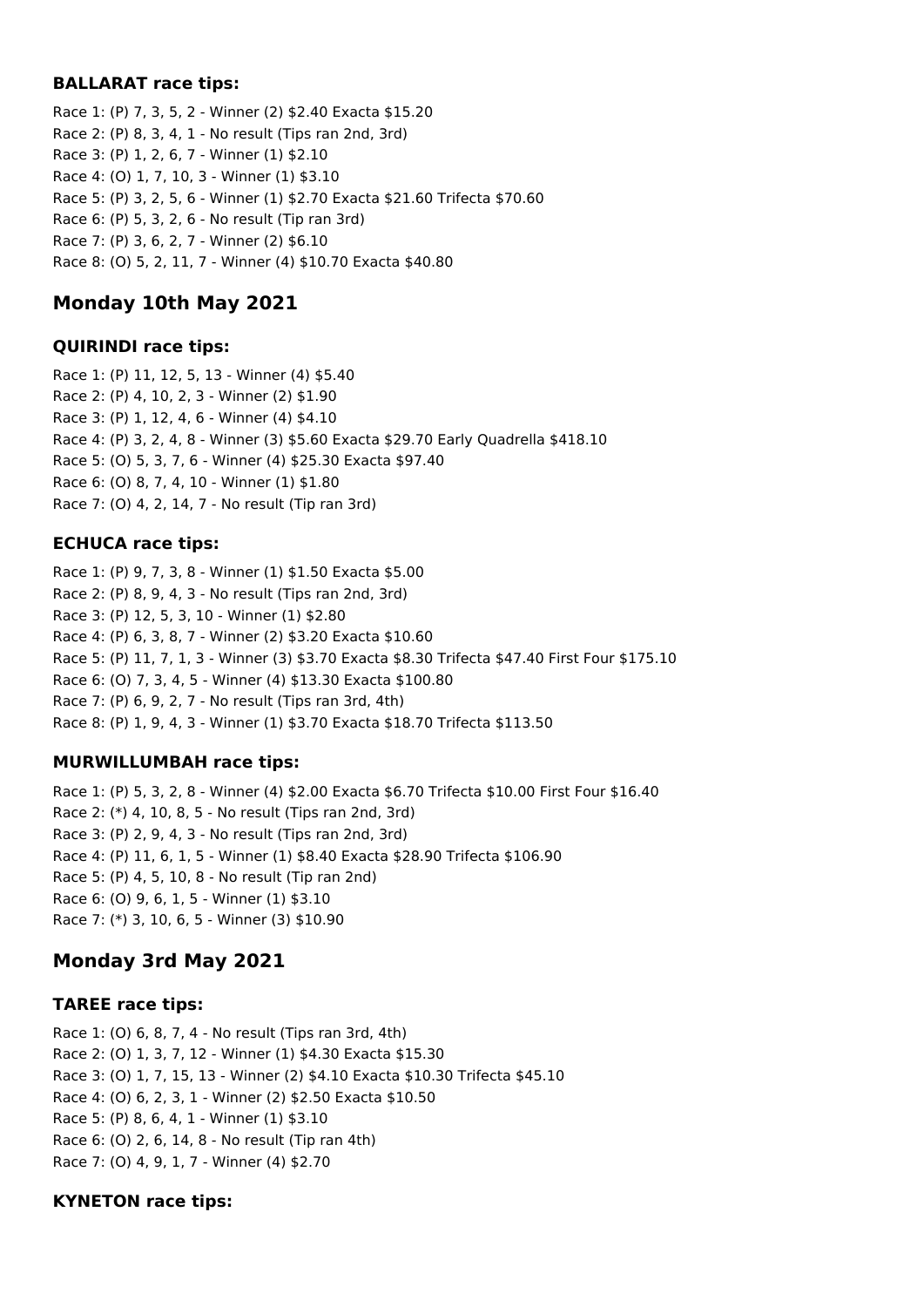Race 1: (\*) 1, 2, 9, 6 - Winner (3) \$15.20 Exacta \$31.10 Trifecta \$52.70 First Four \$82.20 Race 2: (P) 4, 3, 2, 11 - Winner (1) \$4.50 Race 3: (P) 5, 10, 3, 8 - Winner (1) \$2.10 Exacta \$13.40 Trifecta \$41.50 Race 4: (O) 5, 3, 1, 4 - Winner (1) \$1.80 Exacta \$18.40 Early Quadrella \$407.10 Race 5: (P) 6, 3, 2, 5 - Winner (2) \$4.50 Exacta \$17.10 Race 6: (\*) 3, 5, 7, 9 - Winner (1) \$1.50 Exacta \$3.60 Trifecta \$11.30 First Four \$33.00 Race 7: (O) 5, 3, 1, 2 - Winner (3) \$7.60 Exacta \$37.90 Race 8: (P) 8, 2, 5, 3 - Winner (3) \$5.90 Exacta \$20.60 Trifecta \$49.70 First Four \$160.70 Quadrella \$379.00

### **IPSWICH race tips:**

Race 1: (\*) 8, 11, 1, 4 - Winner (1) \$2.40 Exacta \$16.80 Race 2: (P) 3, 8, 6, 9 - Winner (1) \$4.10 Race 3: (O) 9, 4, 1, 2 - No result (Tips ran 2nd, 3rd) Race 4: (P) 4, 5, 12, 11 - Winner (1) \$2.50 Exacta \$13.40 Race 5: (P) 4, 1, 12, 3 - Winner (2) \$1.70 Exacta \$6.40 Race 6: (O) 1, 5, 3, 8 - Winner (2) \$3.60 Exacta \$46.00 Race 7: (\*) 6, 12, 11, 10 - No result (Tips ran 2nd, 3rd, 4th) Race 8: (P) 6, 10, 2, 4 - Winner (2) \$2.10 Exacta \$14.70 Trifecta \$42.00 Race 9: (O) 13, 4, 18, 3 - Winner (1) \$3.30

### **GUNNEDAH race tips:**

Race 1: (P) 5, 3, 14, 13 - Winner (2) \$9.30 Exacta \$132.10 Trifecta \$337.00 Race 2: (P) 6, 7, 10, 1 - No result (Tips ran 2nd, 3rd, 4th) Race 3: (O) 10, 12, 3, 5 - No result (Tips ran 2nd, 4th) Race 4: (P) 3, 2, 10, 4 - Winner (1) \$1.60 Exacta \$4.60 Trifecta \$20.20 Race 5: (O) 9, 1, 3, 7 - Winner (3) \$4.00 Exacta \$10.80 Trifecta \$81.60 Race 6: (P) 4, 7, 8, 1 - Winner (1) \$1.70 Race 7: (O) 11, 9, 2, 13 - Winner (3) \$8.00 Race 8: (O) 6, 12, 4, 9 - Winner (3) \$2.20 Quadrella \$159.10

# **Monday 26th April 2021**

#### **PORT MACQUARIE race tips:**

Race 1: (P) 4, 3, 11, 8 - Winner (2) \$6.00 Exacta \$41.10 Trifecta \$105.10 Race 2: (P) 7, 6, 1, 4 - Winner (2) \$5.10 Race 3: (O) 5, 6, 10, 12 - Winner (1) \$1.70 Exacta \$26.70 Race 4: (P) 5, 4, 10, 8 - Winner (2) \$3.20 Exacta \$25.80 Early Quadrella \$533.40 Race 5: (O) 3, 8, 7, 6 - No result (Tip ran 3rd) Race 6: (P) 2, 9, 8, 11 - Winner (2) \$3.00 Race 7: (P) 4, 7, 12, 5 - Winner (3) \$8.40 Exacta \$83.70

#### **MILDURA race tips:**

Race 1: (P) 8, 1, 3, 4 - Winner (1) \$2.30 Exacta \$4.60 Race 2: (P) 8, 7, 2, 4 - Winner (2) \$7.70 Exacta \$17.80 Race 3: (P) 4, 2, 5, 6 - Winner (1) \$1.70 Exacta \$7.20 Trifecta \$25.90 Race 4: (P) 7, 4, 5, 1 - Winner (3) \$12.00 Exacta \$54.30 Early Quadrella \$561.90 Race 5: (P) 3, 5, 8, 7 - Winner (2) \$3.80 Exacta \$27.60 Race 6: (P) 1, 4, 7, 2 - No result (Tip ran 2nd) Race 7: (P) 1, 5, 9, 6 - Winner (1) \$2.10 Race 8: (O) 7, 8, 5, 1 - No result

### **ALBANY race tips:**

Race 1: (P) 3, 4, 1, 5 - No result (Tips ran 3rd, 4th)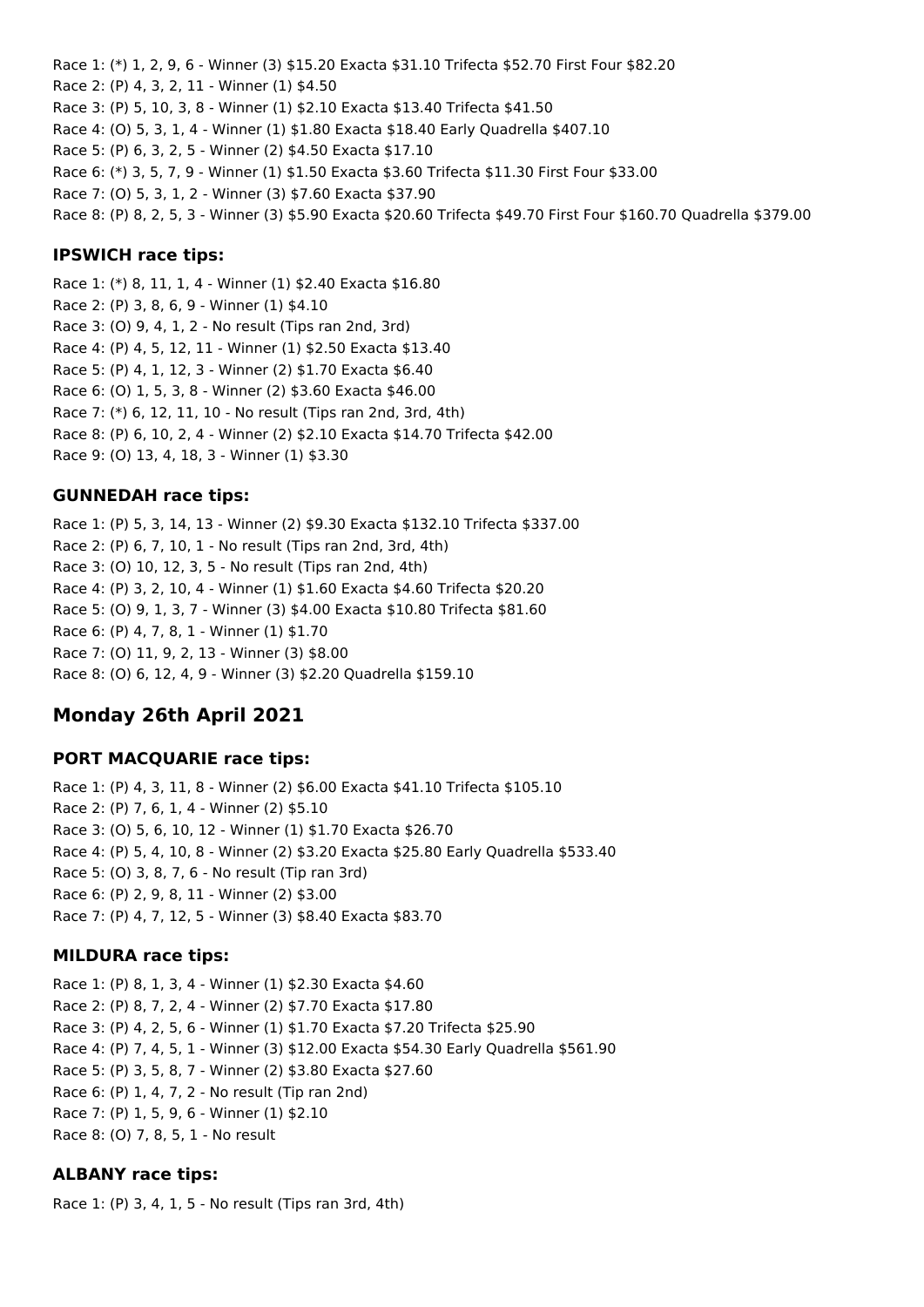Race 2: (O) 1, 3, 2, 9 - Winner (2) \$3.50 Race 3: (P) 2, 6, 7, 3 - Winner (2) \$10.70 Race 4: (O) 1, 8, 7, 2 - Winner (1) \$1.40 Race 5: (O) 6, 5, 7, 8 - Winner (4) \$10.90 Race 6: (O) 6, 3, 7, 2 - No result (Tips ran 2nd, 3rd, 4th) Race 7: (O) 4, 1, 13, 3 - No result (Tip ran 4th) Race 8: (O) 13, 5, 4, 7 - Winner (2) \$3.40 Exacta \$16.40

### **ALBURY race tips:**

Race 1: (P) 1, 2, 5, 4 - Winner (1) \$2.50 Race 2: (P) 2, 7, 5, 3 - Winner (1) \$2.50 Race 3: (O) 8, 5, 3, 10 - No result (Tips ran 2nd, 4th) Race 4: (P) 3, 11, 2, 8 - Winner (2) \$4.50 Exacta \$12.80 Trifecta \$43.60 Race 5: (P) 13, 2, 4, 6 - Winner (1) \$1.70 Exacta \$14.00 Race 6: (P) 2, 6, 11, 1 - Winner (3) \$5.90 Exacta \$32.00 Race 7: (P) 9, 10, 13, 8 - Winner (2) \$4.80 Exacta \$19.90 Quadrella \$479.40

# **Monday 19th April 2021**

### **COFFS HARBOUR race tips:**

Race 1: (P) 4, 2, 6, 7 - Winner (1) \$2.00 Exacta \$7.20 Trifecta \$14.50 Race 2: (P) 9, 1, 6, 7 - Winner (2) \$2.60 Exacta \$7.10 Trifecta \$35.50 Race 3: (P) 7, 6, 3, 1 - Winner (3) \$2.90 Race 4: (P) 6, 5, 8, 3 - Winner (2) \$2.70 Exacta \$6.60 Trifecta \$8.70 First Four \$12.70 Early Quadrella \$57.10 Race 5: (P) 3, 10, 4, 11 - Winner (3) \$4.80 Race 6: (P) 8, 7, 10, 9 - Winner (4) \$7.60 Race 7: (\*) 1, 6, 5, 7 - Winner (3) \$4.50 Exacta \$22.00 Trifecta \$27.90 Race 8: (P) 8, 12, 7, 5 - Winner (1) \$2.20 Exacta \$6.40 Quadrella \$380.20

### **ECHUCA race tips:**

Race 1: (P) 3, 9, 1, 8 - Winner (2) \$4.40 Exacta \$32.20 Trifecta \$115.90 Race 2: (P) 8, 10, 7, 9 - Winner (1) \$2.10 Race 3: (P) 7, 6, 9, 1 - No result (Tips ran 3rd, 4th) Race 4: (P) 7, 8, 11, 9 - Winner (4) \$7.70 Exacta \$16.40 Trifecta \$83.60 Race 5: (P) 7, 12, 9, 2 - Winner (1) \$2.70 Exacta \$15.90 Trifecta \$84.50 Race 6: (P) 5, 8, 1, 7 - Winner (4) \$6.10 Exacta \$25.70 Trifecta \$45.60 Race 7: (P) 8, 2, 9, 4 - Winner (2) \$3.60 Exacta \$8.60 Race 8: (P) 2, 6, 3, 8 - No result (Tips ran 3rd, 4th)

# **Monday 12th April 2021**

### **GRAFTON race tips:**

Race 1: (P) 10, 3, 2, 8 - Winner (1) \$3.40 Exacta \$9.80 Race 2: (P) 6, 2, 1, 8 - Winner (2) \$2.10 Race 3: (P) 2, 14, 3, 5 - Winner (2) \$3.40 Exacta \$9.10 Trifecta \$23.60 Race 4: (P) 6, 8, 1, 11 - Winner (1) \$3.70 Exacta \$13.10 Race 5: (O) 2, 5, 4, 7 - No result (Tip ran 3rd) Race 6: (P) 2, 3, 1, 8 - No result (Tips ran 2nd, 4th) Race 7: (P) 2, 13, 16, 9 - No result (Tip ran 2nd) Race 8: (\*) 4, 9, 3, 10 - Winner (1) \$2.40 Race 9: (P) 11, 8, 6, 12 - No result (Tip ran 3rd) Race 10: (O) 5, 12, 11, 6 - Winner (2) \$5.90 Exacta \$35.60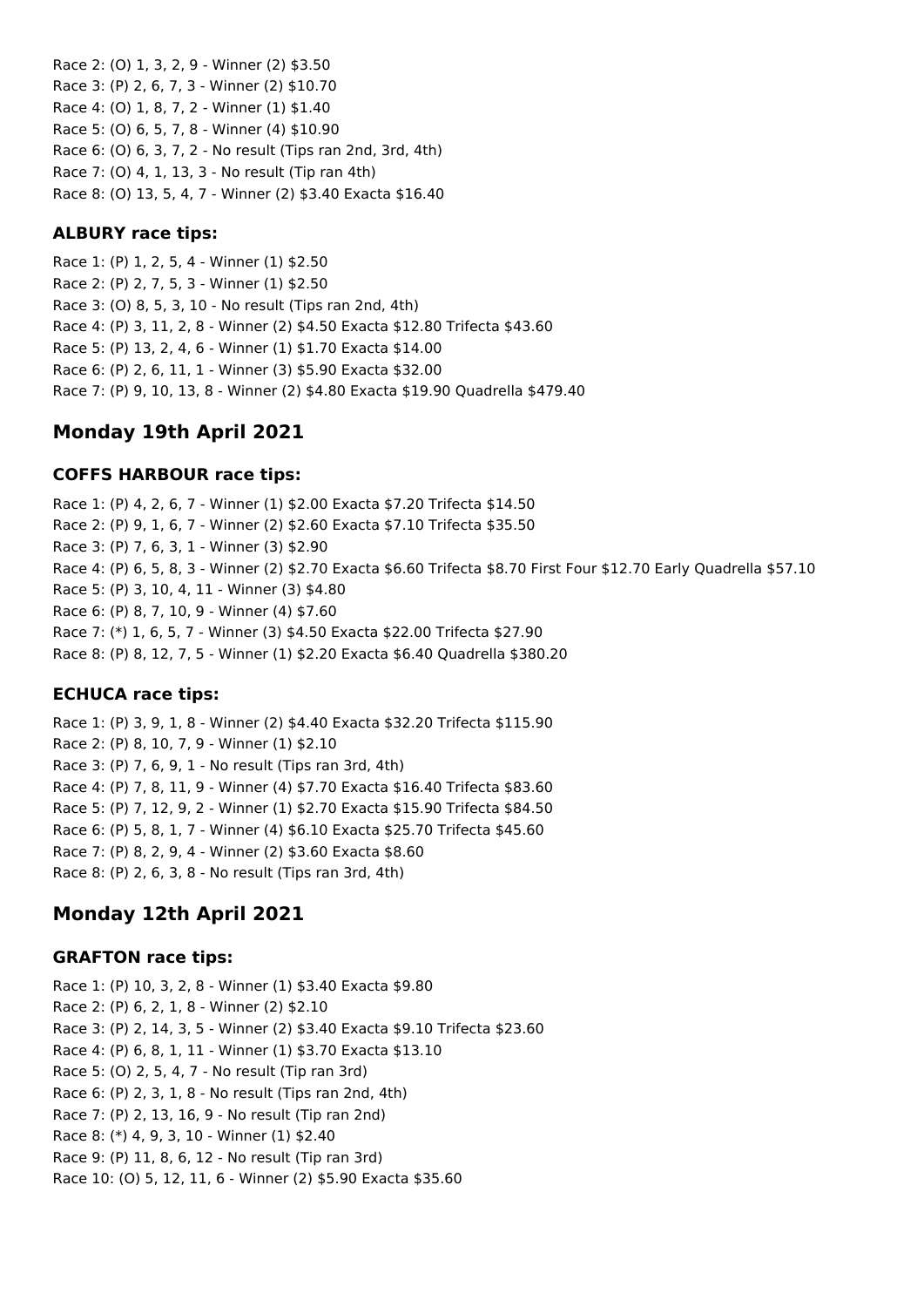### **MILDURA race tips:**

Race 1: (P) 3, 1, 7, 2 - Winner (2) \$6.40 Race 2: (\*) 5, 7, 2, 4 - Winner (1) \$1.40 Exacta \$3.30 Race 3: (P) 10, 7, 3, 1 - Winner (3) \$5.50 Exacta \$46.70 Trifecta \$133.00 First Four \$417.20 Race 4: (P) 2, 1, 8, 9 - Winner (4) \$4.40 Exacta \$10.90 Trifecta \$22.20 Early Quadrella \$419.70 Race 5: (P) 3, 1, 7, 6 - Winner (1) \$4.40 Exacta \$5.10 Trifecta \$92.30 Race 6: (P) 5, 6, 2, 1 - Winner (4) \$3.80 Exacta \$14.60 Race 7: (P) 3, 2, 5, 4 - No result (Tip ran 3rd) Race 8: (P) 2, 1, 6, 5 - Winner (1) \$1.90 Exacta \$19.20

### **IPSWICH race tips:**

Race 1: (P) 3, 4, 1, 2 - Winner (4) \$6.30 Exacta \$54.70 Trifecta \$53.80 First Four \$39.80 Race 2: (P) 5, 3, 9, 6 - Winner (2) \$2.40 Exacta \$8.30 Trifecta \$49.50 Race 3: (P) 5, 4, 7, 2 - No result (Tips ran 2nd, 3rd, 4th) Race 4: (P) 4, 9, 10, 2 - Winner (2) \$6.60 Exacta \$16.90 Race 5: (P) 9, 8, 3, 5 - No result (Tips ran 2nd, 3rd, 4th) Race 6: (P) 3, 2, 5, 4 - Winner (3) \$4.50 Exacta \$14.80 Race 7: (P) 2, 6, 8, 11 - Winner (1) \$2.40 Exacta \$6.50 Trifecta \$12.10 Race 8: (P) 1, 3, 4, 7 - No result (Tips ran 2nd, 3rd, 4th) Race 9: (P) 8, 2, 6, 5 - Winner (1) \$2.70

# **Monday 5th April 2021**

## **HAWKESBURY race tips:**

Race 1: (P) 2, 5, 3, 8 - Winner (3) \$4.70 Race 2: (P) 3, 2, 10, 1 - No result (Tips ran 2nd, 3rd) Race 3: (\*) 4, 7, 15, 14 - Winner (1) \$2.20 Exacta \$9.50 Trifecta \$22.70 Race 4: (P) 7, 8, 1, 11 - Winner (1) \$1.70 Exacta \$3.80 Trifecta \$7.80 Race 5: (O) 8, 14, 6, 3 - No result (Tips ran 2nd, 4th) Race 6: (P) 1, 2, 7, 6 - Winner (2) \$3.20 Exacta \$36.60 Trifecta \$74.60 Race 7: (P) 7, 1, 3, 10 - Winner (3) \$6.40 Exacta \$29.50 Trifecta \$76.70

### **SANDOWN race tips:**

Race 1: (P) 2, 4, 10, 1 - Winner (1) \$1.20 Exacta \$2.70 Race 2: (O) 6, 3, 7, 2 - Winner (3) \$5.50 Exacta \$26.50 Race 3: (P) 6, 2, 5, 4 - Winner (1) \$3.50 Exacta \$14.70 Trifecta \$25.50 Race 4: (\*) 3, 4, 6, 5 - Winner (1) \$1.90 Exacta \$11.30 Trifecta \$62.40 Early Quadrella \$92.10 Race 5: (P) 7, 9, 6, 5 - Winner (2) \$3.60 Exacta \$18.00 Trifecta \$80.60 Race 6: (\*) 6, 9, 4, 1 - Winner (2) \$7.50 Exacta \$12.00 Race 7: (P) 9, 11, 5, 3 - Winner (2) \$3.90 Exacta \$11.40 Trifecta \$42.90 Race 8: (\*) 5, 7, 2, 3 - Winner (4) \$8.10 Quadrella \$1,420.70

### **GAWLER race tips:**

Race 1: (P) 1, 3, 2, 6 - Winner (2) \$2.80 Race 2: (P) 8, 4, 7, 6 - Winner (2) \$5.60 Exacta \$30.60 Race 3: (P) 12, 10, 8, 11 - Winner (1) \$1.60 Race 4: (P) 3, 1, 5, 6 - Winner (1) \$3.10 Race 5: (P) 3, 10, 1, 6 - No result (Tips ran 2nd, 3rd, 4th) Race 6: (P) 2, 3, 1, 6 - Winner (3) \$6.50 Exacta \$25.20 Trifecta \$34.10 Race 7: (O) 2, 7, 10, 9 - Winner (3) \$10.60 Exacta \$61.10 Race 8: (P) 10, 9, 5, 7 - Winner (1) \$5.20 Race 9: (O) 6, 1, 9, 10 - No result (Tip ran 3rd)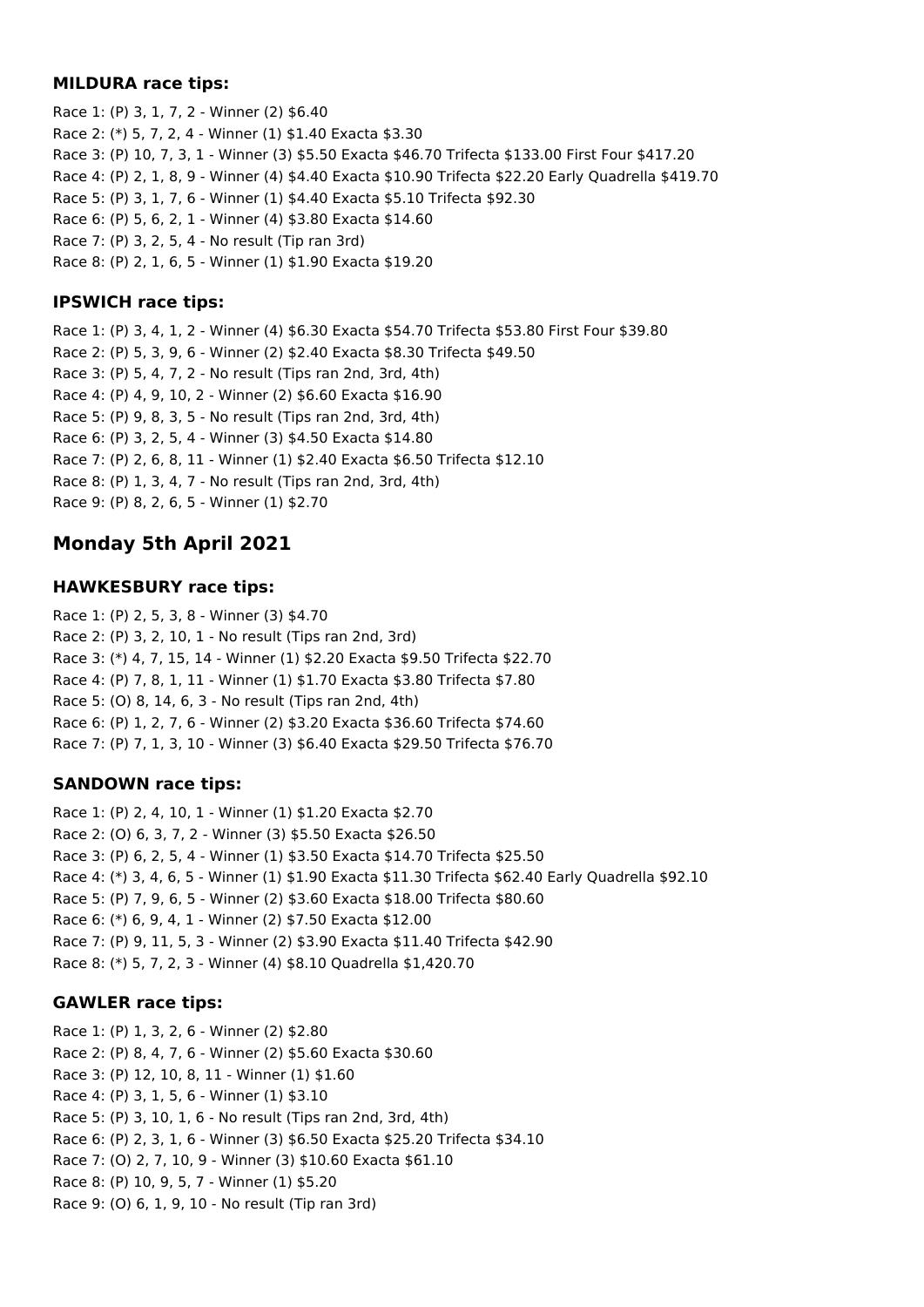### **DOOMBEN race tips:**

Race 1: (P) 2, 3, 10, 5 - Winner (1) \$1.70 Exacta \$3.80 Trifecta \$13.70 Race 2: (P) 5, 12, 2, 3 - Winner (2) \$2.10 Exacta \$6.00 Trifecta \$12.10 First Four \$12.60 Race 3: (P) 4, 7, 3, 6 - Winner (1) \$1.90 Race 4: (P) 11, 1, 4, 7 - Winner (2) \$3.30 Exacta \$9.40 Trifecta \$42.10 Early Quadrella \$26.30 Race 5: (P) 2, 7, 9, 8 - No result (Tips ran 2nd, 4th) Race 6: (P) 11, 3, 8, 4 - Winner (3) \$5.90 Exacta \$14.10 Trifecta \$38.10 Race 7: (P) 4, 8, 2, 5 - Winner (2) \$3.30 Exacta \$13.00 Trifecta \$36.50 Race 8: (P) 8, 4, 10, 5 - Winner (3) \$2.60

### **YORK race tips:**

Race 1: (O) 3, 6, 7, 4 - No result (Tips ran 2nd, 3rd, 4th) Race 2: (O) 7, 4, 10, 3 - Winner (2) \$3.30 Race 3: (P) 6, 4, 3, 2 - Winner (1) \$2.70 Exacta \$5.70 Trifecta \$31.30 Race 4: (P) 3, 7, 6, 4 - Winner (3) \$22.60 Exacta \$31.80 Trifecta \$390.10 Race 5: (P) 2, 5, 8, 6 - Winner (4) \$3.10 Exacta \$9.30 Race 6: (O) 10, 11, 3, 1 - No result (Tip ran 4th) Race 7: (O) 2, 6, 7, 8 - Winner (2) \$3.10 Race 8: (O) 2, 1, 8, 6 - Winner (4) \$5.00

## **WAGGA race tips:**

Race 1: (O) 12, 1, 6, 4 - Winner (1) \$2.40 Race 2: (O) 8, 12, 13, 5 - Winner (1) \$4.70 Exacta \$7.80 Race 3: (O) 1, 13, 14, 9 - No result Race 4: (P) 4, 8, 7, 9 - Winner (1) \$3.10 Exacta \$36.60 Race 5: (O) 6, 9, 14, 5 - Winner (1) \$4.50 Race 6: (P) 3, 7, 9, 6 - Winner (1) \$3.30 Exacta \$21.70 Race 7: (O) 2, 10, 4, 7 - Winner (2) \$4.50 Quadrella \$500.90

# **Monday 29th March 2021**

### **GRAFTON race tips:**

Race 1: (O) 10, 13, 7, 6 - Winner (1) \$3.50 Exacta \$32.40 Race 2: (O) 3, 6, 4, 5 - Winner (4) \$2.50 Exacta \$6.60 Trifecta \$53.50 Race 3: (P) 3, 1, 8, 6 - Winner (3) \$12.10 Exacta \$102.60 Race 4: (P) 5, 7, 2, 9 - Winner (3) \$3.40 Exacta \$24.60 Race 5: (P) 2, 3, 7, 1 - Winner (1) \$4.10 Exacta \$27.40 Race 6: (P) 2, 4, 8, 15 - Winner (3) \$3.00 Early Quadrella \$855.80 Race 7: (P) 1, 7, 13, 5 - Winner (2) \$3.70 Race 8: (P) 5, 9, 3, 1 - Winner (2) \$3.50 Exacta \$12.70 Trifecta \$31.10 Race 9: (O) 1, 8, 7, 6 - No result (Tip ran 4th) Race 10: (P) 6, 9, 7, 1 - No result (Tip ran 2nd)

### **KYNETON race tips:**

Race 1: (P) 7, 1, 4, 10 - Winner (1) \$1.20 Exacta \$10.40 Race 2: (P) 12, 13, 2, 3 - Winner (3) \$7.90 Exacta \$29.20 Trifecta \$206.10 Race 3: (P) 10, 11, 9, 7 - Winner (1) \$2.50 Exacta \$8.50 Trifecta \$33.90 Race 4: (P) 7, 8, 4, 10 - Winner (1) \$2.20 Exacta \$8.10 Early Quadrella \$101.60 Race 5: (P) 5, 7, 4, 2 - No result (Tip ran 3rd) Race 6: (O) 9, 4, 1, 8 - Winner (3) \$3.90 Race 7: (P) 8, 6, 1, 10 - Winner (4) \$5.10 Race 8: (P) 4, 9, 2, 7 - No result (Tips ran 2nd, 3rd, 4th)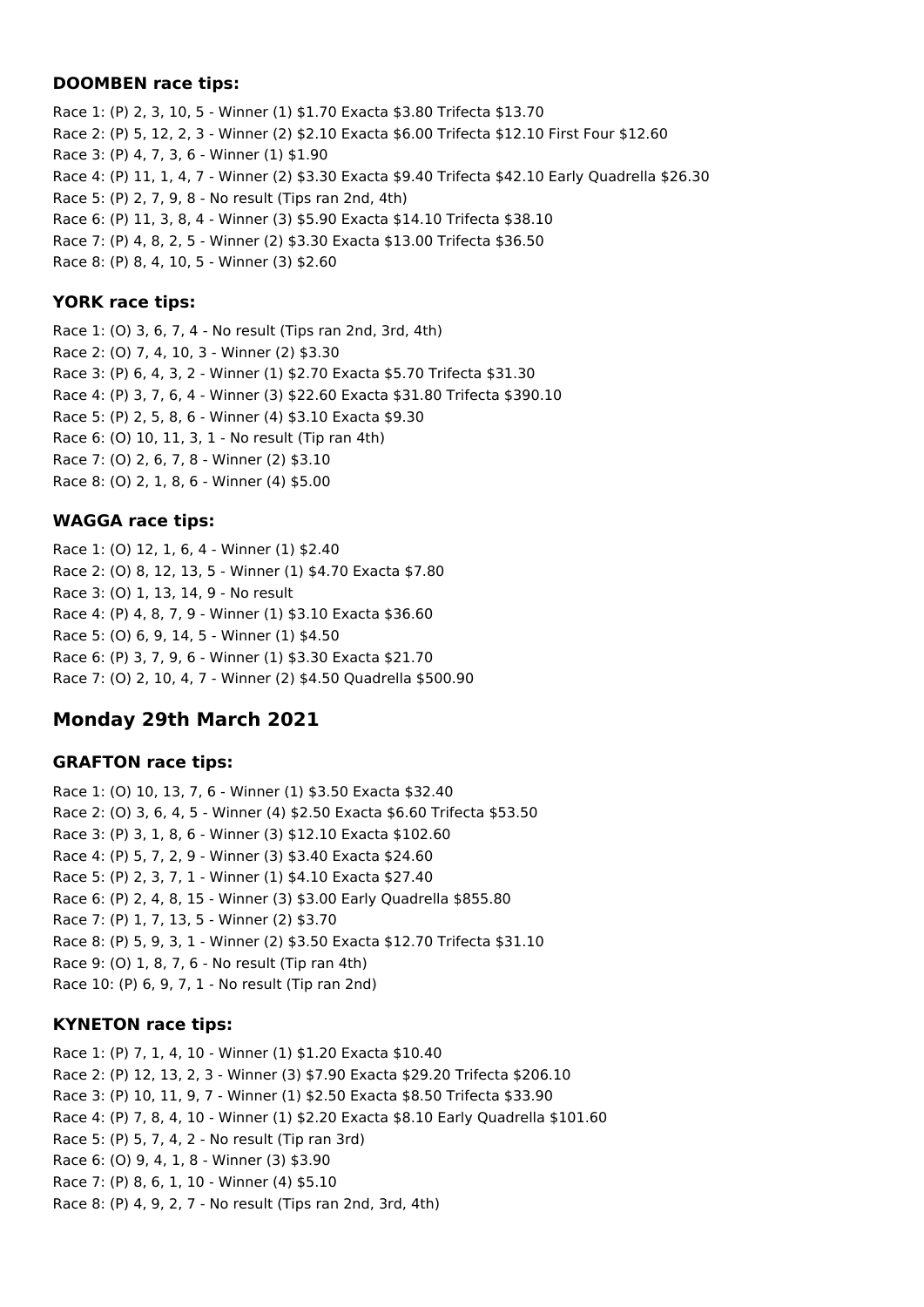### **TOWNSVILLE race tips:**

Race 1: (P) 4, 3, 1, 6 - Winner (1) \$2.90 Exacta \$10.80 Trifecta \$28.40 Race 2: (P) 3, 5, 1, 4 - Winner (2) \$3.60 Exacta \$11.70 Trifecta \$23.60 Race 3: (P) 2, 1, 3, 4 - Winner (1) \$3.30 Exacta \$17.90 Trifecta \$32.70 Race 4: (P) 6, 7, 3, 5 - Winner (2) \$3.80 Exacta \$5.80 Trifecta \$27.90 Early Quadrella \$198.40 Race 5: (P) 3, 7, 6, 5 - No result (Tips ran 3rd, 4th) Race 6: (O) 11, 1, 6, 5 - Winner (1) \$7.80 Race 7: (O) 6, 11, 3, 15 - Winner (3) \$11.40

# **Monday 22nd March 2021**

### **QUEANBEYAN race tips:**

Race 1: (P) 4, 7, 6, 5 - Winner (2) \$1.90 Exacta \$3.90 Trifecta \$7.10 First Four \$7.30 Race 2: (P) 10, 11, 7, 5 - Winner (1) \$2.10 Exacta \$12.80 Trifecta \$35.50 First Four \$63.10 Race 3: (P) 2, 1, 9, 11 - Winner (2) \$1.90 Exacta \$7.50 Trifecta \$14.90 First Four \$22.70 Race 4: (P) 11, 2, 6, 1 - Winner (1) \$1.70 Exacta \$3.40 Trifecta \$8.20 First Four \$10.00 Early Quadrella \$13.30 Race 5: (P) 11, 2, 5, 9 - Winner (4) \$1.70 Exacta \$4.60 Trifecta \$10.10 First Four \$10.40 Race 6: (P) 4, 9, 2, 11 - Winner (2) \$2.20 Race 7: (P) 12, 15, 3, 6 - Winner (4) \$4.90 Exacta \$30.50 Trifecta \$85.40 First Four \$219.50 Quadrella \$53.60

## **TAMWORTH race tips:**

Race 1: (P) 5, 7, 11, 13 - Winner (1) \$2.00 Race 2: (\*) 8, 9, 5, 3 - Winner (2) \$3.70 Exacta \$13.80 Trifecta \$27.30 Race 3: (P) 17, 9, 2, 12 - Winner (1) \$1.50 Exacta \$6.00 Trifecta \$21.50 Race 4: (\*) 1, 13, 2, 10 - No result (Tips ran 2nd, 3rd, 4th) Race 5: (P) 3, 7, 8, 10 - Winner (2) \$4.10 Race 6: (P) 13, 11, 4, 14 - No result (Tips ran 2nd, 3rd) Race 7: (O) 7, 6, 3, 1 - Winner (3) \$5.10 Exacta \$91.00

# **Monday 15th March 2021**

## **SCONE race tips:**

Race 1: (P) 2, 4, 12, 6 - Winner (1) \$2.70 Race 2: (P) 5, 11, 1, 8 - Winner (2) \$6.30 Race 3: (O) 9, 15, 5, 12 - Winner (4) \$6.30 Exacta \$22.00 Race 4: (P) 2, 1, 6, 5 - Winner (2) \$3.70 Early Quadrella \$560.00 Race 5: (O) 8, 5, 10, 9 - No result (Tips ran 2nd, 4th) Race 6: (P) 14, 3, 2, 4 - Winner (2) \$1.60 Exacta \$25.50 Trifecta \$64.50 Race 7: (O) 8, 7, 16, 10 - Winner (3) \$3.00 Exacta \$12.50 Trifecta \$81.60

## **NOWRA race tips:**

Race 1: (P) 6, 3, 4, 7 - Abandoned Race 2: (P) 1, 10, 3, 5 - Abandoned Race 3: (O) 8, 6, 4, 1 - Abandoned Race 4: (P) 1, 9, 5, 7 - Abandoned Race 5: (O) 6, 10, 9, 13 - Abandoned Race 6: (P) 2, 14, 10, 6 - Abandoned Race 7: (P) 11, 4, 3, 10 - Abandoned

# **Monday 8th March 2021**

## **COFFS HARBOUR race tips:**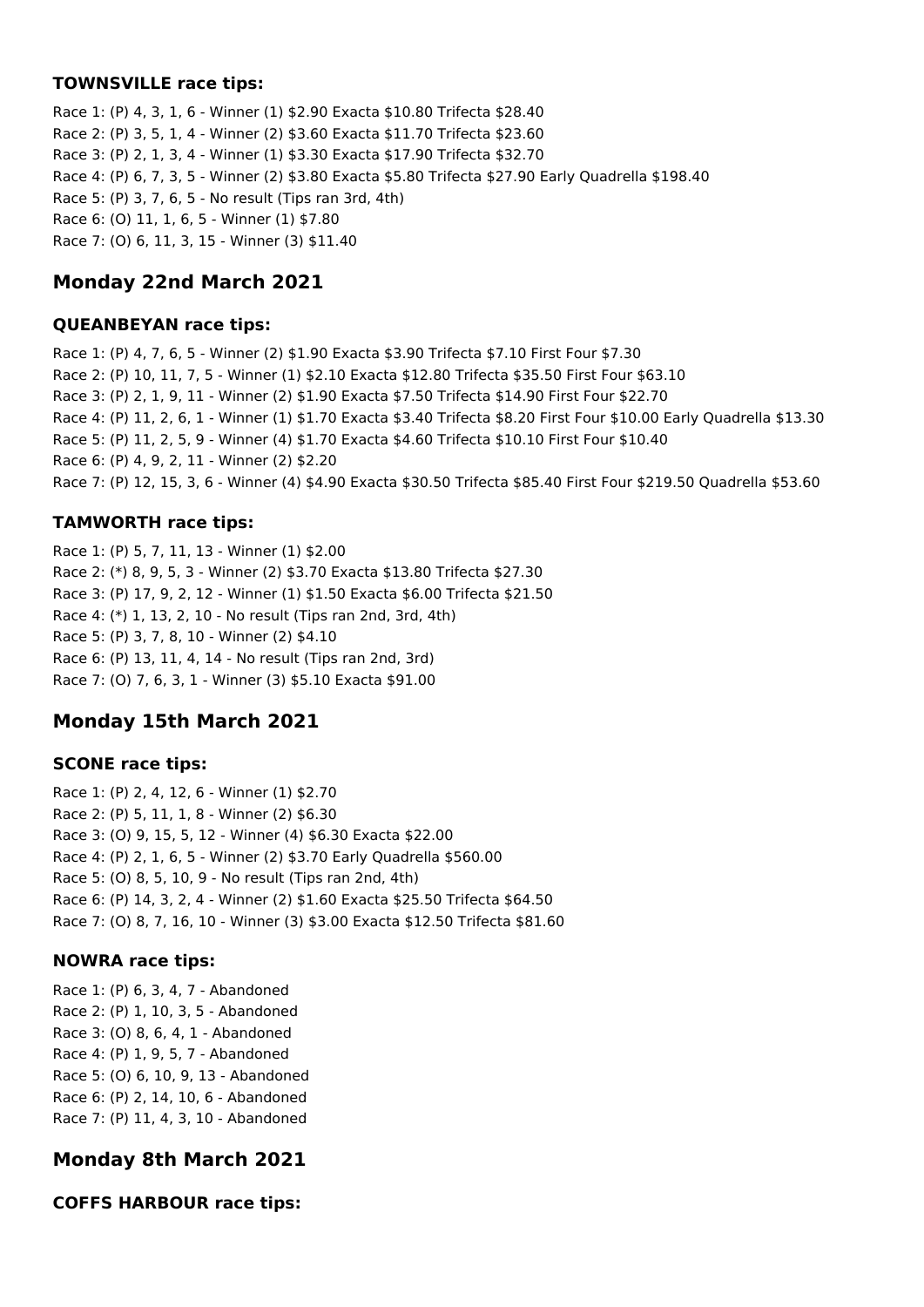Race 1: (P) 4, 1, 3, 7 - Winner (1) \$6.00 Race 2: (P) 2, 1, 3, 5 - No result (Tips ran 2nd, 3rd) Race 3: (\*) 4, 3, 7, 1 - Winner (2) \$4.70 Race 4: (P) 12, 10, 1, 4 - Winner (1) \$2.30 Exacta \$5.10 Race 5: (P) 1, 11, 9, 8 - Winner (2) \$3.30 Race 6: (\*) 2, 6, 4, 9 - No result Race 7: (O) 7, 2, 1, 4 - No result (Tip ran 4th)

### **WARRNAMBOOL race tips:**

Race 1: (P) 1, 5, 3, 2 - Winner (3) \$6.20 Exacta \$23.30 Trifecta \$46.60 First Four \$50.80 Race 2: (P) 2, 5, 1, 4 - Winner (1) \$3.30 Exacta \$13.40 Trifecta \$49.30 Race 3: (P) 2, 3, 7, 9 - Winner (1) \$3.10 Race 4: (P) 10, 7, 8, 9 - No result (Tips ran 2nd, 3rd) Race 5: (P) 7, 2, 5, 3 - Winner (1) \$4.20 Race 6: (P) 2, 5, 3, 6 - No result (Tips ran 2nd, 3rd) Race 7: (O) 7, 8, 2, 5 - No result (Tip ran 2nd) Race 8: (O) 8, 2, 7, 15 - Winner (1) \$3.20

### **MORPHETTVILLE race tips:**

Race 1: (P) 1, 4, 6, 3 - Winner (1) \$3.30 Race 2: (\*) 4, 7, 8, 1 - Winner (2) \$2.80 Exacta \$11.90 Race 3: (P) 2, 1, 6, 4 - No result (Tips ran 2nd, 3rd) Race 4: (P) 8, 1, 3, 2 - Winner (1) \$3.40 Exacta \$11.60 Race 5: (O) 3, 1, 6, 7 - No result (Tips ran 3rd, 4th) Race 6: (P) 4, 8, 3, 9 - Winner (4) \$4.70 Exacta \$14.60 Trifecta \$59.00 Race 7: (\*) 4, 7, 6, 3 - No result (Tips ran 3rd, 4th) Race 8: (\*) 8, 1, 9, 3 - No result (Tips ran 2nd, 4th) Race 9: (O) 4, 12, 7, 6 - Winner (1) \$4.20 Exacta \$14.10

### **MACKAY race tips:**

Race 1: (P) 1, 2, 4, 5 - Winner (1) \$1.80 Exacta \$2.10 Trifecta \$20.10 First Four \$29.40 Race 2: (\*) 1, 3, 2, 5 - Winner (1) \$1.90 Exacta \$2.60 Race 3: (P) 1, 3, 7, 2 - Winner (2) \$4.60 Exacta \$13.70 Trifecta \$59.90 Race 4: (\*) 1, 3, 2, 6 - Winner (1) \$1.40 Early Quadrella \$20.20 Race 5: (P) 6, 9, 8, 10 - No result (Tips ran 2nd, 3rd) Race 6: (O) 2, 1, 5, 8 - No result (Tip ran 3rd) Race 7: (O) 2, 5, 12, 1 - Winner (3) \$7.90

#### **CANBERRA race tips:**

Race 1: (P) 3, 4, 1, 5 - Winner (1) \$1.90 Exacta \$6.60 Race 2: (\*) 4, 2, 7, 3 - Winner (3) \$5.10 Exacta \$21.50 Race 3: (P) 1, 6, 2, 10 - Winner (4) \$11.30 Exacta \$72.20 Trifecta \$138.40 Race 4: (P) 4, 1, 8, 2 - No result (Tips ran 2nd, 3rd, 4th) Race 5: (P) 3, 13, 4, 8 - Winner (1) \$1.80 Exacta \$8.60 Race 6: (P) 2, 11, 4, 12 - Winner (1) \$1.90 Race 7: (P) 9, 3, 1, 7 - No result (Tips ran 2nd, 3rd, 4th) Race 8: (O) 1, 7, 5, 8 - Winner (1) \$2.90 Exacta \$9.80 Trifecta \$48.40

## **Monday 1st March 2021**

### **SAPPHIRE COAST race tips:**

Race 1: (P) 9, 6, 10, 7 - Winner (1) \$2.30 Race 2: (P) 4, 9, 2, 5 - Winner (2) \$3.90 Exacta \$6.80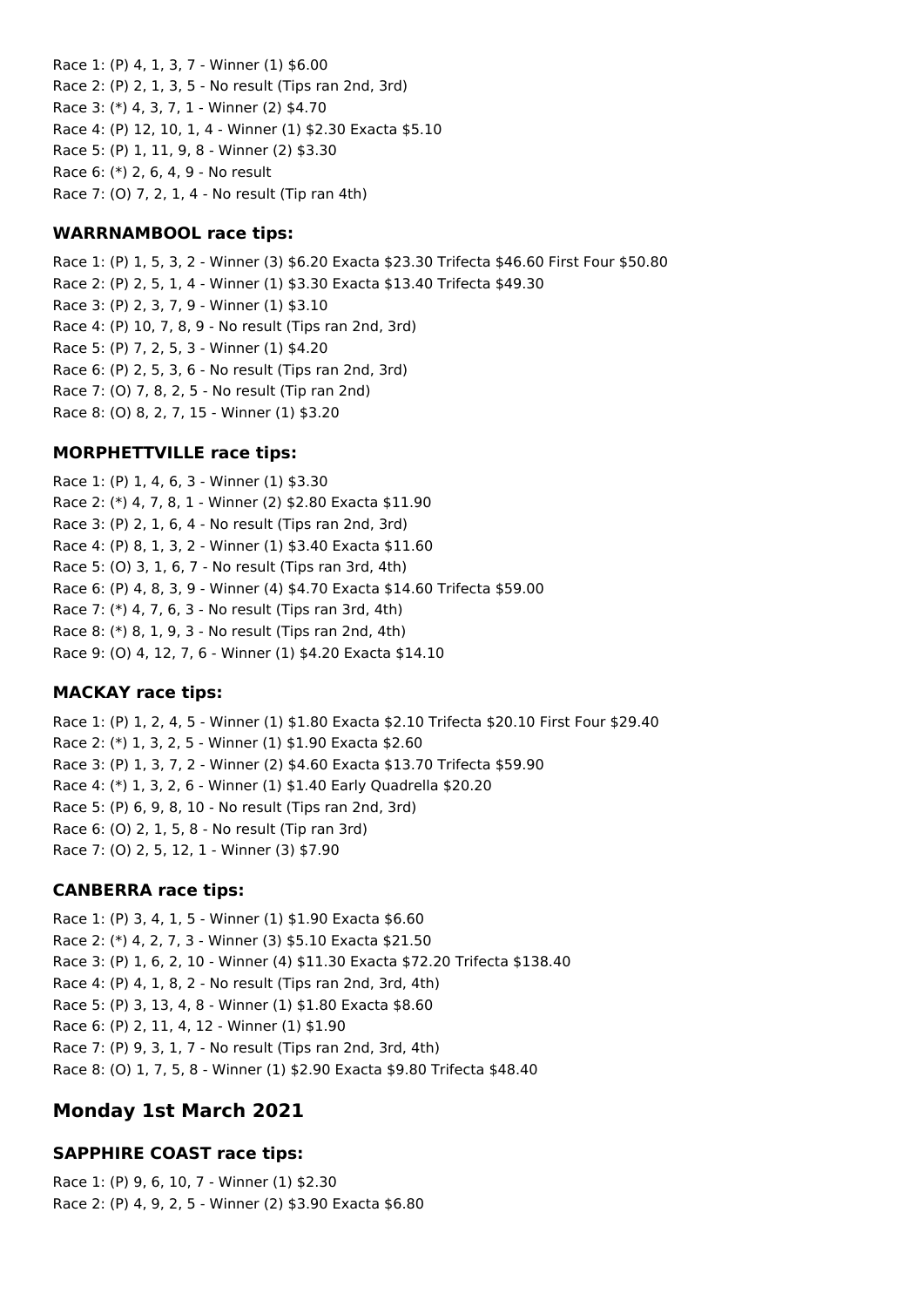Race 3: (P) 4, 13, 2, 14 - No result (Tip ran 2nd) Race 4: (P) 3, 5, 1, 6 - No result (Tips ran 2nd, 4th) Race 5: (O) 4, 11, 8, 10 - Winner (1) \$4.10 Exacta \$26.60 Race 6: (P) 2, 9, 7, 6 - Winner (2) \$7.40 Exacta \$17.30 Trifecta \$69.80 Race 7: (P) 11, 5, 12, 1 - Winner (2) \$3.70 Exacta \$18.80

### **YORK race tips:**

Race 1: (P) 7, 6, 4, 3 - Winner (2) \$4.10 Exacta \$20.30 Trifecta \$36.80 Race 2: (P) 3, 4, 1, 5 - Winner (3) \$3.00 Exacta \$20.20 Trifecta \$40.60 Race 3: (P) 2, 7, 6, 3 - No result (Tips ran 2nd, 3rd, 4th) Race 4: (P) 4, 2, 10, 5 - Winner (2) \$5.50 Race 5: (P) 1, 4, 5, 3 - Winner (1) \$2.60 Exacta \$20.90 Race 6: (O) 5, 2, 6, 8 - No result (Tip ran 4th) Race 7: (P) 2, 9, 7, 4 - Winner (2) \$4.60

## **COWRA race tips:**

Race 1: (O) 6, 8, 10, 4 - Winner (1) \$3.80 Race 2: (P) 3, 5, 7, 6 - Winner (2) \$3.40 Race 3: (O) 1, 4, 3, 9 - Winner (3) \$3.40 Exacta \$10.80 Trifecta \$64.40 Race 4: (O) 10, 9, 4, 8 - Winner (3) \$2.30 Exacta \$14.90 Trifecta \$44.00 Early Quadrella \$156.30 Race 5: (O) 8, 12, 10, 7 - No result (Tips ran 2nd, 3rd, 4th) Race 6: (O) 6, 1, 3, 11 - Winner (3) \$10.90 Race 7: (O) 4, 10, 5, 12 - Winner (2) \$3.00 Exacta \$31.30 Trifecta \$198.70

# **Monday 22nd February 2021**

## **BATHURST race tips:**

Race 1: (P) 2, 6, 4, 9 - No result (Tips ran 3rd, 4th) Race 2: (P) 7, 9, 4, 6 - Winner (3) \$11.20 Exacta \$16.10 Trifecta \$194.60 Race 3: (P) 4, 9, 6, 11 - No result (Tips ran 2nd, 3rd, 4th) Race 4: (P) 9, 3, 11, 7 - Winner (1) \$3.00 Exacta \$12.20 Race 5: (P) 3, 4, 5, 2 - No result (Tips ran 2nd, 3rd) Race 6: (O) 4, 2, 1, 3 - No result (Tips ran 2nd, 4th) Race 7: (O) 1, 3, 4, 7 - Winner (4) \$6.50

## **TERANG race tips:**

Race 1: (O) 6, 10, 5, 3 - No result (Tips ran 2nd, 3rd, 4th) Race 2: (P) 8, 1, 11, 5 - Winner (2) \$8.80 Exacta \$39.00 Race 3: (P) 6, 8, 10, 2 - Winner (4) \$7.40 Race 4: (P) 4, 13, 10, 3 - Winner (1) \$2.30 Exacta \$8.00 Race 5: (P) 1, 5, 6, 7 - Winner (3) \$3.70 Race 6: (P) 1, 6, 8, 9 - Winner (1) \$2.70 Exacta \$29.90 Race 7: (O) 7, 1, 3, 4 - Winner (1) \$4.10 Race 8: (O) 4, 8, 7, 6 - No result (Tips ran 2nd, 4th)

## **QUEANBEYAN race tips:**

Race 1: (P) 11, 2, 8, 1 - Winner (1) \$23.90 Race 2: (P) 7, 5, 1, 10 - Winner (4) \$6.80 Exacta \$32.10 Race 3: (P) 2, 4, 7, 1 - Winner (4) \$3.30 Exacta \$9.20 Race 4: (O) 6, 3, 9, 5 - No result Race 5: (P) 3, 1, 5, 7 - No result (Tips ran 2nd, 4th) Race 6: (P) 10, 7, 2, 3 - Winner (1) \$4.40 Race 7: (P) 5, 4, 3, 1 - Winner (4) \$2.40 Exacta \$9.00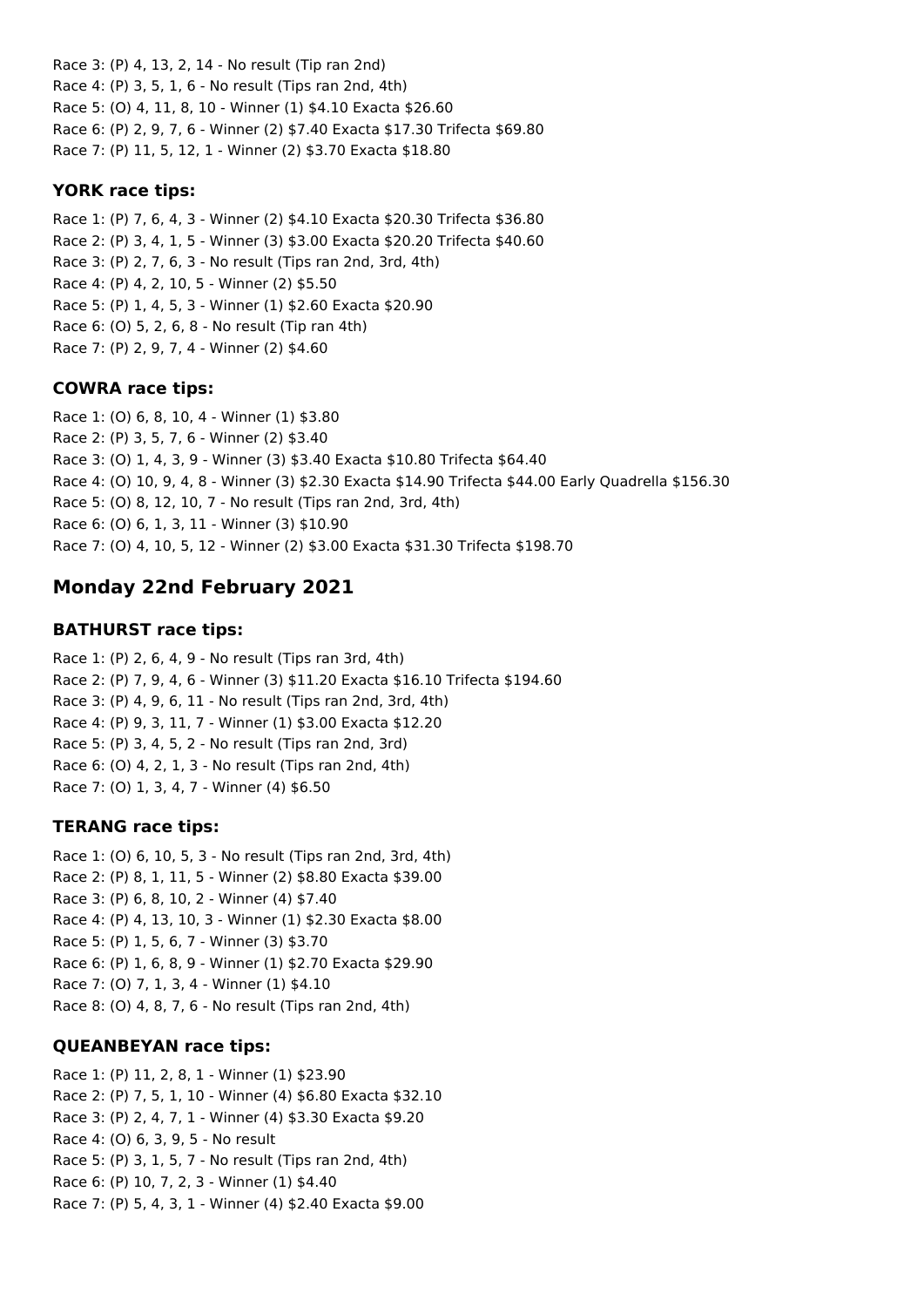# **Monday 15th February 2021**

### **MUSWELLBROOK race tips:**

Race 1: (P) 6, 11, 2, 4 - Winner (1) \$2.50 Race 2: (P) 1, 6, 5, 2 - Winner (3) \$4.30 Exacta \$28.90 Trifecta \$80.20 Race 3: (P) 2, 3, 6, 9 - Winner (2) \$1.90 Exacta \$4.10 Trifecta \$4.50 First Four \$4.70 Race 4: (P) 5, 2, 10, 7 - Winner (4) \$1.90 Early Quadrella \$249.90 Race 5: (P) 5, 7, 3, 4 - Winner (3) \$4.50 Exacta \$15.10 Race 6: (P) 2, 7, 8, 5 - No result (Tips ran 2nd, 3rd) Race 7: (P) 3, 1, 2, 4 - Winner (2) \$1.70 Exacta \$8.70 Trifecta \$17.10

### **STONY CREEK race tips:**

Race 1: (P) 1, 8, 10, 4 - Winner (1) \$3.10 Exacta \$10.80 Trifecta \$29.60 Race 2: (P) 12, 4, 2, 3 - Winner (4) \$6.00 Exacta \$21.10 Trifecta \$37.20 First Four \$90.50 Race 3: (O) 9, 2, 3, 11 - Winner (1) \$4.20 Exacta \$11.00 Race 4: (P) 9, 10, 8, 11 - Winner (2) \$3.50 Early Quadrella \$600.50 Race 5: (P) 5, 8, 4, 1 - Winner (4) \$7.40 Race 6: (P) 3, 1, 2, 4 - Winner (3) \$4.00 Exacta \$7.90 Race 7: (O) 1, 5, 6, 7 - No result (Tips ran 2nd, 4th) Race 8: (\*) 5, 2, 1, 7 - Winner (1) \$1.90 Exacta \$9.00

## **BALLINA race tips:**

Race 1: (P) 9, 4, 6, 2 - Winner (2) \$4.20 Exacta \$9.40 Race 2: (P) 6, 5, 8, 4 - Winner (4) \$7.30 Exacta \$28.30 Race 3: (P) 11, 10, 9, 6 - No result (Tips ran 2nd, 3rd, 4th) Race 4: (P) 9, 3, 5, 7 - Winner (3) \$4.20 Exacta \$19.30 Trifecta \$162.80 Race 5: (P) 1, 2, 5, 6 - No result (Tip ran 2nd) Race 6: (P) 4, 5, 11, 12 - Winner (3) \$7.00 Exacta \$11.70 Race 7: (O) 2, 4, 5, 1 - Winner (2) \$6.90

# **Monday 8th February 2021**

### **MUSWELLBROOK race tips:**

Race 1: (P) 2, 3, 4, 5 - Winner (3) \$5.00 Race 2: (P) 6, 4, 7, 10 - Winner (1) \$1.90 Race 3: (O) 3, 8, 1, 5 - No result (Tips ran 2nd, 3rd) Race 4: (P) 4, 15, 12, 5 - Winner (1) \$1.60 Exacta \$3.40 Trifecta \$10.30 Race 5: (P) 1, 4, 8, 2 - Winner (2) \$2.70 Race 6: (O) 2, 7, 1, 12 - Winner (1) \$3.70 Race 7: (P) 8, 7, 5, 6 - Winner (1) \$3.20 Exacta \$9.40 Quadrella \$58.00

### **WODONGA race tips:**

Race 1: (P) 9, 3, 1, 4 - Winner (1) \$1.30 Exacta \$2.20 Trifecta \$7.50 First Four \$63.70 Race 2: (P) 11, 6, 10, 1 - Winner (1) \$3.50 Exacta \$6.40 Trifecta \$26.40 Race 3: (O) 7, 4, 8, 9 - Winner (2) \$5.90 Race 4: (P) 6, 1, 3, 5 - Winner (2) \$2.30 Exacta \$5.40 Trifecta \$25.70 Early Quadrella \$58.90 Race 5: (P) 6, 4, 9, 2 - Winner (2) \$5.90 Race 6: (P) 2, 1, 5, 4 - Winner (1) \$1.40 Race 7: (O) 3, 2, 7, 5 - Winner (1) \$5.90 Race 8: (O) 6, 9, 1, 2 - No result (Tip ran 2nd)

### **ALBANY race tips:**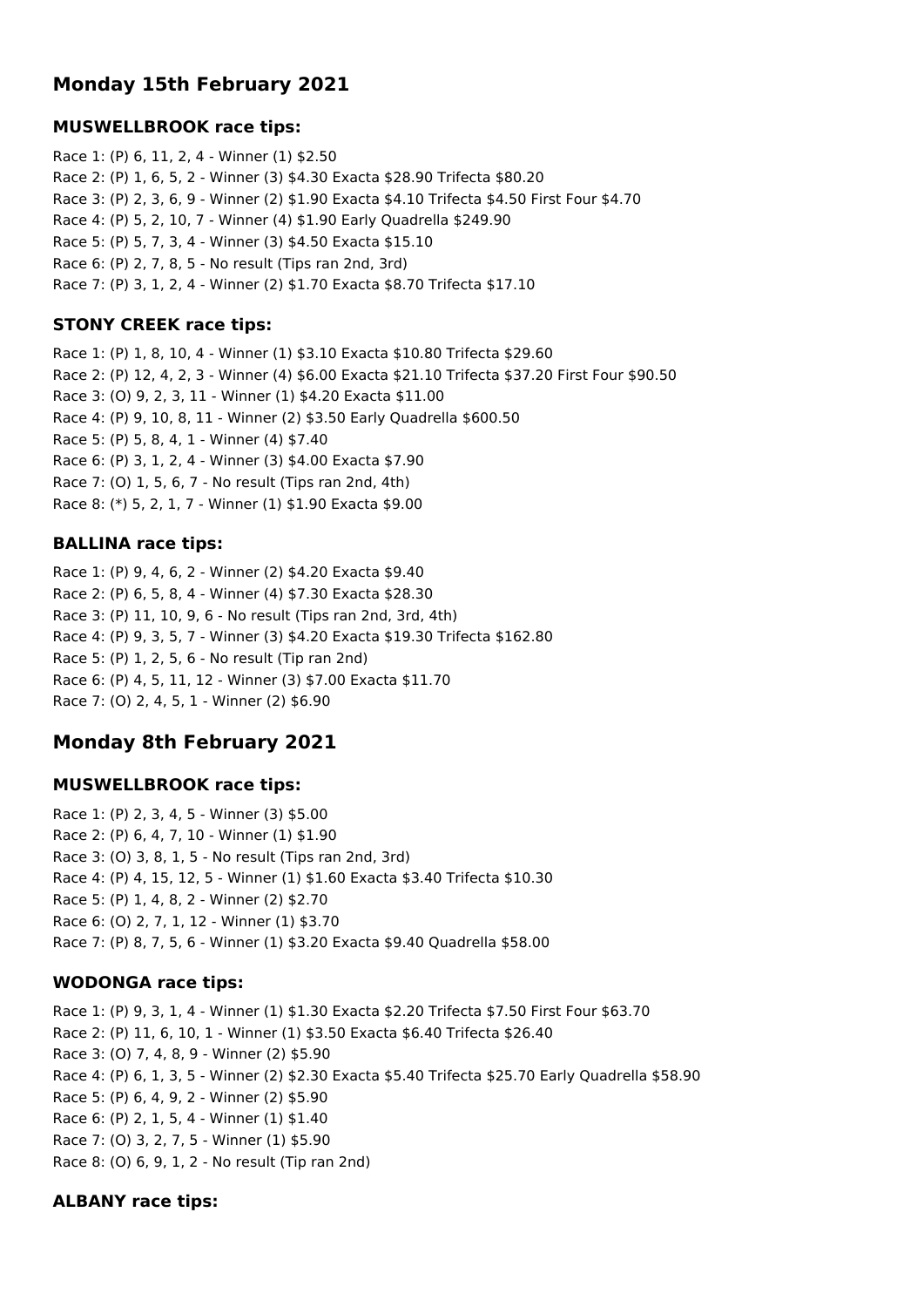Race 1: (P) 5, 6, 1, 2 - Winner (4) \$3.50 Exacta \$13.20 Trifecta \$52.60 Race 2: (P) 7, 4, 10, 11 - Winner (3) \$4.10 Exacta \$12.70 Race 3: (P) 4, 7, 1, 3 - Winner (3) \$7.20 Race 4: (P) 5, 3, 2, 1 - No result (Tips ran 2nd, 3rd, 4th) Race 5: (O) 1, 3, 6, 10 - Winner (3) \$5.40 Exacta \$47.40 Race 6: (O) 6, 1, 4, 5 - Winner (4) \$9.70 Exacta \$96.20 Trifecta \$301.20 Race 7: (O) 11, 4, 7, 1 - No result (Tip ran 2nd)

#### **BATHURST race tips:**

Race 1: (\*) 2, 4, 5, 7 - Winner (1) \$1.90 Exacta \$5.10 Trifecta \$7.90 Race 2: (P) 7, 9, 12, 8 - Winner (2) \$8.80 Race 3: (P) 2, 4, 5, 3 - Winner (1) \$2.20 Race 4: (P) 2, 6, 7, 3 - Winner (4) \$18.80 Early Quadrella \$2,285.50 Race 5: (P) 7, 6, 2, 1 - Winner (4) \$1.50 Exacta \$4.10 Race 6: (\*) 8, 6, 7, 9 - Winner (4) \$4.20 Race 7: (O) 8, 7, 6, 2 - No result (Tips ran 2nd, 3rd, 4th)

## **Monday 1st February 2021**

### **NEWCASTLE race tips:**

Race 1: (P) 3, 4, 7, 2 - Winner (1) \$1.40 Exacta \$3.50 Race 2: (P) 3, 1, 7, 2 - Winner (4) \$13.40 Race 3: (P) 4, 6, 3, 1 - No result (Tips ran 2nd, 4th) Race 4: (P) 8, 6, 1, 12 - Winner (3) \$5.80 Exacta \$105.10 Trifecta \$179.10 Race 5: (O) 5, 10, 9, 2 - Winner (2) \$2.50 Race 6: (P) 6, 1, 5, 12 - Winner (1) \$3.70 Race 7: (O) 11, 5, 10, 6 - No result (Tips ran 2nd, 3rd)

#### **DONALD race tips:**

Race 1: (P) 7, 4, 1, 2 - Winner (1) \$1.80 Exacta \$4.10 Race 2: (P) 5, 8, 2, 6 - Winner (2) \$2.50 Exacta \$5.90 Race 3: (P) 8, 1, 5, 3 - No result (Tips ran 2nd, 3rd, 4th) Race 4: (P) 9, 4, 14, 12 - No result (Tips ran 2nd, 3rd) Race 5: (P) 6, 5, 9, 7 - No result (Tip ran 3rd) Race 6: (P) 7, 5, 1, 9 - Winner (3) \$9.00 Exacta \$42.80 Trifecta \$175.90 Race 7: (P) 5, 2, 8, 6 - Winner (2) \$6.60 Exacta \$19.40 Trifecta \$59.50 Race 8: (P) 9, 8, 2, 1 - Winner (2) \$8.00 Exacta \$26.20 Trifecta \$64.70

#### **DUBBO race tips:**

Race 1: (P) 7, 1, 4, 6 - Winner (4) \$5.40 Race 2: (P) 7, 2, 5, 11 - Winner (3) \$3.20 Exacta \$13.70 Race 3: (P) 10, 6, 8, 9 - Winner (1) \$2.20 Race 4: (O) 5, 8, 14, 2 - Winner (1) \$2.50 Early Quadrella \$122.80 Race 5: (P) 3, 1, 5, 9 - Winner (2) \$2.50 Race 6: (P) 17, 6, 5, 3 - No result (Tip ran 4th) Race 7: (O) 4, 10, 11, 6 - No result (Tip ran 4th)

## **Monday 25th January 2021**

#### **GOULBURN race tips:**

Race 1: (P) 6, 5, 2, 7 - Winner (2) \$8.20 Exacta \$59.30 Trifecta \$141.80 Race 2: (P) 7, 2, 3, 4 - Winner (3) \$4.40 Exacta \$13.70 Trifecta \$45.50 Race 3: (P) 3, 7, 9, 11 - Winner (1) \$1.90 Exacta \$3.80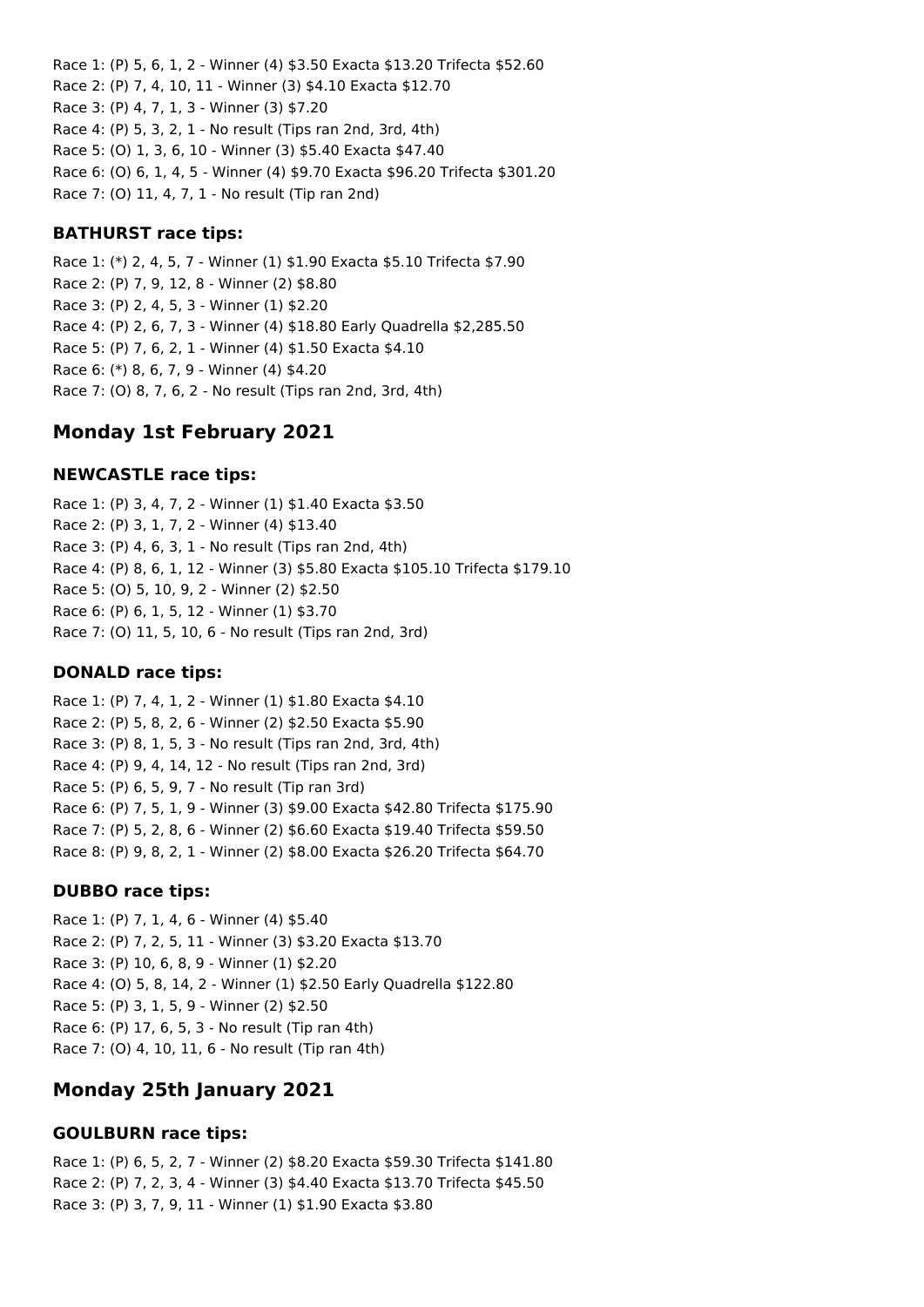Race 4: (\*) 7, 5, 12, 11 - No result (Tips ran 2nd, 3rd) Race 5: (O) 13, 7, 8, 2 - Winner (4) \$23.60 Race 6: (P) 8, 6, 1, 2 - No result (Tip ran 3rd) Race 7: (O) 11, 7, 14, 10 - No result (Tips ran 2nd, 3rd)

## **WARRNAMBOOL race tips:**

Race 1: (P) 4, 6, 3, 1 - No result (Tips ran 2nd, 4th) Race 2: (P) 5, 9, 8, 4 - Winner (1) \$1.70 Exacta \$10.20 Race 3: (P) 8, 10, 5, 6 - Winner (4) \$10.20 Exacta \$26.30 Trifecta \$86.50 Race 4: (P) 13, 8, 5, 7 - Winner (2) \$2.80 Exacta \$6.90 Race 5: (P) 3, 2, 8, 1 - Winner (4) \$7.70 Exacta \$21.70 Trifecta \$52.70 Race 6: (P) 3, 5, 1, 9 - Winner (1) \$2.70 Exacta \$8.70 Trifecta \$63.50 Race 7: (P) 4, 1, 3, 5 - Winner (2) \$3.20 Exacta \$37.90 Race 8: (O) 2, 4, 7, 10 - Winner (2) \$6.40 Quadrella \$582.20

## **CLARE race tips:**

Race 1: (P) 6, 3, 2, 4 - Winner (1) \$1.40 Exacta \$3.40 Race 2: (P) 5, 2, 7, 3 - Winner (2) \$2.30 Exacta \$7.90 Trifecta \$21.30 Race 3: (P) 6, 5, 7, 4 - Winner (1) \$3.30 Exacta \$33.80 Race 4: (P) 6, 1, 3, 4 - No result (Tips ran 2nd, 3rd, 4th) Race 5: (O) 9, 4, 10, 3 - No result (Tips ran 2nd, 4th) Race 6: (P) 2, 1, 3, 5 - No result (Tips ran 2nd, 3rd, 4th) Race 7: (P) 6, 2, 5, 9 - No result (Tip ran 2nd)

## **ARMIDALE race tips:**

Race 1: (P) 1, 3, 2, 8 - Winner (2) \$1.80 Exacta \$17.90 Race 2: (O) 3, 4, 11, 7 - Winner (2) \$6.10 Exacta \$74.10 Trifecta \$391.60 Race 3: (P) 11, 8, 5, 9 - Winner (2) \$8.00 Race 4: (O) 2, 1, 9, 4 - Winner (2) \$2.80 Early Quadrella \$428.20 Race 5: (P) 2, 5, 8, 7 - Winner (2) \$5.90 Exacta \$22.70 Trifecta \$44.50 Race 6: (P) 1, 2, 6, 3 - No result (Tip ran 2nd) Race 7: (O) 3, 8, 11, 7 - No result (Tips ran 2nd, 3rd)

# **Monday 18th January 2021**

### **MUSWELLBROOK race tips:**

Race 1: (P) 3, 12, 7, 4 - Winner (3) \$11.30 Exacta \$65.60 Race 2: (P) 1, 10, 8, 7 - Winner (3) \$7.30 Exacta \$10.80 Trifecta \$62.60 Race 3: (P) 9, 12, 16, 10 - Winner (1) \$1.60 Exacta \$10.80 Race 4: (P) 10, 3, 4, 9 - Winner (1) \$2.90 Early Quadrella \$482.10 Race 5: (P) 5, 2, 11, 8 - Winner (1) \$2.20 Exacta \$13.90 Trifecta \$48.80 Race 6: (O) 4, 8, 7, 3 - Winner (2) \$4.40 Race 7: (O) 4, 11, 12, 7 - No result (Tips ran 2nd, 3rd) Race 8: (P) 5, 11, 3, 13 - No result (Tips ran 2nd, 3rd, 4th)

### **QUEANBEYAN race tips:**

Race 1: (P) 8, 7, 1, 5 - Winner (1) \$1.30 Exacta \$5.00 Trifecta \$20.90 Race 2: (P) 4, 1, 6, 3 - Winner (2) \$3.90 Race 3: (P) 2, 6, 5, 4 - No result (Tips ran 2nd, 3rd, 4th) Race 4: (P) 3, 7, 9, 10 - Winner (3) \$4.20 Exacta \$15.90 Trifecta \$26.20 Race 5: (P) 1, 2, 3, 4 - Winner (3) \$6.70 Exacta \$27.90 Race 6: (O) 3, 6, 4, 9 - No result (Tips ran 2nd, 4th) Race 7: (O) 8, 5, 6, 3 - Winner (3) \$2.90